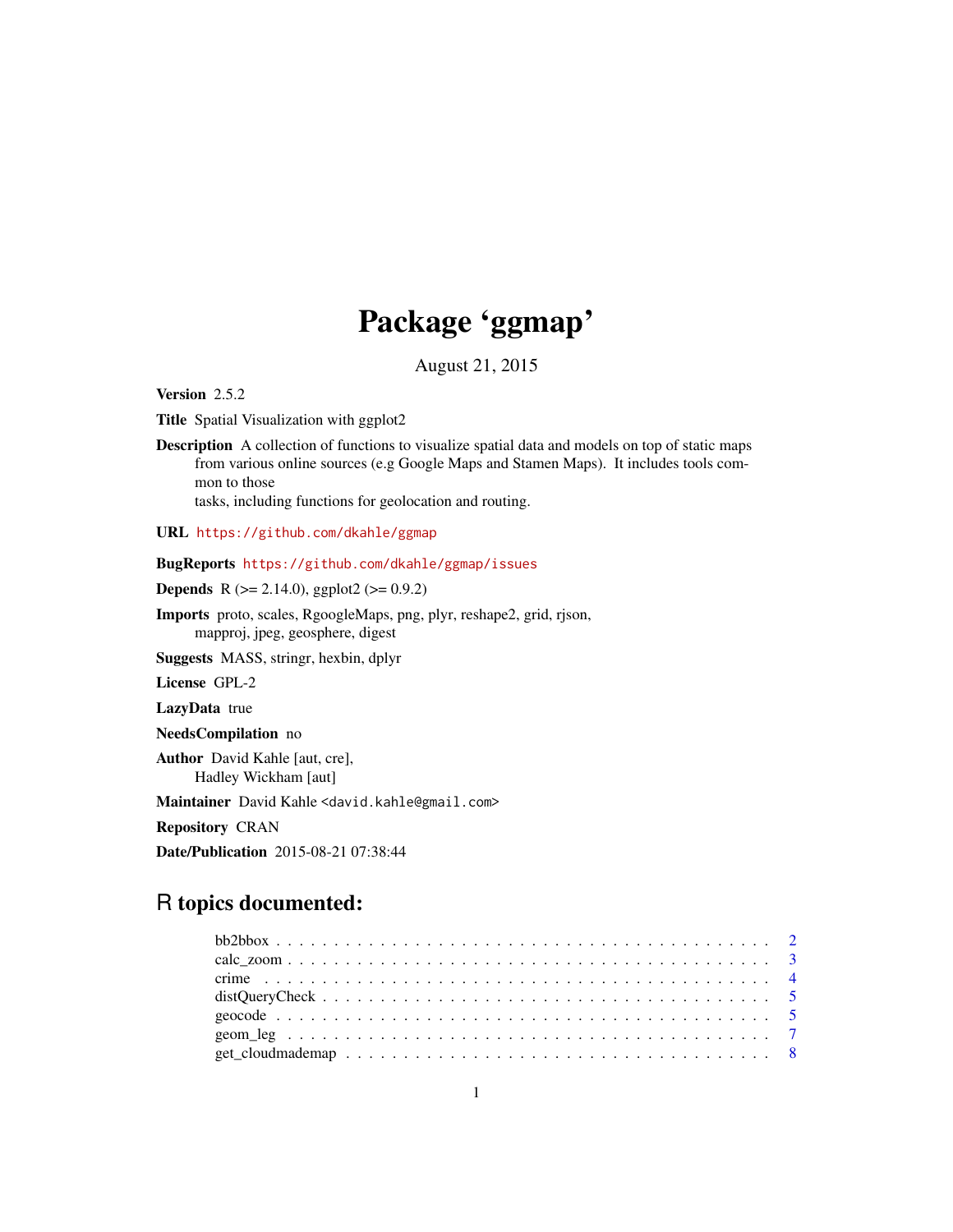<span id="page-1-0"></span>

|  | 57 |  |
|--|----|--|
|  | 55 |  |
|  | 54 |  |
|  | 54 |  |
|  | 53 |  |
|  | 52 |  |
|  | 51 |  |
|  | 49 |  |
|  | 48 |  |
|  | 43 |  |
|  | 42 |  |
|  | 41 |  |
|  | 40 |  |
|  | 39 |  |
|  | 37 |  |
|  | 37 |  |
|  | 35 |  |
|  | 34 |  |
|  | 34 |  |
|  | 33 |  |
|  | 33 |  |
|  | 32 |  |
|  | 23 |  |
|  |    |  |
|  | 21 |  |
|  | 17 |  |
|  |    |  |
|  |    |  |
|  |    |  |

<span id="page-1-1"></span>bb2bbox *Convert a bb specification to a bbox specification*

## Description

In ggmap, all maps (class ggmap) have the bb attribute, a data frame bounding box specification in terms of the bottom left and top right points of the spatial extent. This function converts this specification to a named double vector (with names left, bottom, right, top) specification that is used in some querying functions (e.g. get\_stamenmap).

## Usage

bb2bbox(bb)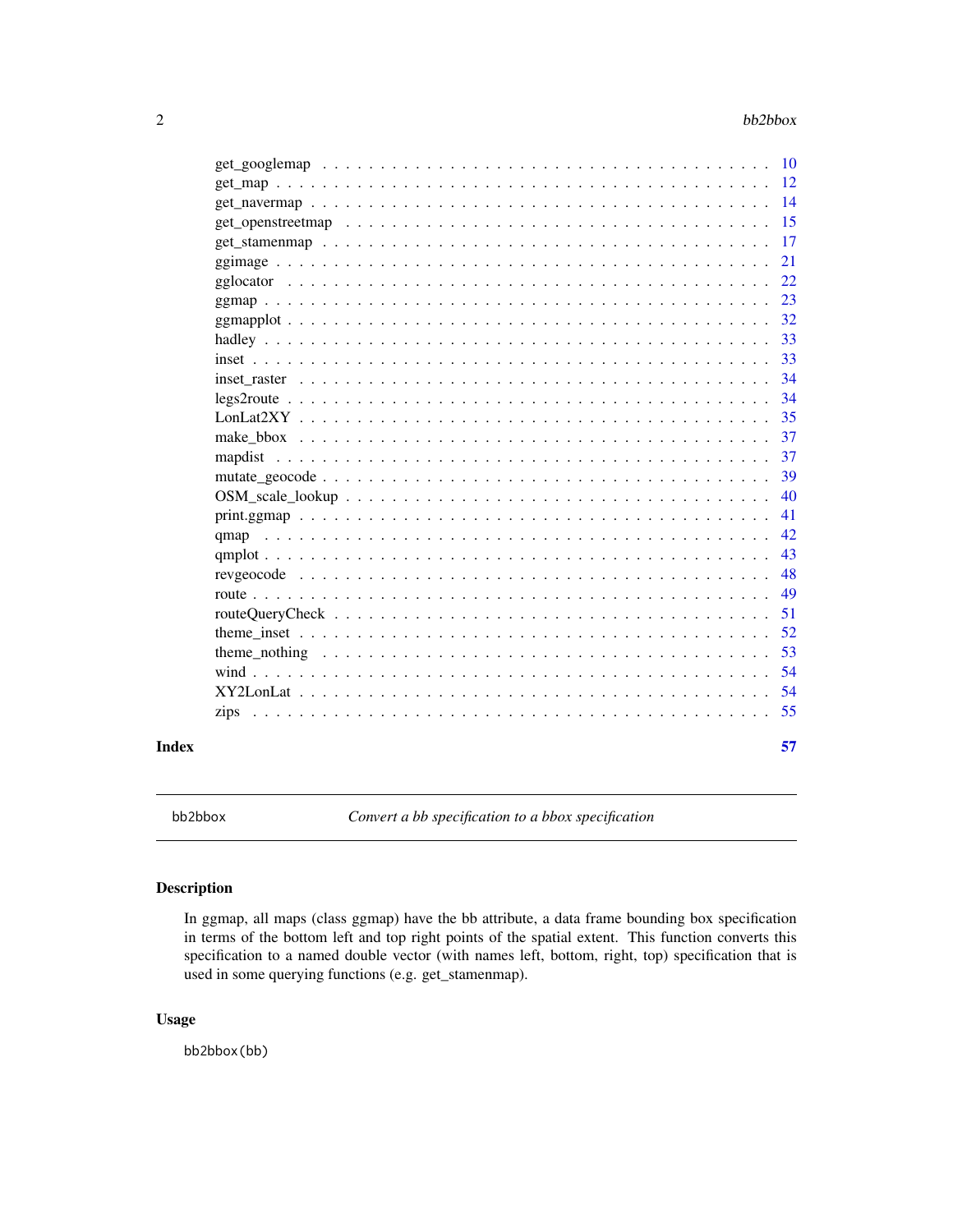## <span id="page-2-0"></span>calc\_zoom 3

#### Arguments

bb a bounding box in bb format (see examples)

## Value

a bounding box in bbox format (see examples)

#### Author(s)

David Kahle<br/><br/>d.kahle@gmail.com>

#### Examples

```
gc <- geocode("statue of liberty", source = "google")
googMap <- get_googlemap(center = as.numeric(gc))
(bb <- attr(googMap, "bb"))
bb2bbox(bb)
stamMap <- get_stamenmap(bb2bbox(bb))
ggmap(googMap) +
  geom_point(
   aes(x = lon, y = lat),data = gc, colour = "red", size = 3)
ggmap(stamMap) +
  geom_point(
   aes(x = lon, y = lat),
   data = gc, colour = "red", size = 3)
```
calc\_zoom *Calculate a zoom given a bounding box*

#### Description

calc\_zoom can calculate a zoom based on either (1) a data frame with longitude and latitude variables, (2) a longitude range and latitude range, or (3) a bounding box (bbox specifcation). The specification for (1) is identical to that of most R functions, for (2) simply put in a longitude range into lon and a latitude range into lat, and for (3) put the bounding box in for the lon argument.

#### Usage

```
calc_zoom(lon, lat, data, adjust = 0, f = 0.05)
```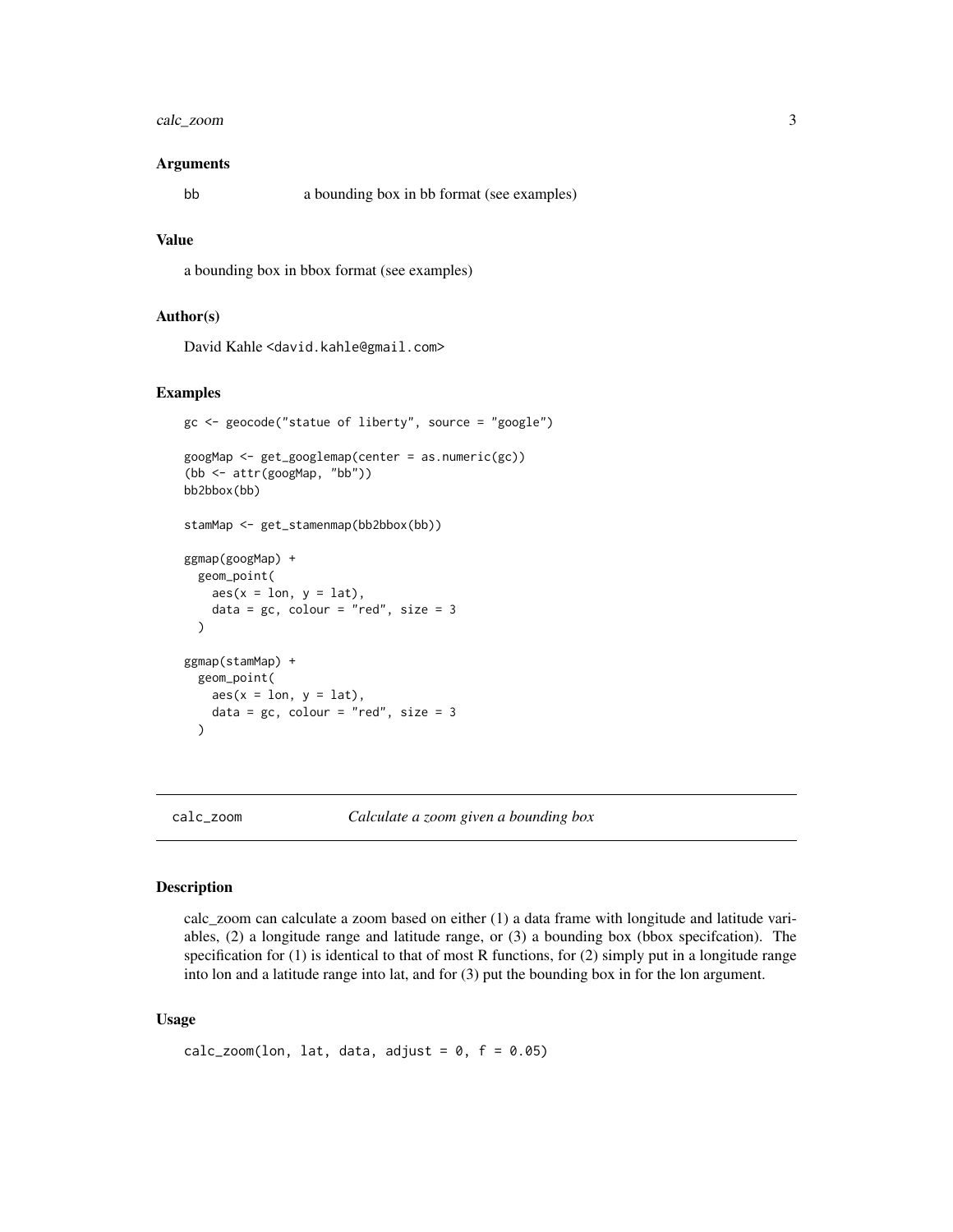<span id="page-3-0"></span>4 crime contract to the contract of the contract of the contract of the contract of the contract of the contract of the contract of the contract of the contract of the contract of the contract of the contract of the contra

## Arguments

| lon          | longitude, see details                                      |
|--------------|-------------------------------------------------------------|
| lat          | latitude, see details                                       |
| data         | (optional) a data frame containing lon and lat as variables |
| adjust       | number to add to the calculated zoom                        |
| $\mathbf{f}$ | argument to pass to make_bbox                               |

## See Also

[make\\_bbox](#page-36-1), [bb2bbox](#page-1-1)

#### Examples

```
# From data
calc_zoom(lon, lat, wind)
# From range
lon_range <- extendrange( wind$lon )
lat_range <- extendrange( wind$lat )
calc_zoom(lon_range, lat_range)
```

```
# From bounding box
box <- make_bbox(lon, lat, data = crime)
calc_zoom(box)
```
crime *Crime data*

## Description

Lightly cleaned Houston crime from January 2010 to August 2010 geocoded with Google Maps

## Author(s)

Houston Police Department, City of Houston

## References

<http://www.houstontx.gov/police/cs/stats2.htm>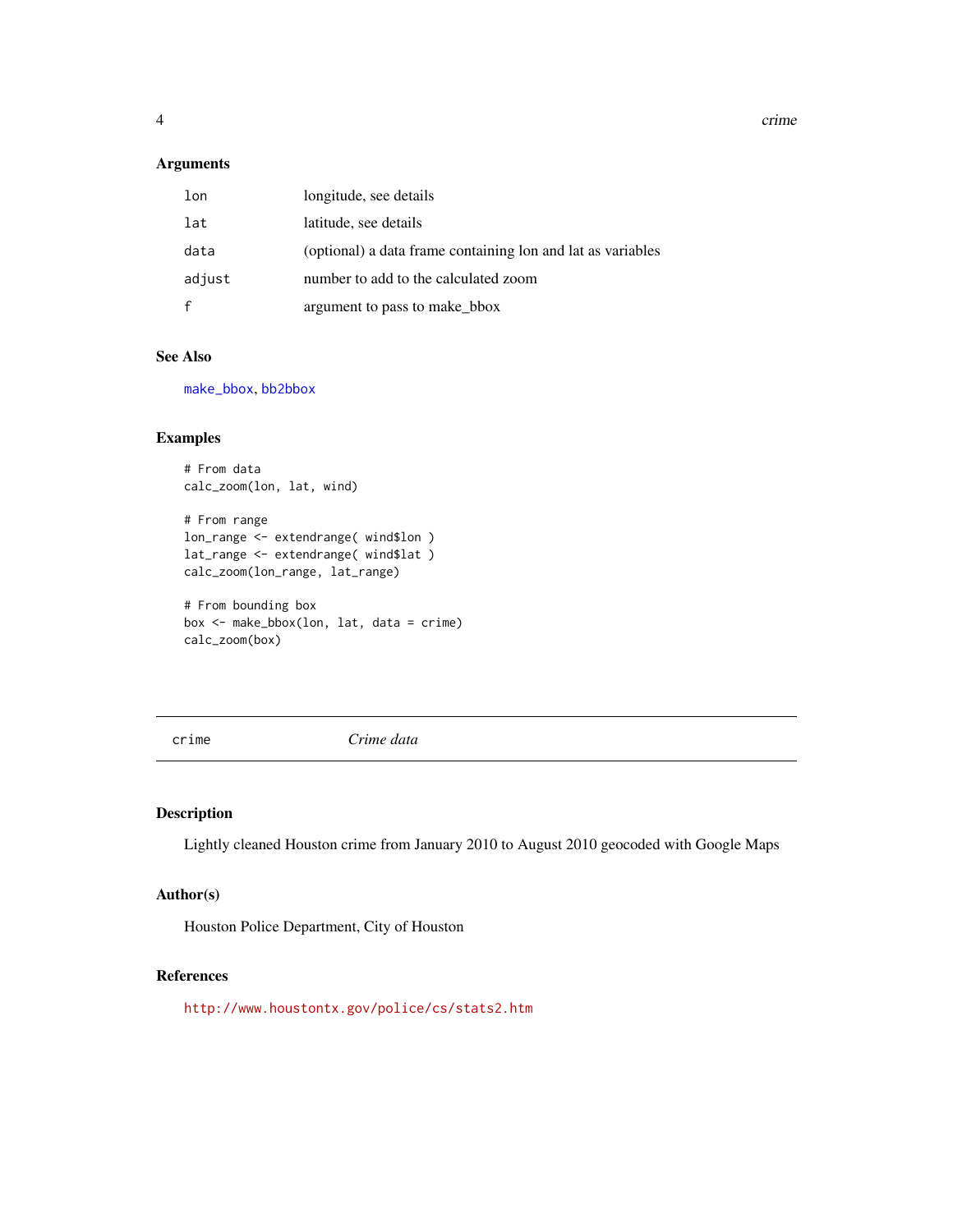<span id="page-4-0"></span>

Check Google Maps Distance Matrix API query limit

## Usage

distQueryCheck()

#### Value

a data frame

## Author(s)

David Kahle<br/><br/>d.kahle@gmail.com>

#### See Also

<http://code.google.com/apis/maps/documentation/distancematrix/>

#### Examples

distQueryCheck()

<span id="page-4-1"></span>geocode *Geocode*

#### Description

Geocodes a location (find latitude and longitude) using either (1) the Data Science Toolkit ([http:](http://www.datasciencetoolkit.org/about) [//www.datasciencetoolkit.org/about](http://www.datasciencetoolkit.org/about)) or (2) Google Maps. Note that when using Google you are agreeing to the Google Maps API Terms of Service at [https://developers.google.com/](https://developers.google.com/maps/terms) [maps/terms](https://developers.google.com/maps/terms).

### Usage

```
geocode(location, output = c("latlon", "latlona", "more", "all"),
  source = c("dsk", "google"), messaging = FALSE, sensor = FALSE,
 override_limit = FALSE, client = "", signature = "",
 nameType = c("long", "short"), data)
```
geocodeQueryCheck(userType = "free")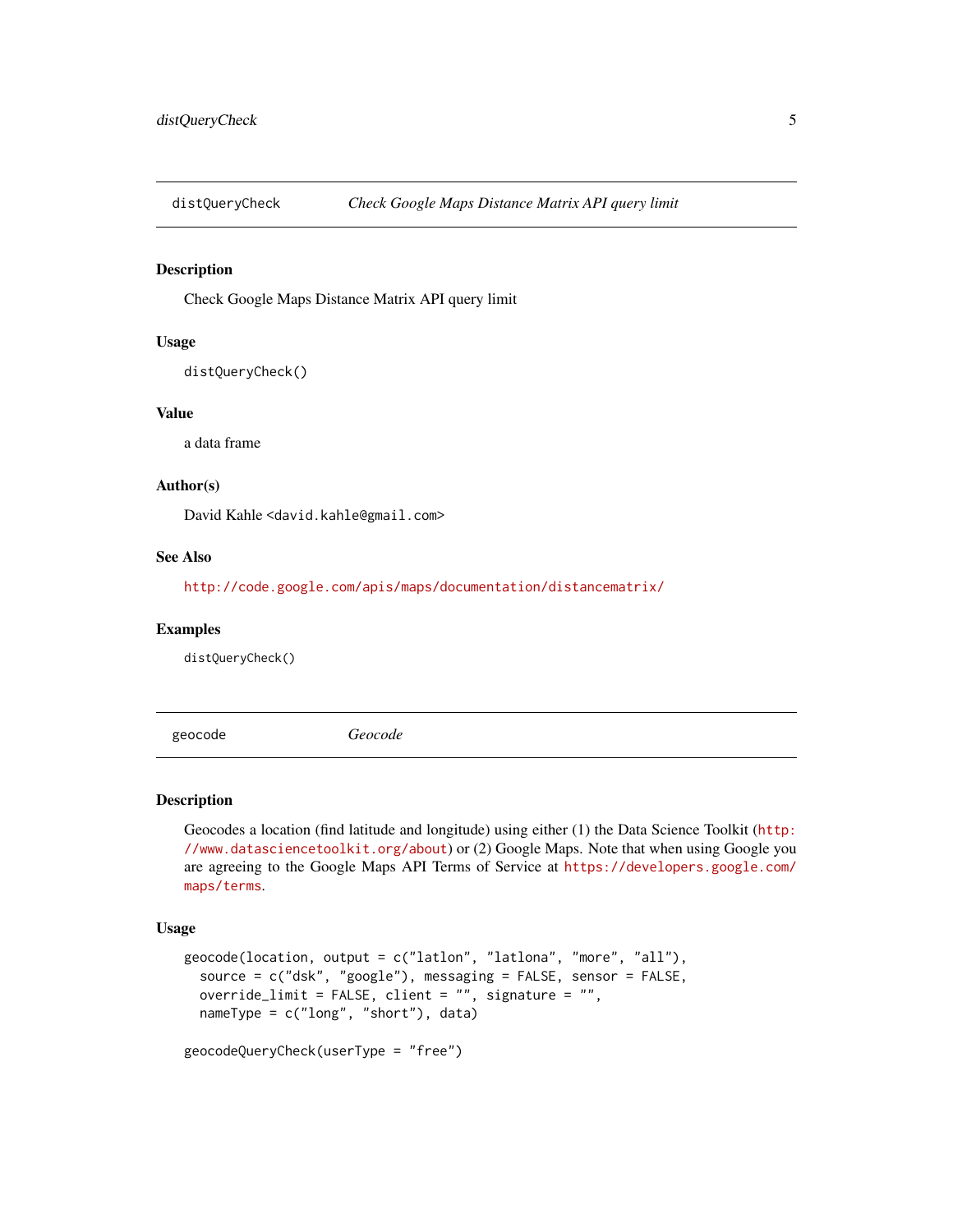#### <span id="page-5-0"></span>Arguments

| location  | a character vector of street addresses or place names (e.g. "1600 pennsylvania")<br>avenue, washington dc" or "Baylor University") |
|-----------|------------------------------------------------------------------------------------------------------------------------------------|
| output    | amount of output, "latlon", "latlona", "more", or "all"                                                                            |
| source    | "dsk" for Data Science Toolkit or "google" for Google                                                                              |
| messaging | turn messaging on/off                                                                                                              |
| sensor    | whether or not the geocoding request comes from a device with a location sensor                                                    |
|           | override_limit override the current query count (.GoogleGeocodeQueryCount)                                                         |
| client    | client ID for business users, see https://developers.google.com/maps/documentation/<br>business/webservices/auth                   |
| signature | signature for business users, see https://developers.google.com/maps/documentation/<br>business/webservices/auth                   |
| nameType  | in some cases, Google returns both a long name and a short name. this parameter<br>allows the user to specify which to grab.       |
| data      | deprecated in 2.5, use mutate_geocode                                                                                              |
| userType  | User type, "free" or "business"                                                                                                    |

## Details

Note that the Google Maps api limits to 2500 queries a day. Use geocodeQueryCheck to determine how many queries remain.

#### Value

If output is "latlon", "latlona", or "more", a data frame. If all, a list.

#### Author(s)

David Kahle<br/><br/>d.kahle@gmail.com>

#### See Also

[mutate\\_geocode](#page-38-1), <http://code.google.com/apis/maps/documentation/geocoding/>

## Examples

## Not run: # Server response can be slow; this cuts down check time.

```
# types of input
geocode("houston texas")
geocode("baylor university", source = "google") # see known issues below
geocode("1600 pennsylvania avenue, washington dc", source = "google")
geocode("the white house", source = "google")
geocode(c("baylor university", "salvation army waco"), source = "google")
```
# types of output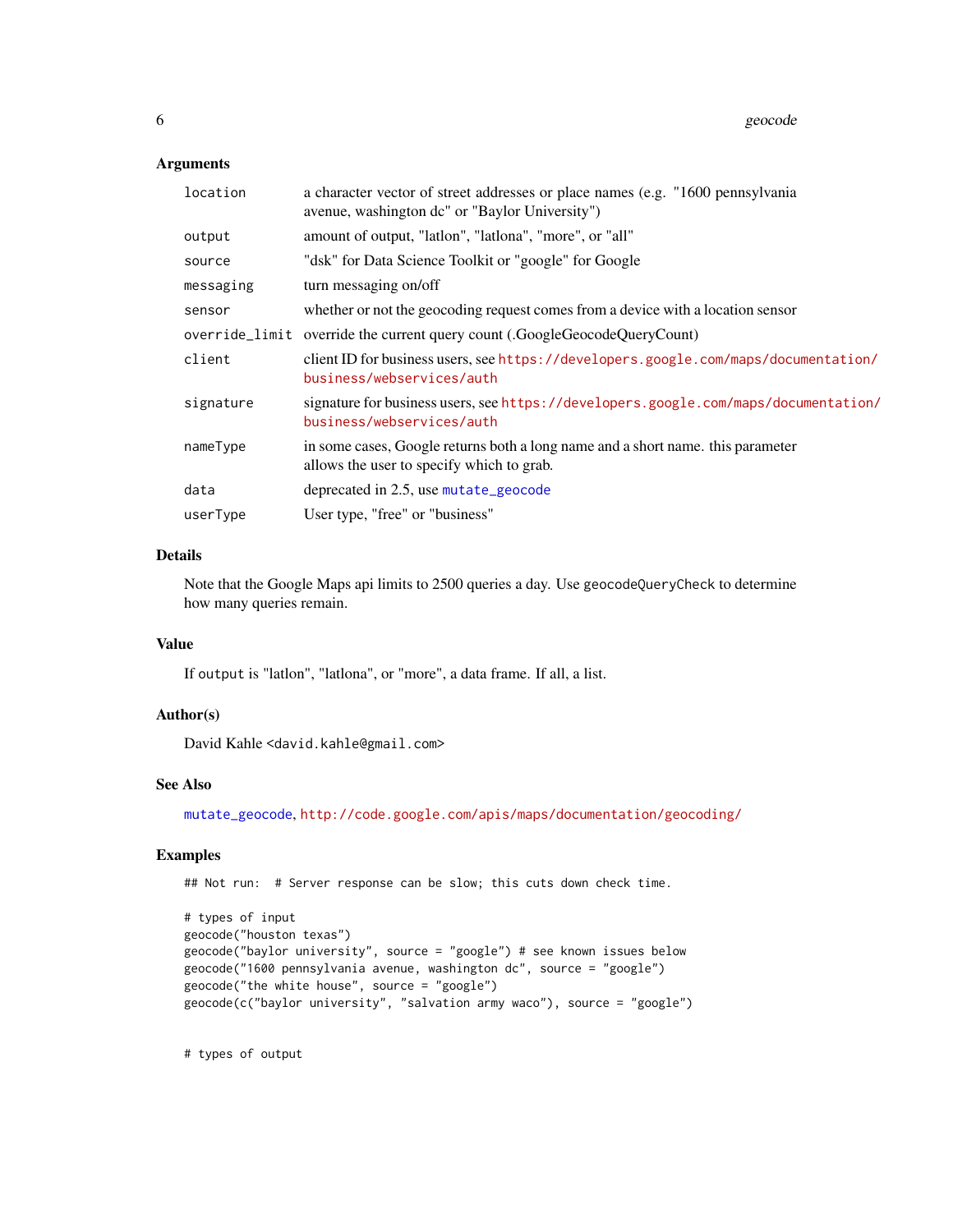```
geocode("houston texas", output = "latlona")
geocode("houston texas", output = "more", source = "google")
geocode("Baylor University", output = "more", source = "google")
str(geocode("Baylor University", output = "all", source = "google"))
# see how many requests we have left with google
geocodeQueryCheck()
# known issues :
# (1) source = "dsk" can't reliably geocode colloquial place names
geocode("city hall houston")
geocode("rice university")
```
## End(Not run)

<span id="page-6-1"></span>geom\_leg *Single line segments with rounded ends*

#### Description

Single line segments with rounded ends

#### Usage

```
geom_leg(mapping = NULL, data = NULL, stat = "identity",
 position = "identity", arrow = NULL, ...)
```
#### Arguments

| mapping  | mapping  |
|----------|----------|
| data     | data     |
| stat     | stat     |
| position | position |
| arrow    | arrow    |
|          |          |

## Details

only intended for use in ggmaps package. only designed for mercator projection.

#### See Also

geom\_segment in ggplot2, inspired by <http://spatialanalysis.co.uk/2012/02/great-maps-ggplot2/>, [route](#page-48-1)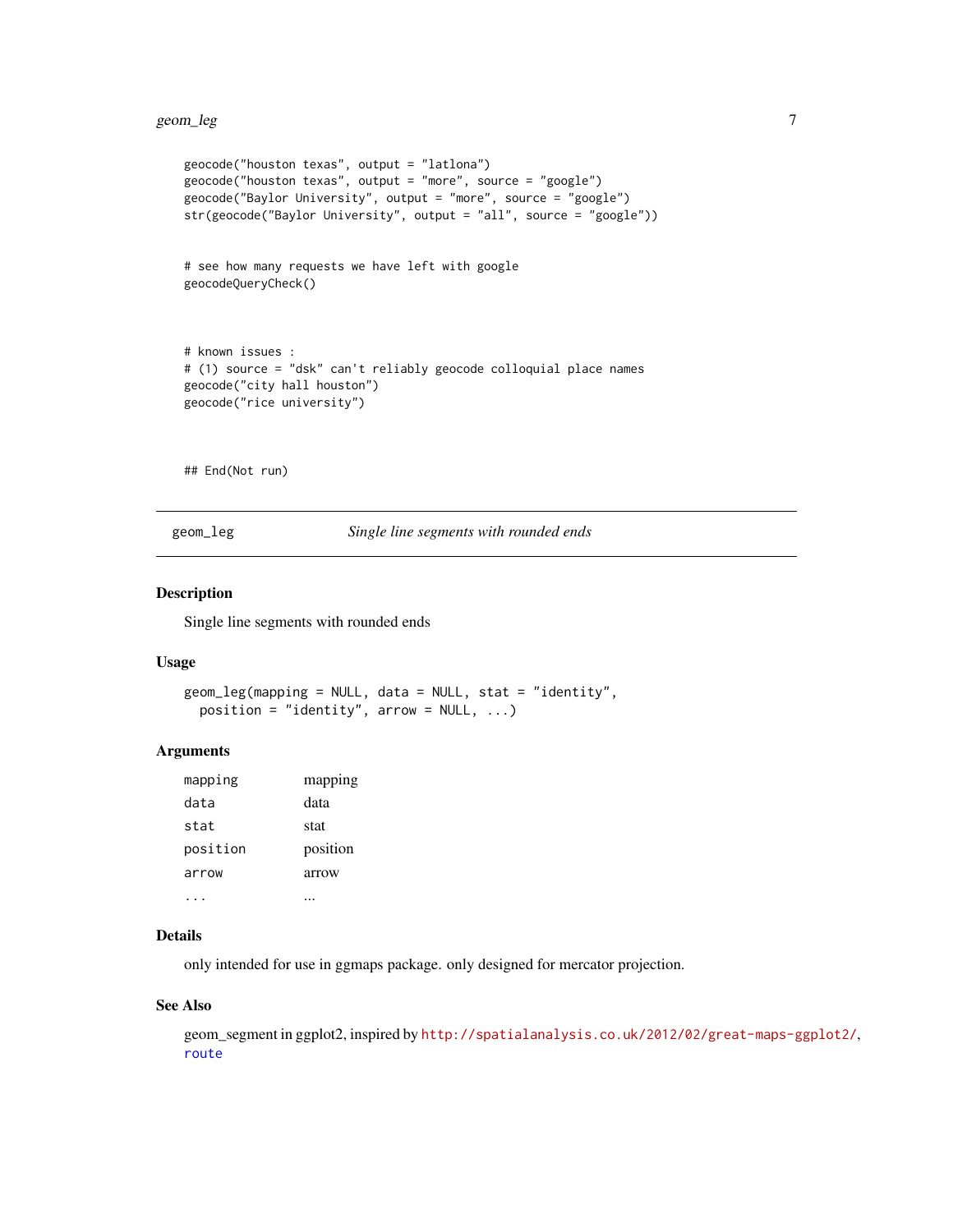#### Examples

```
## Not run:
```

```
(legs_df <- route(
"marrs mclean science, baylor university",
 "220 south 3rd street, waco, tx 76701", # ninfa"s
 alternatives = TRUE))
options("device")$device(width = 11.65, height = 4.17)
qmap("424 clay avenue, waco, tx", zoom = 16, maprange = TRUE, maptype = "satellite",
 base_layer = ggplot(aes(x = startLon, y = startLat), data = legs_df)) +geom_segment(
   aes(x = startLon, y = startLat, xend = endLon, yend = endLat, colour = route),alpha = 3/4, size = 3, data = legs_df) +
 scale_x_{continuous}(breaks = pretty(c(-97.1325, -97.119), 4), lim = c(-97.1325, -97.119)) +factor_{wrap}(\sim route) + theme_{bw() +}labs(x = "Longitude", y = "Latitude", colour = "Routers")qmap("424 clay avenue, waco, tx", zoom = 16, maprange = TRUE, maptype = "satellite",
 base_layer = ggplot(aes(x = startLon, y = startLat), data = legs_d(f) +
 geom_leg(
   aes(x = startLon, y = startLat, xend = endLon, yend = endLat, colour = route),alpha = 3/4, size = 2, data = legs_df) +scale_x_continuous(breaks = pretty(c(-97.1325,-97.119),4), lim = c(-97.1325,-97.119)) +
 factor_{w}route) + theme_bw() +
 labs(x = "Longitude", y = "Latitude", colour = "Routers")
```
## End(Not run)

get\_cloudmademap *Get a CloudMade map.*

#### Description

get\_cloudmademap accesses a tile server for Stamen Maps and downloads/stiches map tiles/formats a map image. This function requires an api key which can be obtained for free from http://cloudmade.com/user/show (defunct?). Thousands of maptypes ("styles"), including create-your-own options, are available from http://maps.cloudmade.com/editor (defunct).

#### Usage

```
get_cloudmademap(bbox = c(left = -95.80204, bottom = 29.38048, right =
  -94.92313, top = 30.14344), zoom = 10, api_key, maptype = 1,
 highres = TRUE, crop = TRUE, messaging = FALSE, urlonly = FALSE,
 filename = "ggmapTemp", color = c("color", "bw"), ...)
```
<span id="page-7-0"></span>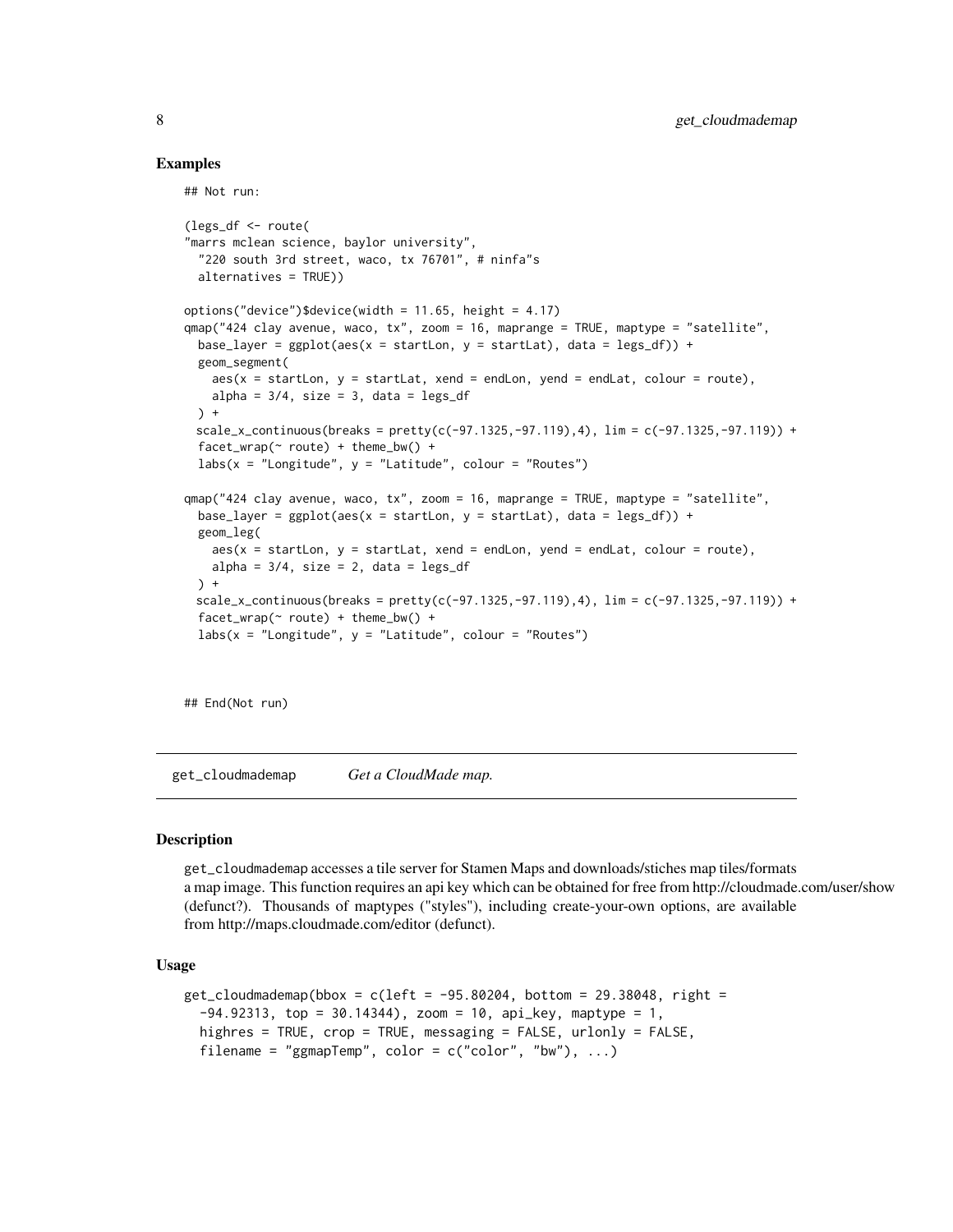## <span id="page-8-0"></span>get\_cloudmademap 9

## Arguments

| bbox      | a bounding box in the format c(lowerleftlon, lowerleftlat, upperrightlon, upper-<br>rightlat). |
|-----------|------------------------------------------------------------------------------------------------|
| zoom      | a zoom level                                                                                   |
| api_key   | character string containing cloud made api key, see details                                    |
| maptype   | an integer of what cloud made calls style, see details                                         |
| highres   | double resolution                                                                              |
| crop      | crop raw map tiles to specified bounding box                                                   |
| messaging | turn messaging on/off                                                                          |
| urlonly   | return url only                                                                                |
| filename  | destination file for download (file extension added according to format)                       |
| color     | color or black-and-white                                                                       |
| $\cdots$  | $\cdots$                                                                                       |

#### Value

a ggmap object (a classed raster object with a bounding box attribute)

## Author(s)

David Kahle<br/><david.kahle@gmail.com>

## See Also

http://maps.cloudmade.com/ (defunct), [ggmap](#page-22-1)

```
## Not run: # in what follows, enter your own api key
api_key <- '<your api key here>'
map <- get_cloudmademap(api_key = api_key)
ggmap(map)
map <- get_cloudmademap(maptype = 997, api_key = api_key)
ggmap(map)
## End(Not run)
```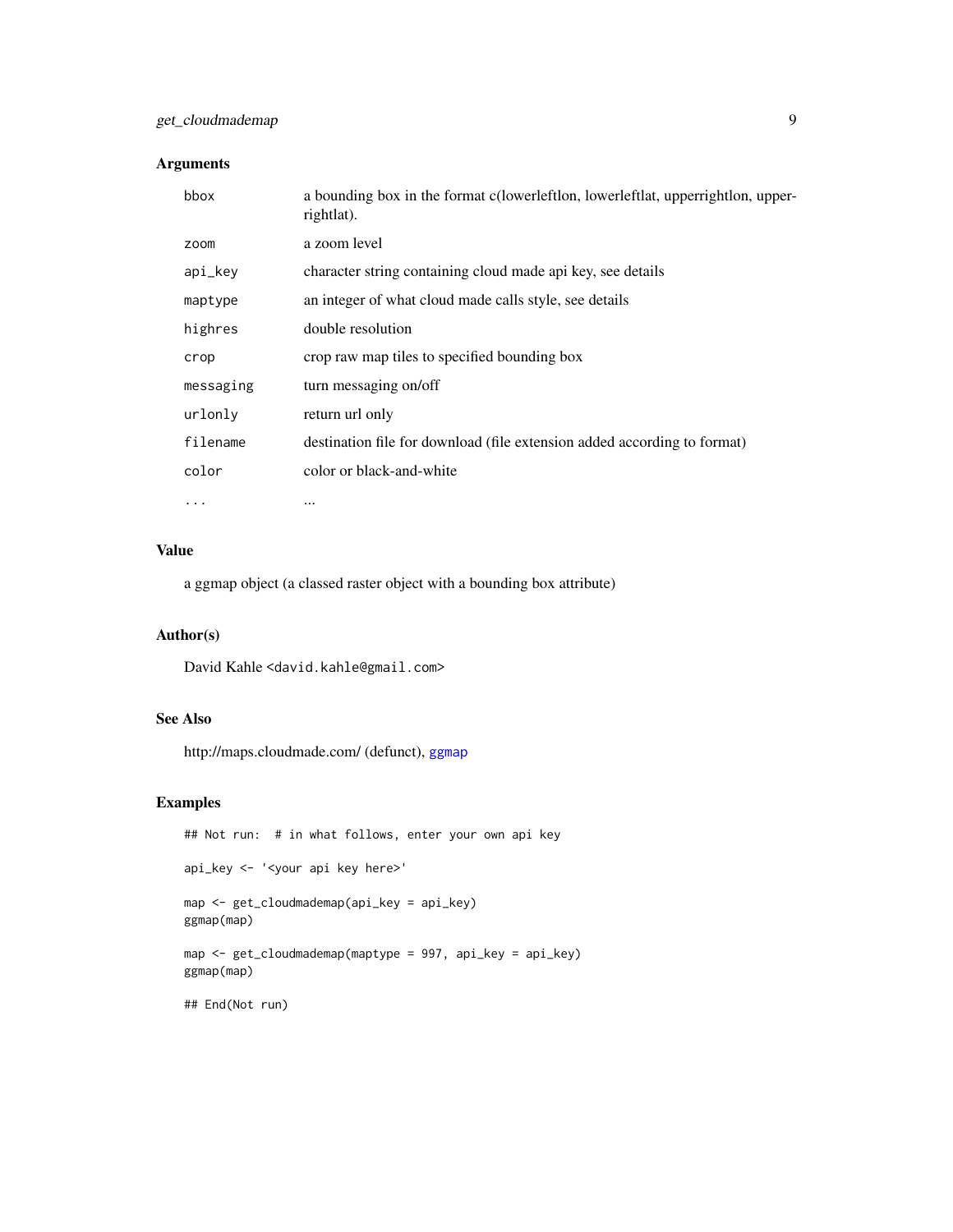<span id="page-9-1"></span><span id="page-9-0"></span>

get\_googlemap accesses the Google Static Maps API version 2 to download a static map. Note that in most cases by using this function you are agreeing to the Google Maps API Terms of Service at <https://developers.google.com/maps/terms>.

#### Usage

```
get_googlemap(center = c(lon = -95.3632715, lat = 29.7632836), zoom = 10,
  size = c(640, 640), scale = 2, format = c("png8", "gif", "jpg","jpg-baseline", "png32"), maptype = c("terrain", "satellite", "roadmap",
  "hybrid"), language = "en-EN", sensor = FALSE, messaging = FALSE,
  urlonly = FALSE, filename = "ggmapTemp", color = c("color", "bw"),
  force = FALSE, where = tempdir(), archiving = FALSE, key = ", region,
  markers, path, visible, style, ...)
```
#### Arguments

| center    | the center of the map. Either a longitude/latitude numeric vector, a string address<br>(note that the latter uses geocode with source $=$ "google").                                                                                                                            |
|-----------|---------------------------------------------------------------------------------------------------------------------------------------------------------------------------------------------------------------------------------------------------------------------------------|
| zoom      | map zoom, an integer from 3 (continent) to 21 (building), default value 10 (city)                                                                                                                                                                                               |
| size      | rectangular dimensions of map in pixels - horizontal x vertical - with a max of<br>$c(640, 640)$ . this parameter is affected in a multiplicative way by scale.                                                                                                                 |
| scale     | multiplicative factor for the number of pixels returned possible values are 1, 2,<br>or 4 (e.g. size = $c(640,640)$ and scale = 2 returns an image with $1280x1280$<br>pixels). 4 is reserved for google business users only. scale also affects the size<br>of labels as well. |
| format    | character string providing image format - png, jpeg, and gif formats available in<br>various flavors                                                                                                                                                                            |
| maptype   | character string providing google map theme. options available are "terrain",<br>"satellite", "roadmap", and "hybrid"                                                                                                                                                           |
| language  | character string providing language of map labels (for themes with them) in the<br>format "en-EN". not all languages are supported; for those which aren't the<br>default language is used                                                                                      |
| sensor    | specifies whether the application requesting the static map is using a sensor to<br>determine the user's location                                                                                                                                                               |
| messaging | turn messaging on/off                                                                                                                                                                                                                                                           |
| urlonly   | return url only                                                                                                                                                                                                                                                                 |
| filename  | destination file for download (file extension added according to format)                                                                                                                                                                                                        |
| color     | color or black-and-white                                                                                                                                                                                                                                                        |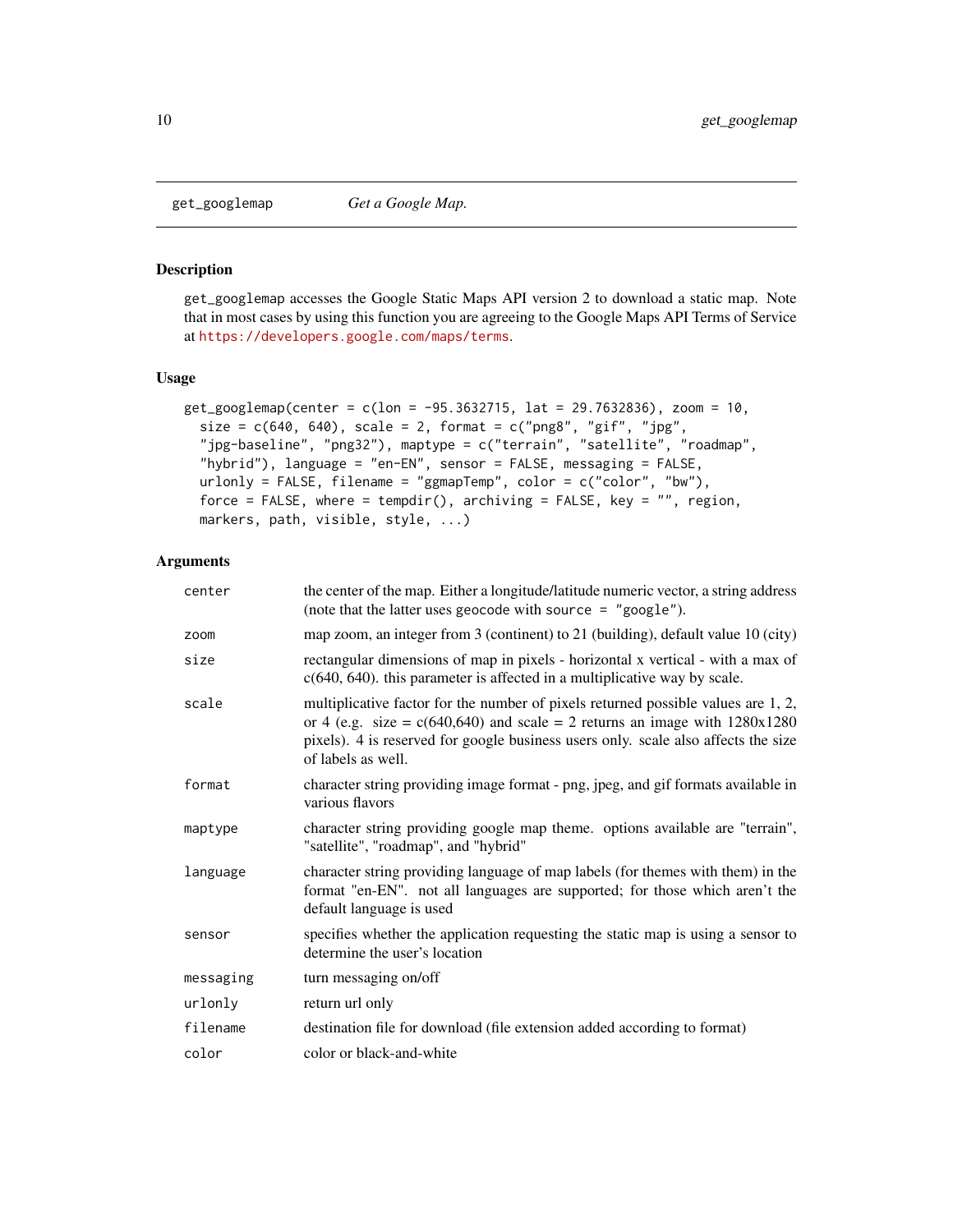<span id="page-10-0"></span>

| force     | if the map is on file, should a new map be looked up?                                                                                                                                                                         |
|-----------|-------------------------------------------------------------------------------------------------------------------------------------------------------------------------------------------------------------------------------|
| where     | where should the file drawer be located (without terminating "/")                                                                                                                                                             |
| archiving | use archived maps. note: by changing to TRUE you agree to the one of the ap-<br>proved uses listed in the Google Maps API Terms of Service : http://developers.google.com/maps/terms.                                         |
| key       | an api_key for business users                                                                                                                                                                                                 |
| region    | borders to display as a region code specified as a two-character ccTLD ("top-<br>level domain") value, see http://en.wikipedia.org/wiki/List_of_Internet_<br>top-level_domains#Country_code_top-level_domains                 |
| markers   | data.frame with first column longitude, second column latitude, for which google<br>markers should be embedded in the map image, or character string to be passed<br>directly to api                                          |
| path      | data.frame (or list of data.frames) with first column longitude, second column<br>latitude, for which a single path should be embedded in the map image, or char-<br>acter string to be passed directly to api                |
| visible   | a location as a longitude/latitude numeric vector (or data frame with first column<br>longitude, second latitude) or vector of character string addresses which should<br>be visible in map extent                            |
| style     | character string to be supplied directly to the api for the style argument or a<br>named vector (see examples). this is a powerful complex specification, see<br>https://developers.google.com/maps/documentation/staticmaps/ |
| $\cdots$  | $\cdots$                                                                                                                                                                                                                      |

## Value

a ggmap object (a classed raster object with a bounding box attribute)

## Author(s)

David Kahle<br/><br/>d.kahle@gmail.com>

## See Also

<https://developers.google.com/maps/documentation/staticmaps/>, [ggmap](#page-22-1)

## Examples

## Not run: # to diminish run check time

get\_googlemap(urlonly = TRUE) ggmap(get\_googlemap())

```
# markers and paths are easy to access
d <- function(x=-95.36, y=29.76, n,r,a){
 round(data.frame(
   lon = jitter(rep(x,n), amount = a),lat = jitter(rep(y, n), amount = a)
```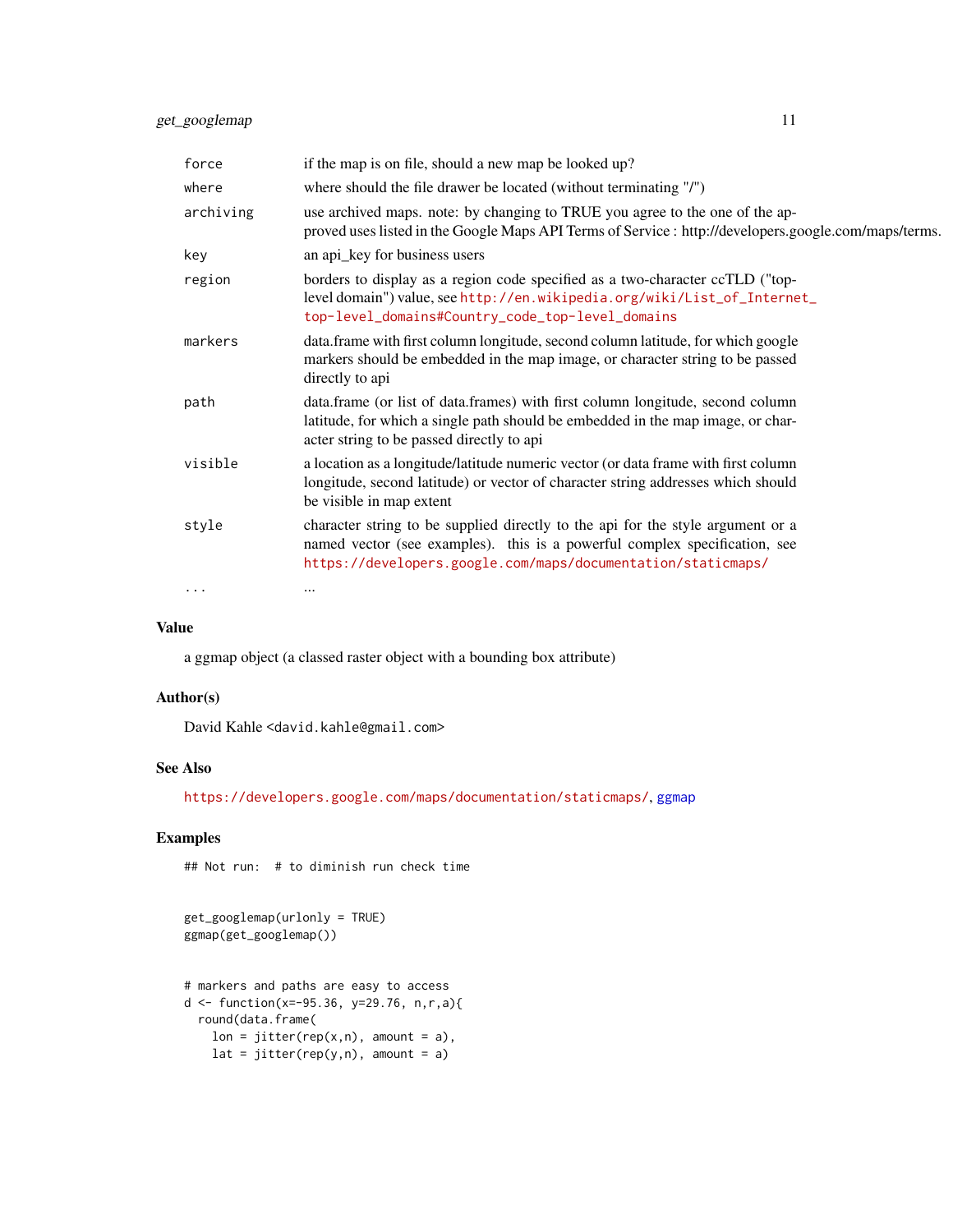```
), digits = r)
}
df <- d(n=50,r=3,a=.3)
map \leq get_googlemap(markers = df, path = df,, scale = 2)
ggmap(map)
ggmap(map, fullpage = TRUE) +geom_point(aes(x = lon, y = lat), data = df, size = 3, colour = "black") +
  geom\_path(aes(x = lon, y = lat), data = df)gc <- geocode("waco, texas")
center <- as.numeric(gc)
ggmap(get_googlemap(center = center, color = "bw", scale = 2), extent = "device")
# the scale argument can be seen in the following
# (make your graphics device as large as possible)
ggmap(get_googlemap(center, scale = 1), extent = "panel") # pixelated
ggmap(get_googlemap(center, scale = 2), extent = "panel") # fine
# archiving; note that you must meet google's terms for this condition
map <- get_googlemap(archiving = TRUE)
map <- get_googlemap()
ggmap(map)
# style
map <- get_googlemap(style = c(feature = "all", element = "labels", visibility = "off"))
ggmap(map)
```
## End(Not run)

get\_map *Grab a map.*

#### Description

get\_map is a smart wrapper that queries the Google Maps, OpenStreetMap, Stamen Maps or Naver Map servers for a map.

#### Usage

```
get_map(location = c(lon = -95.3632715, lat = 29.7632836), zoom = "auto",
  scale = "auto", maptype = c("terrain", "terrain-background", "satellite",
 "roadmap", "hybrid", "toner", "watercolor", "terrain-labels", "terrain-lines",
  "toner-2010", "toner-2011", "toner-background", "toner-hybrid",
  "toner-labels", "toner-lines", "toner-lite"), source = c("google", "osm",
  "stamen", "cloudmade"), force = ifelse(source == "google", TRUE, TRUE),
```
<span id="page-11-0"></span>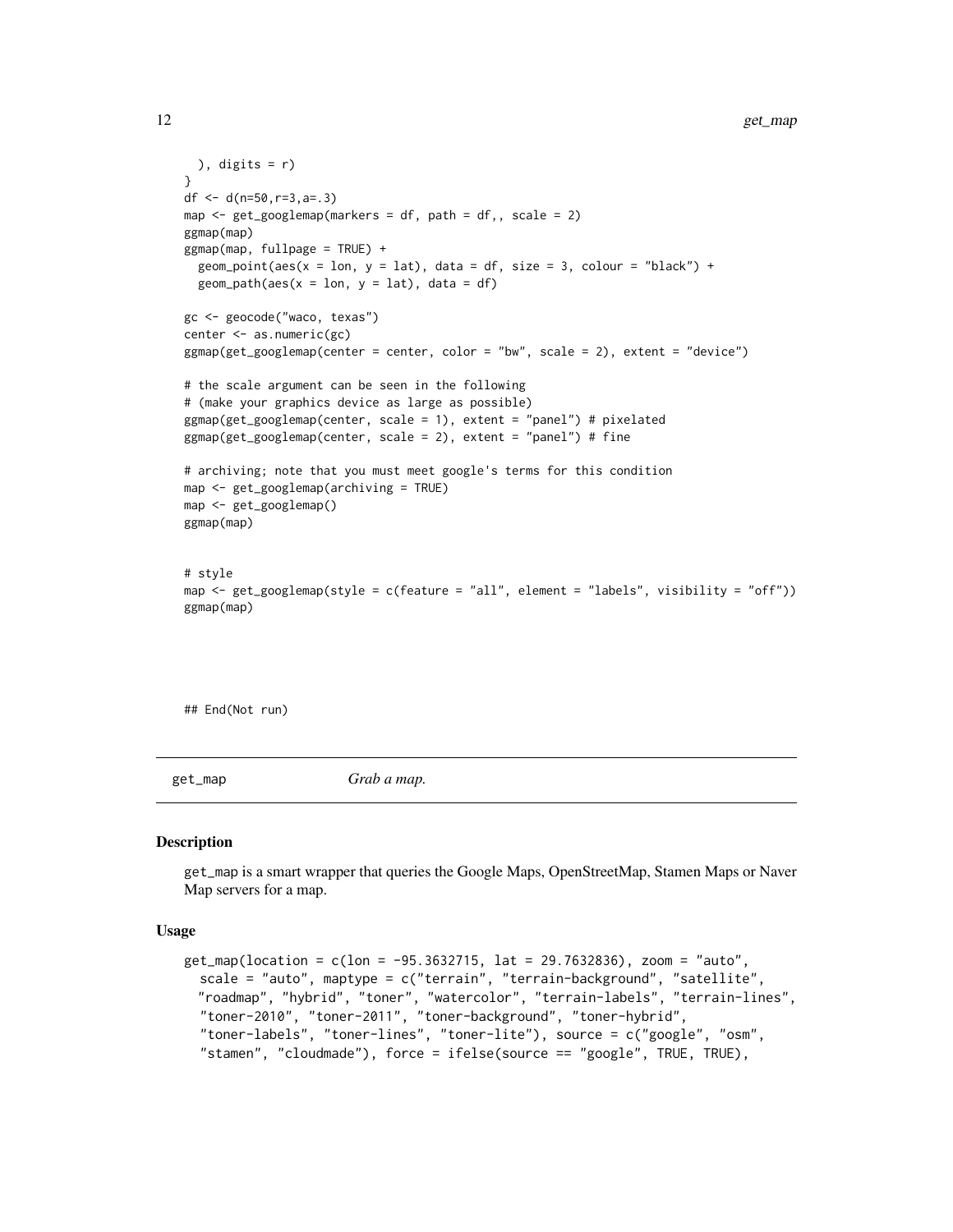```
messaging = FALSE, urlonly = FALSE, filename = "ggmapTemp",
crop = TRUE, color = c("color", "bw"), language = "en-EN", api_key)
```
## Arguments

| location  | an address, longitude/latitude pair (in that order), or left/bottom/right/top bound-<br>ing box                                                                                                                                                                                                                                                                            |
|-----------|----------------------------------------------------------------------------------------------------------------------------------------------------------------------------------------------------------------------------------------------------------------------------------------------------------------------------------------------------------------------------|
| zoom      | map zoom, an integer from 3 (continent) to 21 (building), default value 10 (city).<br>openstreetmaps limits a zoom of 18, and the limit on stamen maps depends<br>on the maptype. "auto" automatically determines the zoom for bounding box<br>specifications, and is defaulted to 10 with center/zoom specifications. maps of<br>the whole world currently not supported. |
| scale     | scale argument of get_googlemap or get_openstreetmap                                                                                                                                                                                                                                                                                                                       |
| maptype   | character string providing map theme. options available are "terrain", "terrain-<br>background", "satellite", "roadmap", and "hybrid" (google maps), "terrain", "wa-<br>tercolor", and "toner" (stamen maps), or a positive integer for cloudmade maps<br>(see ?get_cloudmademap)                                                                                          |
| source    | Google Maps ("google"), OpenStreetMap ("osm"), Stamen Maps ("stamen"), or<br>CloudMade maps ("cloudmade")                                                                                                                                                                                                                                                                  |
| force     | force new map (don't use archived version)                                                                                                                                                                                                                                                                                                                                 |
| messaging | turn messaging on/off                                                                                                                                                                                                                                                                                                                                                      |
| urlonly   | return url only                                                                                                                                                                                                                                                                                                                                                            |
| filename  | destination file for download (file extension added according to format)                                                                                                                                                                                                                                                                                                   |
| crop      | (stamen and cloudmade maps) crop tiles to bounding box                                                                                                                                                                                                                                                                                                                     |
| color     | color ("color") or black-and-white ("bw")                                                                                                                                                                                                                                                                                                                                  |
| language  | language for google maps                                                                                                                                                                                                                                                                                                                                                   |
| api_key   | an api key for cloudmade maps                                                                                                                                                                                                                                                                                                                                              |

## Value

a ggmap object (a classed raster object with a bounding box attribute)

## Author(s)

David Kahle<br/><br/>d.kahle@gmail.com>

## See Also

[ggmap](#page-22-1), [GetMap](#page-0-0) in package RgoogleMaps

```
map <- get_map()
map
str(map)
ggmap(map)
```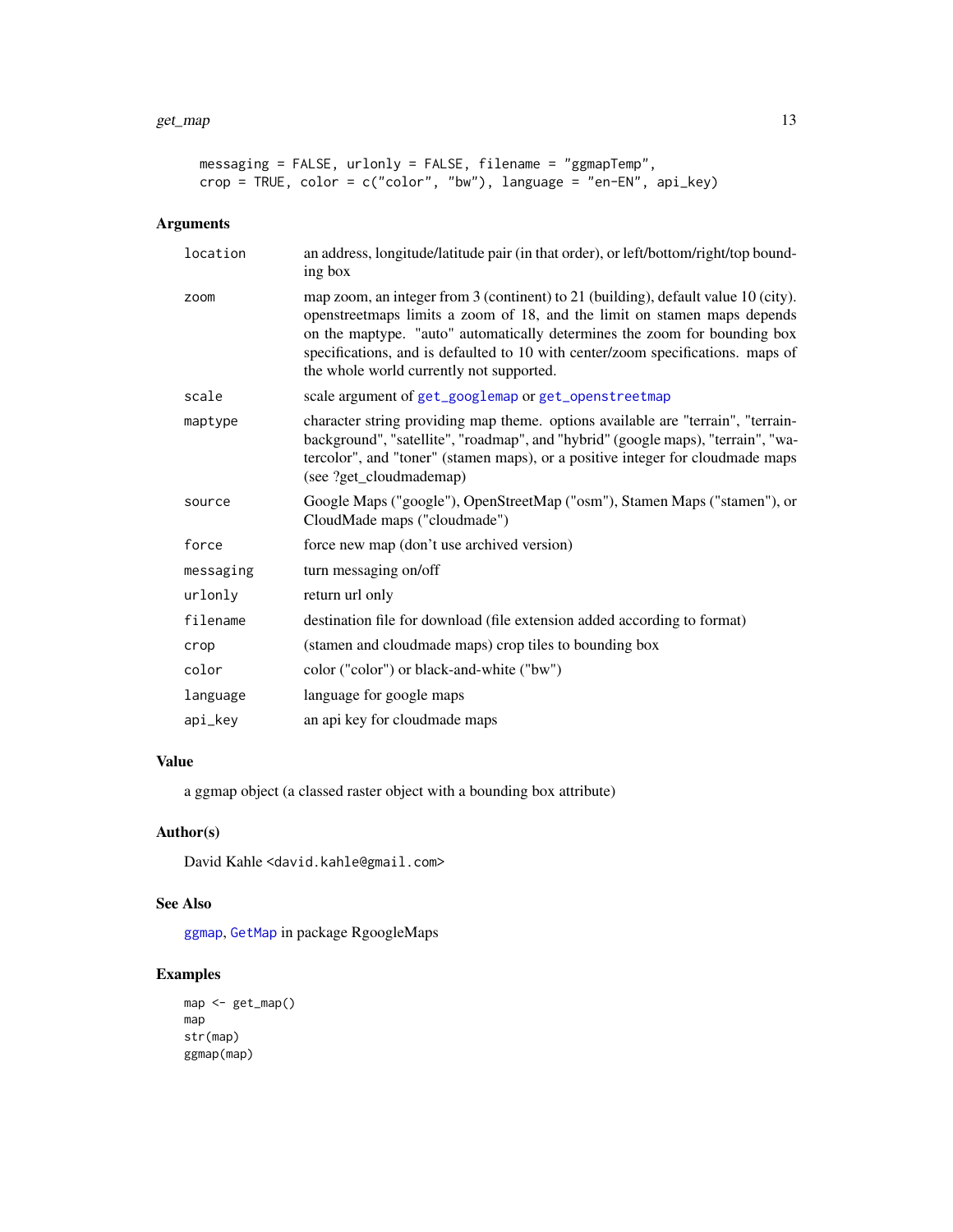```
## Not run:
# not run by check to reduce time; also,
# osm may error due to server overload
(map <- get_map(maptype = "roadmap"))
(map <- get_map(source = "osm"))
(map <- get_map(source = "stamen", maptype = "watercolor"))
map \leq get_map(location = "texas", zoom = 6, source = "stamen")
ggmap(map, fullpage = TRUE)
## End(Not run)
```
get\_navermap *Get a Naver Map*

#### Description

get\_navermap accesses the Naver Static Maps API version 1.1 to download a static map. Note that in most cases by using this function you are agreeing to the Naver Maps API Terms of Service at <http://dev.naver.com/openapi/apis/map/staticmap>.

#### Usage

```
get_navermap(center = c(lon = 126.9849208, lat = 37.5664519), zoom = 4,
  size = c(640, 640), format = c("png", "jpeg", "jpg"),crs = c("EPSG:4326", "NHN:2048", "NHN:128", "EPSG:4258", "EPSG:4162",
  "EPSG:2096", "EPSG:2097", "EPSG:2098", "EPSG:900913"),
  baselayer = c("default", "satellite"), color = c("color", "bw"),
  overlayers = c("anno_satellite", "bicycle", "roadview", "traffic"), markers,
  key, uri, filename = "ggmapTemp", messaging = FALSE, urlonly = FALSE,
  force = FALSE, where = tempdir(), archiving = TRUE, \ldots)
```
#### **Arguments**

| center    | the center of the map. this can be longitude/latitude numeric vector.                              |
|-----------|----------------------------------------------------------------------------------------------------|
| zoom      | map zoom, an integer from 1 to 14 (building), default value 10                                     |
| size      | rectangular dimensions of map in pixels - horizontal x vertical - with a max of<br>$c(640, 640)$ . |
| format    | character string providing image format - png, jpeg(jpg) formats available in<br>various flavors   |
| crs       | Coordinate system, this currently supports EPSG:4326                                               |
| baselayer | base layer, this can be either "default", "satellite".                                             |
| color     | color or black-and-white                                                                           |

<span id="page-13-0"></span>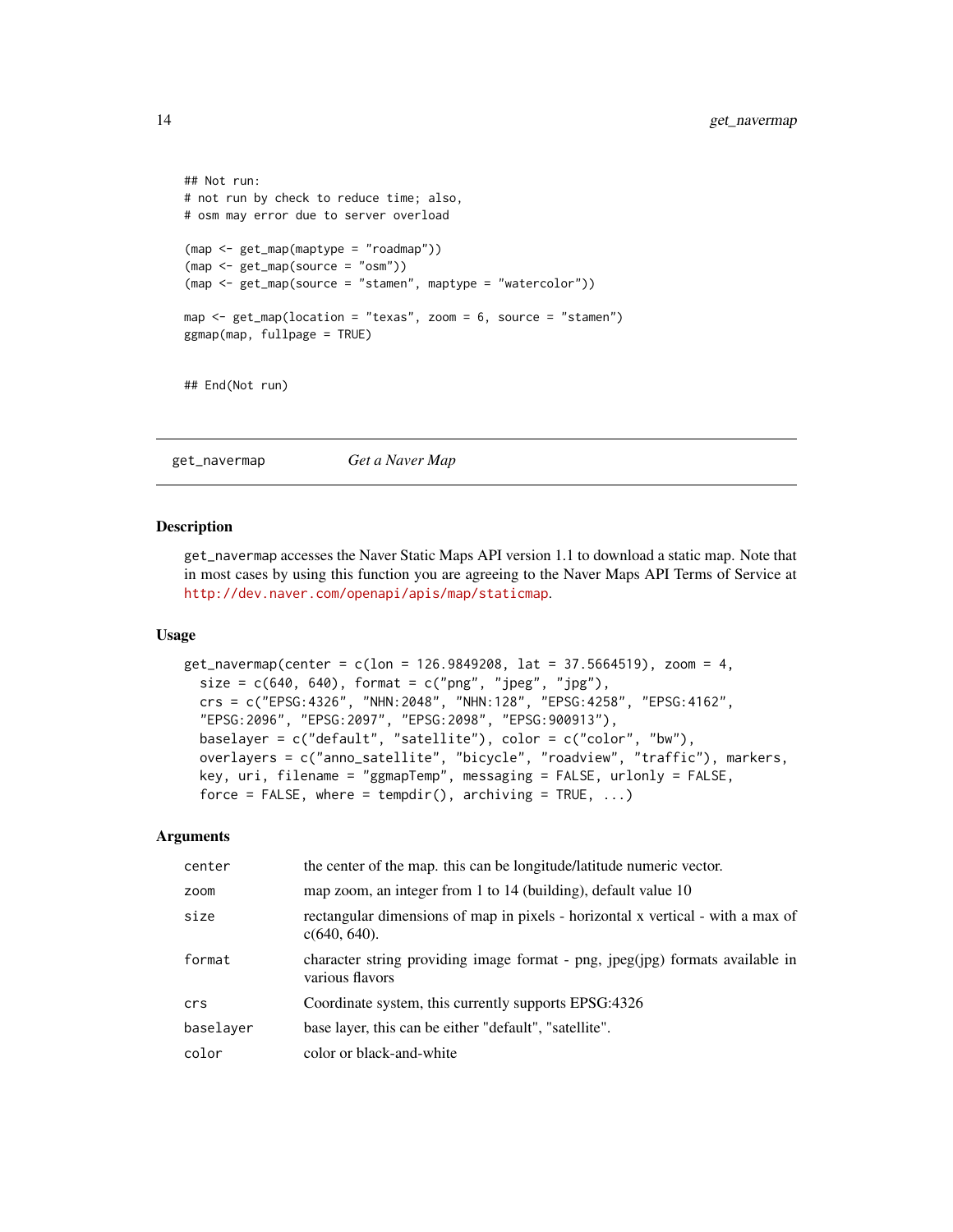<span id="page-14-0"></span>

| overlayers | overlay layers, this can be "anno_satellite", "bicycle", "roadview", "traffic".                                                                                                      |
|------------|--------------------------------------------------------------------------------------------------------------------------------------------------------------------------------------|
| markers    | data. frame with first column longitude, second column latitude, for which naver<br>markers should be embedded in the map image, or character string to be passed<br>directly to api |
| key        | key code from naver api center                                                                                                                                                       |
| uri        | registered host url                                                                                                                                                                  |
| filename   | destination file for download (file extension added according to format)                                                                                                             |
| messaging  | turn messaging on/off                                                                                                                                                                |
| urlonly    | return url only                                                                                                                                                                      |
| force      | if the map is on file, should a new map be looked up?                                                                                                                                |
| where      | where should the file drawer be located (without terminating "/")                                                                                                                    |
| archiving  | use archived maps. note: by changing to TRUE you agree to abide by any of the<br>rules governing caching naver maps                                                                  |
|            |                                                                                                                                                                                      |

Author(s)

Heewon Jeon <madjakarta@gmail.com>

#### See Also

<http://dev.naver.com/openapi/apis/map/staticmap/>, [ggmap](#page-22-1)

## Examples

```
## Not run:
# not run to reduce R CMD check time
map <- get_navermap(key="c75a09166a38196955adee04d3a51bf8", uri="www.r-project.org")
ggmap(map)
```
## End(Not run)

<span id="page-14-1"></span>get\_openstreetmap *Get an OpenStreetMap*

#### Description

get\_openstreetmap accesses a tile server for OpenStreetMap and downloads/formats a map image. This is simply a wrapper for the web-based version at <http://www.openstreetmap.org/>. If you don't know how to get the map you want, go there, navigate to the map extent that you want, click the export tab at the top of the page, and copy the information into this function.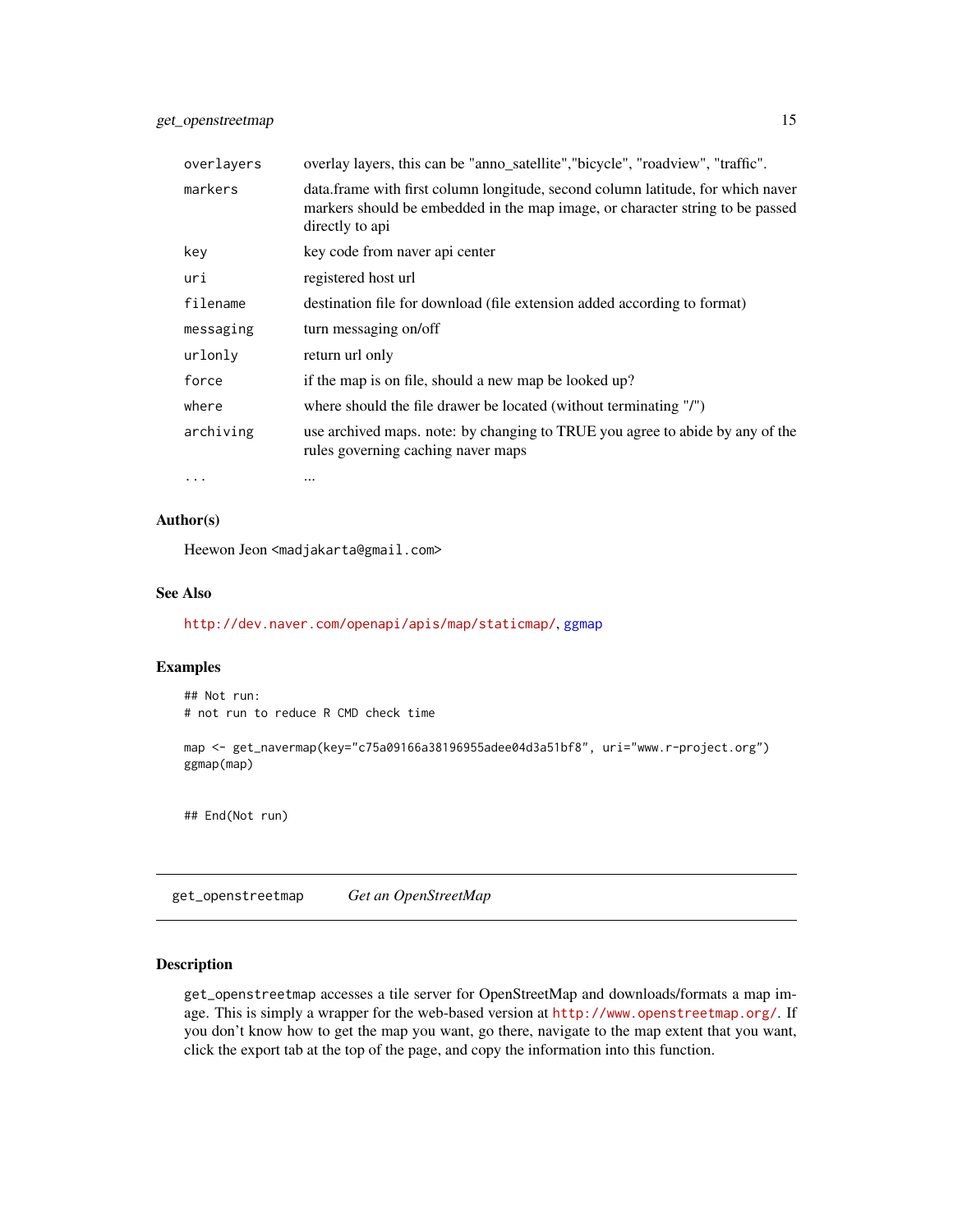## <span id="page-15-0"></span>Usage

```
get_openstreetmap(bbox = c(left = -95.80204, bottom = 29.38048, right =-94.92313, top = 30.14344), scale = 606250, format = c("png", "jpeg",
  "svg", "pdf", "ps"), messaging = FALSE, urlonly = FALSE,
  filename = "ggmapTemp", color = c("color", "bw"), ...)
```
#### Arguments

| bbox      | a bounding box in the format c(lowerleftlon, lowerleftlat, upper-<br>rightlat)                                                                                                                                                                                                                                                                                                                                                                                |
|-----------|---------------------------------------------------------------------------------------------------------------------------------------------------------------------------------------------------------------------------------------------------------------------------------------------------------------------------------------------------------------------------------------------------------------------------------------------------------------|
| scale     | scale parameter, see http://wiki.openstreetmap.org/wiki/MinScaleDenominator.<br>smaller scales provide a finer degree of detail, where larger scales produce more<br>coarse detail.                                                                                                                                                                                                                                                                           |
|           | The scale argument is a tricky number to correctly specify. In most cases, if you<br>get an error when downloading an openstreetmap the error is attributable to an<br>improper scale specification. OSM_scale_lookup can help; but the best way to<br>get in the correct range is to go to http://www.openstreetmap.org/, navigate<br>to the map of interest, click export at the top of the page, click 'map image' and<br>then copy down the scale listed. |
| format    | character string providing image format - png, jpeg, svg, pdf, and ps formats                                                                                                                                                                                                                                                                                                                                                                                 |
| messaging | turn messaging on/off                                                                                                                                                                                                                                                                                                                                                                                                                                         |
| urlonly   | return url only                                                                                                                                                                                                                                                                                                                                                                                                                                               |
| filename  | destination file for download (file extension added according to format)                                                                                                                                                                                                                                                                                                                                                                                      |
| color     | color or black-and-white                                                                                                                                                                                                                                                                                                                                                                                                                                      |
| $\cdots$  | $\cdots$                                                                                                                                                                                                                                                                                                                                                                                                                                                      |

## Details

receive an error message from download.file with the message HTTP status '503 Service Unavailable'. You can confirm this by setting urlonly = TRUE, and then entering the URL in a web browser. the solution is either (1) change sources or (2) wait for the OSM servers to come back up.

See <http://www.openstreetmap.org/copyright> for license and copyright information.

#### Value

a ggmap object (a classed raster object with a bounding box attribute)

#### Author(s)

David Kahle <david.kahle@gmail.com>

## See Also

<http://www.openstreetmap.org/>, [ggmap](#page-22-1)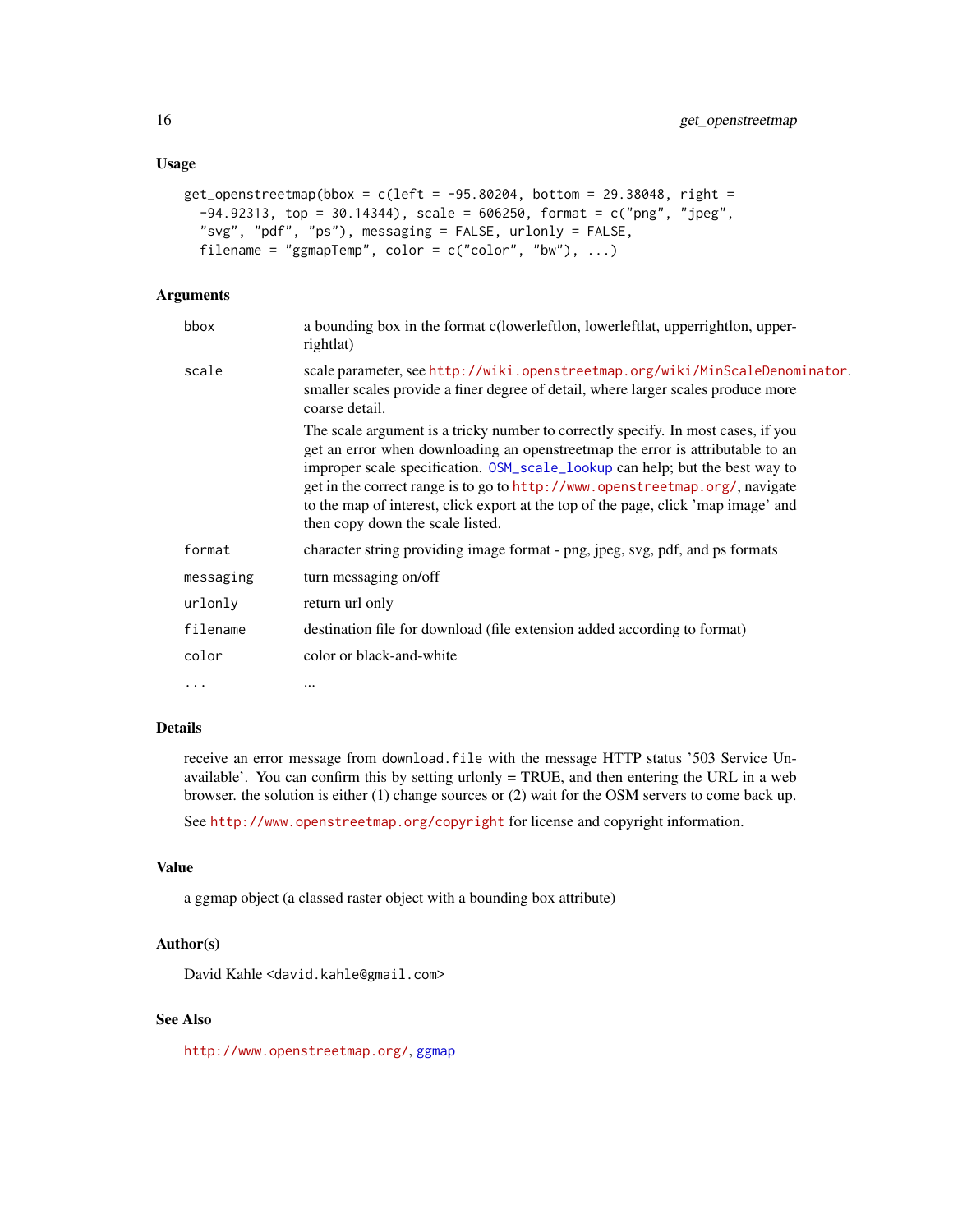## <span id="page-16-0"></span>get\_stamenmap 17

#### Examples

```
## Not run:
# osm servers get overloaded, which can result in
# erroneous failed checks
osm <- get_openstreetmap(urlonly = TRUE)
ggmap(osm)
```
## End(Not run)

get\_stamenmap *Get a Stamen Map*

## Description

get\_stamenmap accesses a tile server for Stamen Maps and downloads/stitches map tiles/formats a map image. Note that Stamen maps don't cover the entire world, e.g. [http://tile.stamen.com/](http://tile.stamen.com/terrain/#4/30.28/-87.21) [terrain/#4/30.28/-87.21](http://tile.stamen.com/terrain/#4/30.28/-87.21)

#### Usage

```
get_stamenmap(bbox = c(left = -95.80204, bottom = 29.38048, right = -94.92313,
  top = 30.14344, zoom = 10, maptype = c("ternain", "ternain-background","terrain-labels", "terrain-lines", "toner", "toner-2010", "toner-2011",
  "toner-background", "toner-hybrid", "toner-labels", "toner-lines",
  "toner-lite", "watercolor"), crop = TRUE, messaging = FALSE,
  urlonly = FALSE, color = c("color", "bw"), force = FALSE,where = tempdir(), \dots)
```
#### Arguments

| bbox      | a bounding box in the format c(lowerleftlon, lowerleftlat, upperrightlon, upper-<br>rightlat).                                                                                          |
|-----------|-----------------------------------------------------------------------------------------------------------------------------------------------------------------------------------------|
| zoom      | a zoom level                                                                                                                                                                            |
| maptype   | terrain, terrain-background, terrain-labels, terrain-lines, toner, toner-2010, toner-<br>2011, toner-background, toner-hybrid, toner-labels, toner-lines, toner-lite, or<br>watercolor. |
| crop      | crop raw map tiles to specified bounding box                                                                                                                                            |
| messaging | turn messaging on/off                                                                                                                                                                   |
| urlonly   | return url only                                                                                                                                                                         |
| color     | color or black-and-white                                                                                                                                                                |
| force     | if the map is on file, should a new map be looked up?                                                                                                                                   |
| where     | where should the file drawer be located (without terminating "/")                                                                                                                       |
| $\ddotsc$ | $\cdots$                                                                                                                                                                                |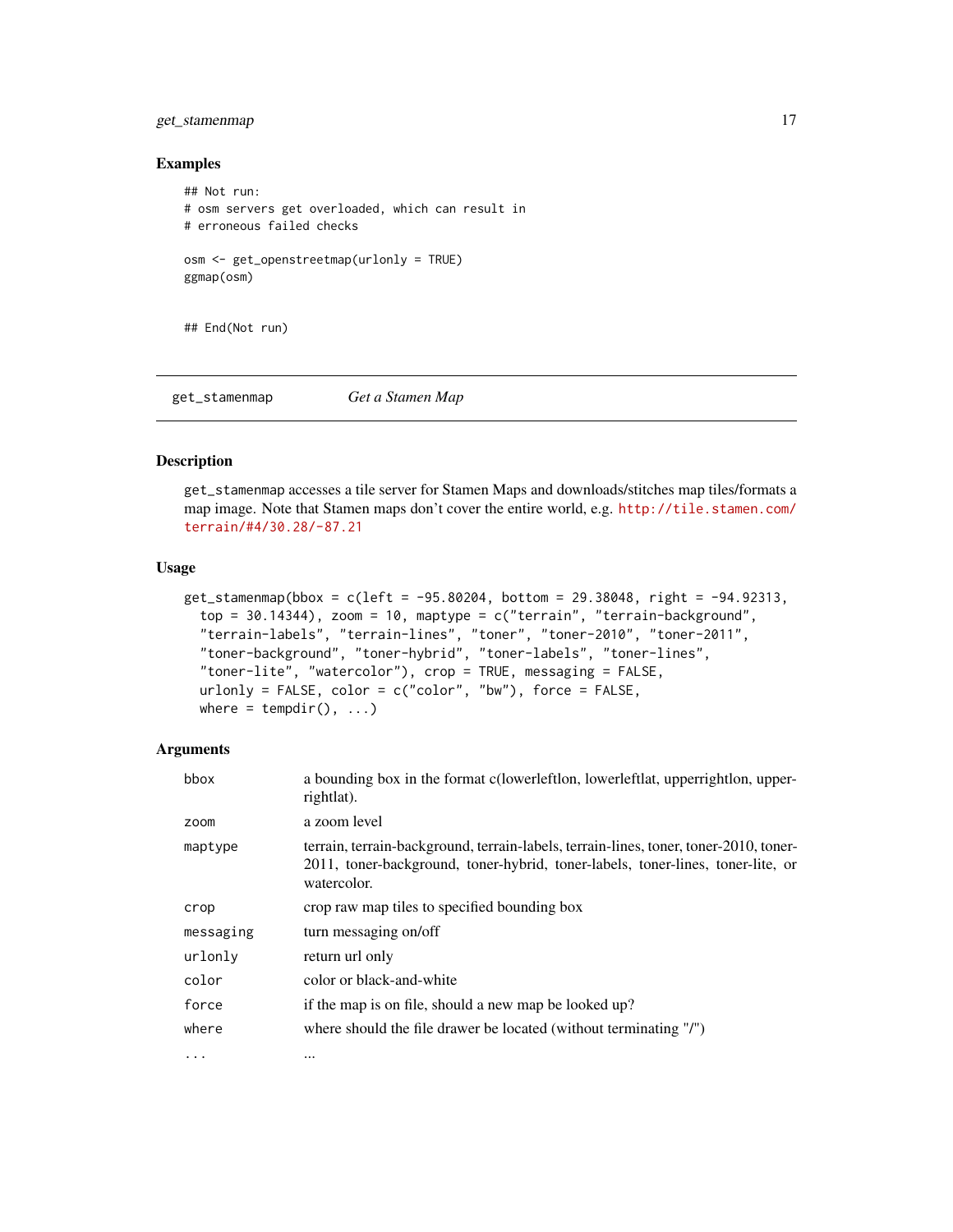#### <span id="page-17-0"></span>Value

a ggmap object (a classed raster object with a bounding box attribute)

#### See Also

<http://maps.stamen.com/#watercolor>, [ggmap](#page-22-1)

#### Examples

## Not run: # to diminish run check time

```
gc <- geocode("marrs mclean science building, baylor university", source = "google")
google <- get_googlemap("baylor university", zoom = 15)
ggmap(google) +
 geom_point(aes(x = 1on, y = 1at), data = gc, colour = "red", size = 2)
bbox \leq c(left = -97.132, bottom = 31.536, right = -97.105, top = 31.560)
ggmap(get_stamenmap(bbox, zoom = 13))
ggmap(get_stamenmap(bbox, zoom = 14))
ggmap(get_stamenmap(bbox, zoom = 15))
# ggmap(get_stamenmap(bbox, zoom = 16))
# ggmap(get_stamenmap(bbox, zoom = 17))
# note that the osm code may not run due to overloaded
# servers.
# various maptypes are available. bump it up to zoom = 15 for better resolution.
g\text{gmap}(\text{get}\_\text{stamenmap}(\text{bbox}, \text{maptype} = \text{"terrain", zoom} = 14))ggmap(get_stamenmap(bbox, maptype = "terrain-background", zoom = 14))
ggmap(get_stamenmap(bbox, maptype = "terrain-labels", zoom = 14))
ggmap(get_stamenmap(bbox, maptype = "terrain-lines", zoom = 14))
ggmap(get_stamenmap(bbox, maptype = "toner", zoom = 14))
ggmap(get_stamenmap(bbox, maptype = "toner-2010", zoom = 14))
ggmap(get_stamenmap(bbox, maptype = "toner-2011", zoom = 14))
ggmap(get_stamenmap(bbox, maptype = "toner-background", zoom = 14))
ggmap(get_stamenmap(bbox, maptype = "toner-hybrid", zoom = 14))
ggmap(get_stamenmap(bbox, maptype = "toner-labels", zoom = 14))
ggmap(get_stamenmap(bbox, maptype = "toner-lines", zoom = 14))
ggmap(get_stamenmap(bbox, maptype = "toner-lite", zoom = 14))
ggmap(get_stamenmap(bbox, maptype = "watercolor", zoom = 14))
ggmap(get_stamenmap(bbox, maptype = "watercolor", zoom = 11), extent = "device")
ggmap(get_stamenmap(bbox, maptype = "watercolor", zoom = 12), extent = "device")
ggmap(get_stamenmap(bbox, maptype = "watercolor", zoom = 13), extent = "device")
ggmap(get_stamenmap(bbox, maptype = "watercolor", zoom = 14), extent = "device")
# ggmap(get_stamenmap(bbox, maptype = "watercolor", zoom = 15), extent = "device")
# ggmap(get_stamenmap(bbox, maptype = "watercolor", zoom = 16), extent = "device")
# ggmap(get_stamenmap(bbox, maptype = "watercolor", zoom = 17), extent = "device")
# ggmap(get_stamenmap(bbox, maptype = "watercolor", zoom = 18), extent = "device")
stamen <- get_stamenmap(bbox, zoom = 15)
ggmap(stamen) +
```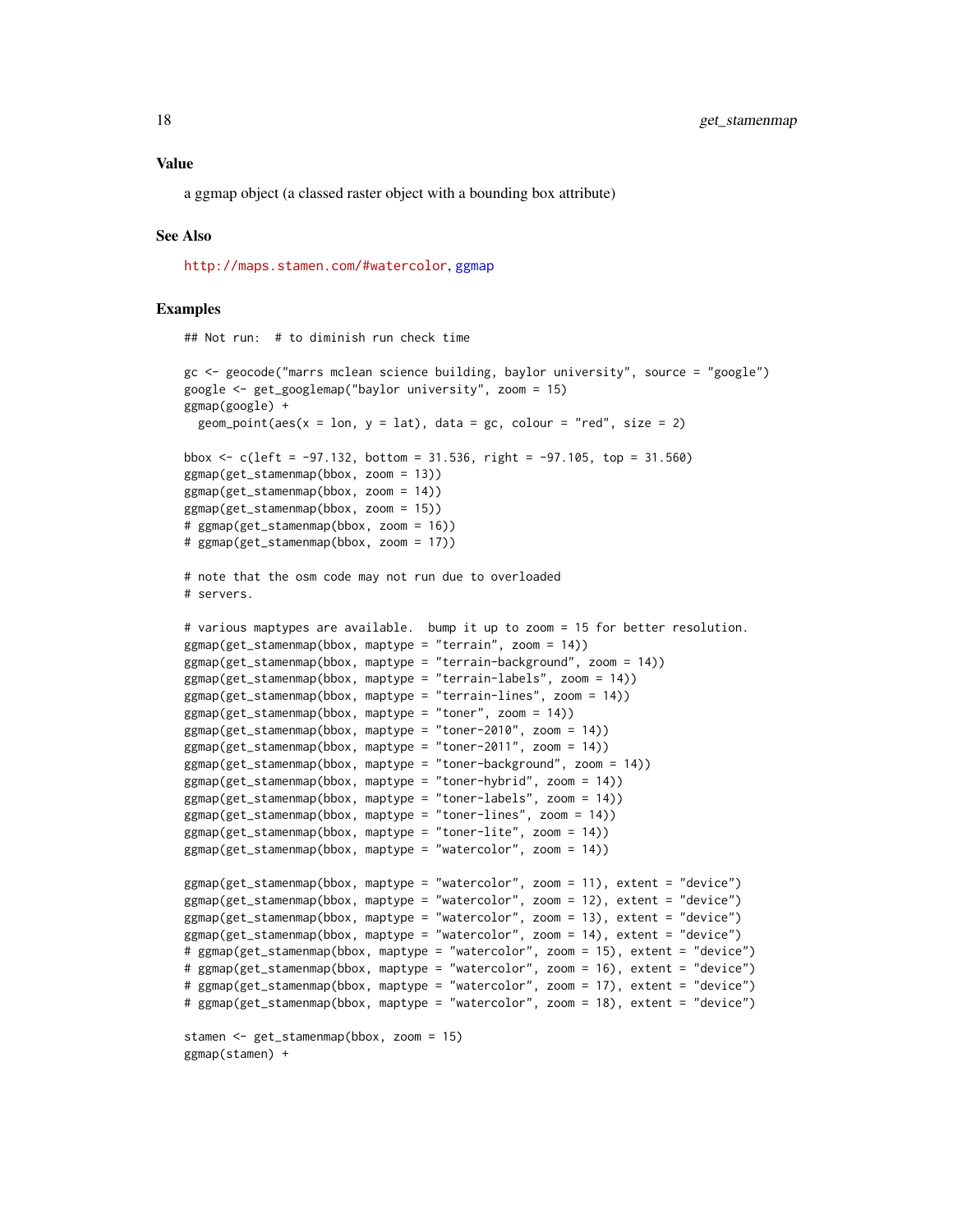```
geom_point(aes(x = \text{lon}, y = \text{lat}), data = gc, colour = "red", size = 2)
stamen <- get_stamenmap(bbox, zoom = 15, crop = FALSE)
ggmap(stamen) +
 geom_point(aes(x = 1on, y = 1at), data = gc, colour = "red", size = 2)
osm <- get_openstreetmap(bbox, scale = OSM_scale_lookup(15))
ggmap(osm) +
 geom_point(aes(x = \text{lon}, y = \text{lat}), data = gc, colour = "red", size = 2)
ggmap(get_stamenmap(bbox, zoom = 15, maptype = "watercolor"))+
 geom_point(aes(x = 1on, y = 1at), data = gc, colour = "red", size = 2)
ggmap(get_stamenmap(bbox, zoom = 15, maptype = "toner"))+
 geom_point(aes(x = 1on, y = 1at), data = gc, colour = "red", size = 2)
```

```
# accuracy check - white house
gc <- geocode("the white house")
qmap('the white house'', zoom = 16) +geom_point(aes(x = \text{lon}, y = \text{lat}), data = gc, colour = "red", size = 3)
qmap("the white house", zoom = 16, source = "stamen", maptype == "terrain") +
```

```
geom_point(aes(x = 1on, y = 1at), data = gc, colour = "red", size = 3)
```

```
# accuracy check - statue of liberty
# see https://github.com/dkahle/ggmap/issues/32
gc <- geocode("statue of liberty")
googMapZ10 <- get_googlemap(center = as.numeric(gc))
bbZ10 <- attr(googMapZ10, "bb")
stamMapZ10 <- get_stamenmap(bb2bbox(bbZ10))
ggmap(googMapZ10) +
  geom_point(
   aes(x = lon, y = lat),
    data = gc, colour = "red", size = 3\lambdaggmap(stamMapZ10) +
  geom_point(
```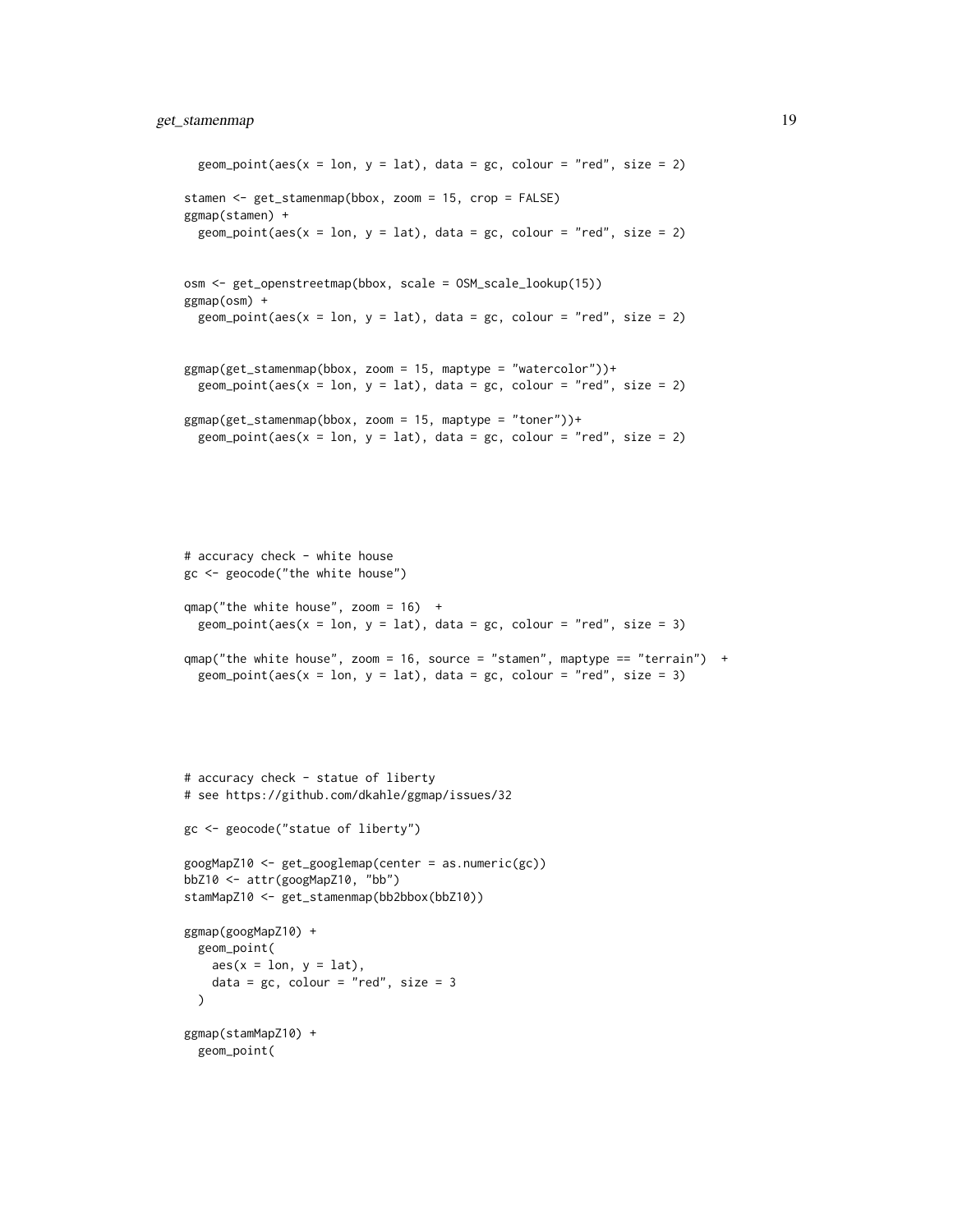```
aes(x = lon, y = lat),
   data = gc, colour = "red", size = 3)
# using a higher zoom
googMapZ15 <- get_googlemap(center = as.numeric(gc), zoom = 15)
bbZ15 <- attr(googMapZ15, "bb")
stamMapZ15 <- get_stamenmap(bb2bbox(bbZ15),
 zoom = calc_zoom(bb2bbox(bbZ15))
)
ggmap(googMapZ15) +
  geom_point(
   aes(x = lon, y = lat),
   data = gc, colour = "red", size = 3\lambdaggmap(stamMapZ15) +
  geom_point(
   aes(x = lon, y = lat),data = gc, colour = "red", size = 3\lambda# using a lower zoom
googMapZ5 \leq get_googlemap(center = as.numeric(gc), zoom = 4)
bbZ5 <- attr(googMapZ5, "bb")
stamMapZ5 <- get_stamenmap(bb2bbox(bbZ5),
 zoom = calc_zoom(bb2bbox(bbZ5))
)
ggmap(googMapZ5) +
  geom_point(
   aes(x = lon, y = lat),
   data = gc, colour = "red", size = 3
  \lambdaggmap(stamMapZ5) +
  geom_point(
   aes(x = lon, y = lat),
   data = gc, colour = "red", size = 3)
stamMapZ5unCropped <- get_stamenmap(bb2bbox(bbZ5),
  zoom = calc_zoom(bb2bbox(bbZ5)),
  crop = FALSE)
ggmap(stamMapZ5unCropped) +
  geom_point(
   aes(x = lon, y = lat),
   data = gc, colour = "red", size = 3
```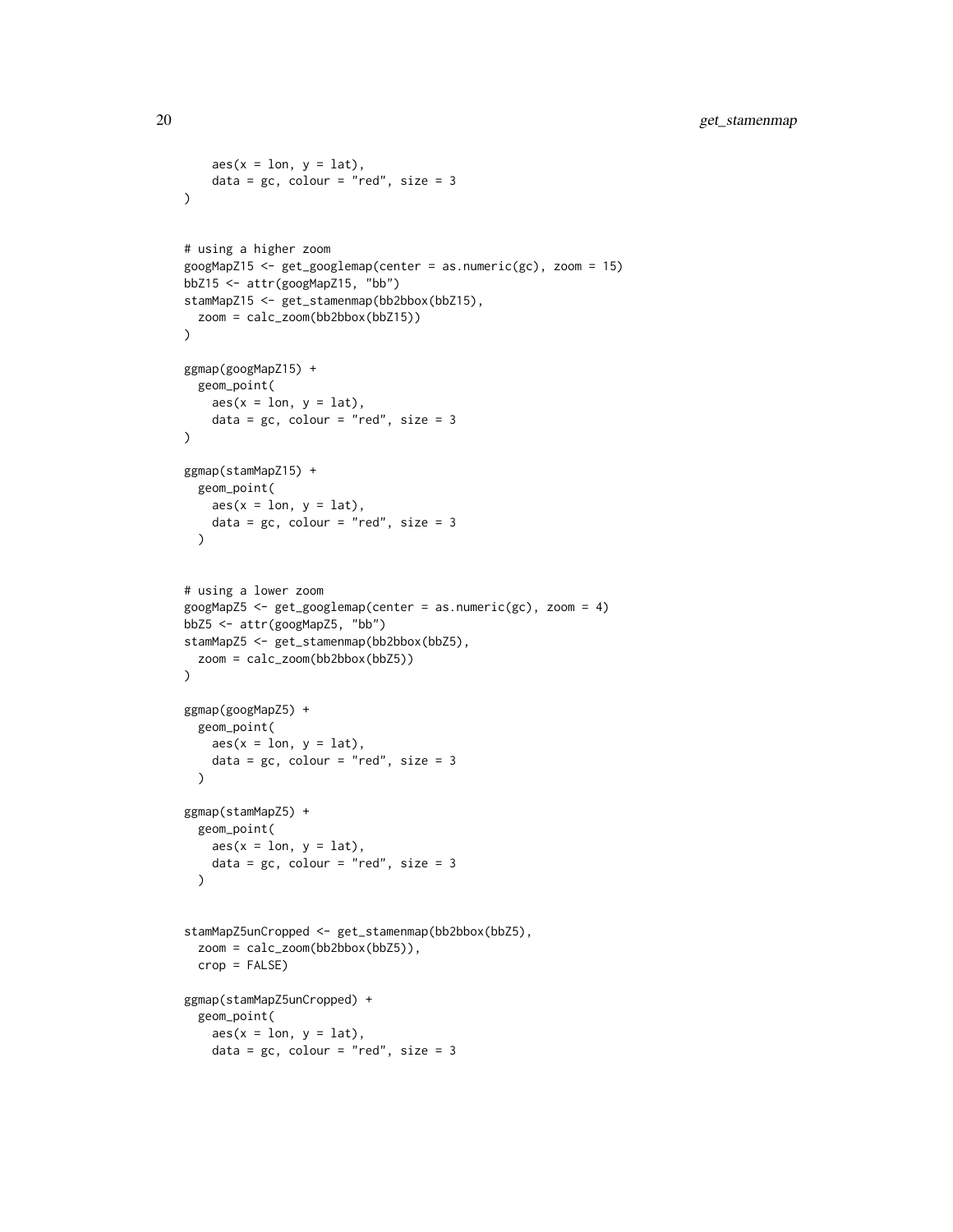#### <span id="page-20-0"></span>ggimage 21 and 22 and 22 and 22 and 22 and 22 and 22 and 22 and 22 and 22 and 22 and 22 and 22 and 22 and 22 and 22 and 22 and 22 and 22 and 22 and 22 and 22 and 22 and 22 and 22 and 22 and 22 and 22 and 22 and 22 and 22 a

```
)
qmap(location = c(lon = -74.0445, lat = 40.68925),
   zoom = 16, source = "stamen") +
 geom_point(aes(x = 1on, y = 1at), data = gc, colour = "red", size = 3)
## End(Not run) # end dontrun
```
ggimage *Plot an image using ggplot2*

## Description

ggimage is the near ggplot2 equivalent of image.

## Usage

```
ggimage(mat, fullpage = TRUE, coord_equal = TRUE, scale_axes = FALSE)
```
## Arguments

| mat         | a matrix, imagematrix, array, or raster (something that can be coerced by as raster) |
|-------------|--------------------------------------------------------------------------------------|
| fullpage    | should the image take up the entire viewport?                                        |
| coord_equal | should the axes units be equal?                                                      |
| scale_axes  | should the axes be [0,ncol(mat)-1]x[0,nrow(mat)-1] (F) or [0,1]x[0,1] (T)            |

## Value

a ggplot object

#### Author(s)

David Kahle <david.kahle@gmail.com>

## Examples

```
img <- matrix(1:16, 4, 4)
image(img)
ggimage(t(img[,4:1]), fullpage = FALSE, scale_axes = TRUE)
ggimage(t(img[,4:1]), fullpage = FALSE)
```
## Not run: # not run due to slow performance

data(hadley) ggimage(hadley)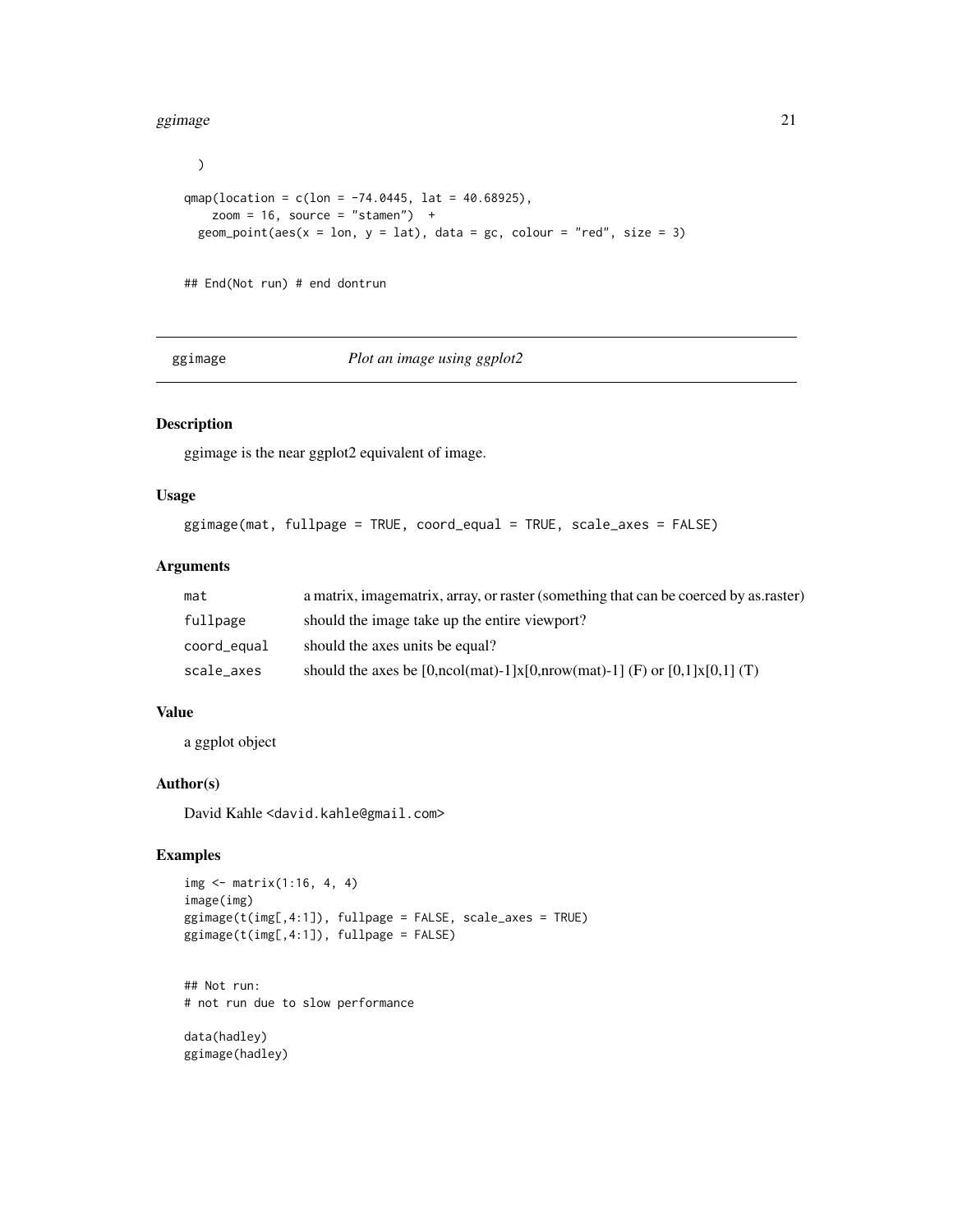#### <span id="page-21-0"></span>22 gglocator and the state of the state of the state of the state of the state of the state of the state of the state of the state of the state of the state of the state of the state of the state of the state of the state

```
ggimage(hadley, coord_equal = FALSE)
x \leq -\text{seq}(1, 438, 15); n \leq -\text{length}(x)df <- data.frame(x = x, y = -(120*(scale((x - 219)^3 - 25000*x) + rnorm(n)/2 - 3)))
qplot(x, y, data = df, geom = c('smooth', 'point'))ggimage(hadley, fullpage = FALSE) +
  geom_smooth(aes(x = x, y = y), fill = I('gray60'), data = df,
    colour = I('green'), size = I(1)) +geom\_point(aes(x = x, y = y), data = df,colour = I('green'), size = I(3), fill = NA)
```
## End(Not run)

gglocator *Locator for ggplots.*

## Description

Locator for ggplots. (Note : only accurate when extent = "normal" when using ggmap.)

#### Usage

 $gglocator(n = 1, message = FALSE, xexpand = c(0.05, 0),$  $yexpand = c(0.05, 0)$ 

#### Arguments

|         | number of points to locate.           |
|---------|---------------------------------------|
| message | turn messaging from grid. Is on/off   |
| xexpand | expand argument in scale_x_continuous |
| yexpand | expand argument in scale_y_continuous |

## Value

a data frame with columns according to the x and y aesthetics

## Author(s)

Tyler Rinker with help from Baptiste Auguie and StackOverflow user DWin with additions and canning by David Kahle <david.kahle@gmail.com>.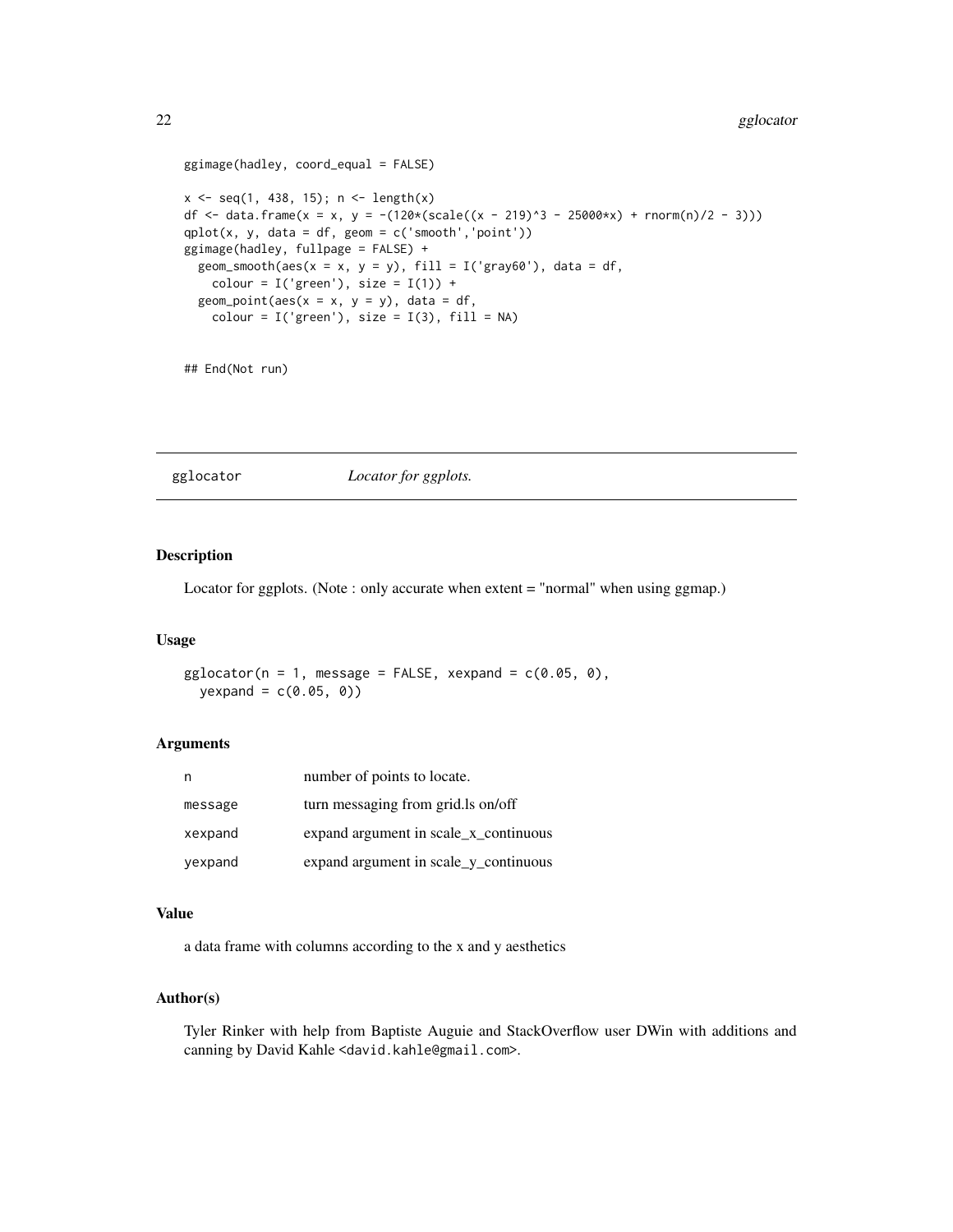## <span id="page-22-0"></span>Examples

```
if(interactive()){
# only run for interactive sessions
df \leq expand.grid(x = 0:-5, y = 0:-5)
(p \leq -\text{qplot}(x, y, \text{data} = df) +annotate(geom = 'point', x = -2, y = -2, colour = 'red'))
gglocator()
p +
  scale_x_{continuous}(expand = c(\emptyset, \emptyset)) +
  scale_y_{continuous(expand = c(0, 0))gglocator(1, xexpand = c(0,0), yexpand = c(0,0))
```
}

<span id="page-22-1"></span>ggmap *Plot a ggmap object*

## Description

ggmap plots the raster object produced by [get\\_map](#page-11-1).

#### Usage

```
ggmap(ggmap, extent = "panel", base_layer, maprange = FALSE,
 legend = "right", padding = 0.02, darken = c(0, "black"), ...)
```
#### Arguments

| ggmap      | an object of class ggmap (from function get_map)                                                                                                                                              |
|------------|-----------------------------------------------------------------------------------------------------------------------------------------------------------------------------------------------|
| extent     | how much of the plot should the map take up? "normal", "device", or "panel"<br>(default)                                                                                                      |
| base_layer | a ggplot $(aes(),)$ call; see examples                                                                                                                                                        |
| maprange   | logical for use with base_layer; should the map define the x and y limits?                                                                                                                    |
| legend     | "left", "right" (default), "bottom", "top", "bottomleft", "bottomright", "topleft",<br>"topright", "none" (used with extent = "device")                                                       |
| padding    | distance from legend to corner of the plot (used with legend, formerly b)                                                                                                                     |
| darken     | vector of the form c(number, color), where number is in $[0, 1]$ and color is a<br>character string indicating the color of the darken. 0 indicates no darkening, 1<br>indicates a black-out. |

... ...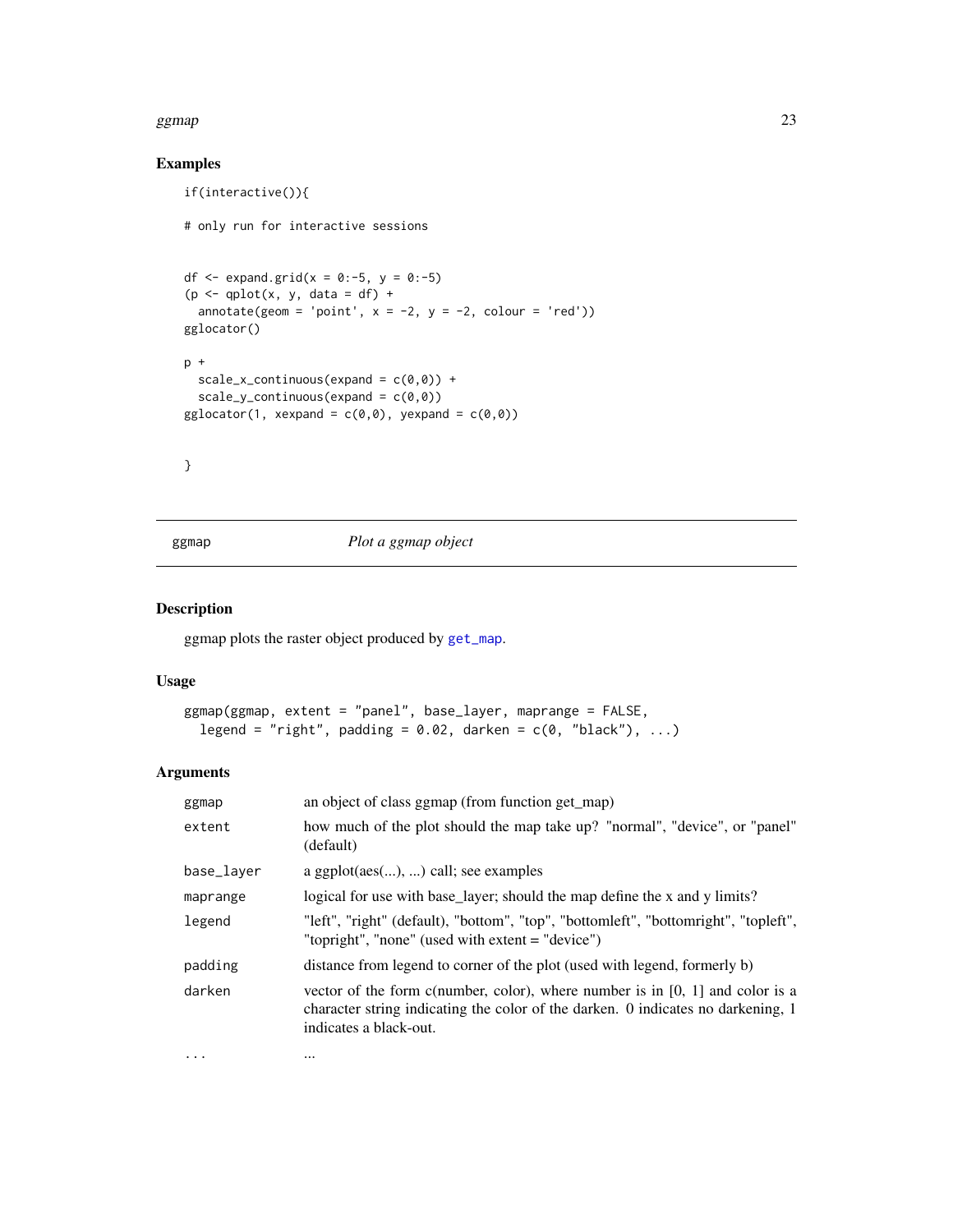24 ggmap and the set of the set of the set of the set of the set of the set of the set of the set of the set of the set of the set of the set of the set of the set of the set of the set of the set of the set of the set of

#### Value

a ggplot object

## Author(s)

David Kahle <david.kahle@gmail.com>

## See Also

[get\\_map](#page-11-1), [qmap](#page-41-1)

```
## extents and legends
##################################################
hdf <- get_map()
ggmap(hdf, extent = "normal")
ggmap(hdf) # extent = "panel", note qmap defaults to extent = "device"
ggmap(hdf, extent = "device")
## Not run:
# running this has been removed to improve check time
# make some fake spatial data
mu <- c(-95.3632715, 29.7632836); nDataSets <- sample(4:10,1)
chkpts <- NULL
for(k in 1:nDataSets){
  a \leftarrow \text{norm}(2); b \leftarrow \text{norm}(2);si <- 1/3000 * (outer(a,a) + outer(b,b))chkpts <- rbind(
   chkpts,
    cbind(MASS::mvrnorm(rpois(1,50), jitter(mu, .01), si), k)
  )
}
chkpts <- data.frame(chkpts)
names(chkpts) <- c("lon", "lat","class")
chkpts$class <- factor(chkpts$class)
qplot(lon, lat, data = chkpts, colour = class)
# show it on the map
ggmap(hdf, extent = "normal") +geom\_point(aes(x = lon, y = lat, colour = class), data = chkpts, alpha = .5)ggmap(hdf) +
  geom_point(aes(x = 1on, y = 1at, colour = class), data = chkpts, alpha = .5)
ggmap(hdf, extent = "device") +
  geom_point(aes(x = 1on, y = 1at, colour = class), data = chkpts, alpha = .5)
theme_set(theme_bw())
ggmap(hdf, extent = "device") +
```
<span id="page-23-0"></span>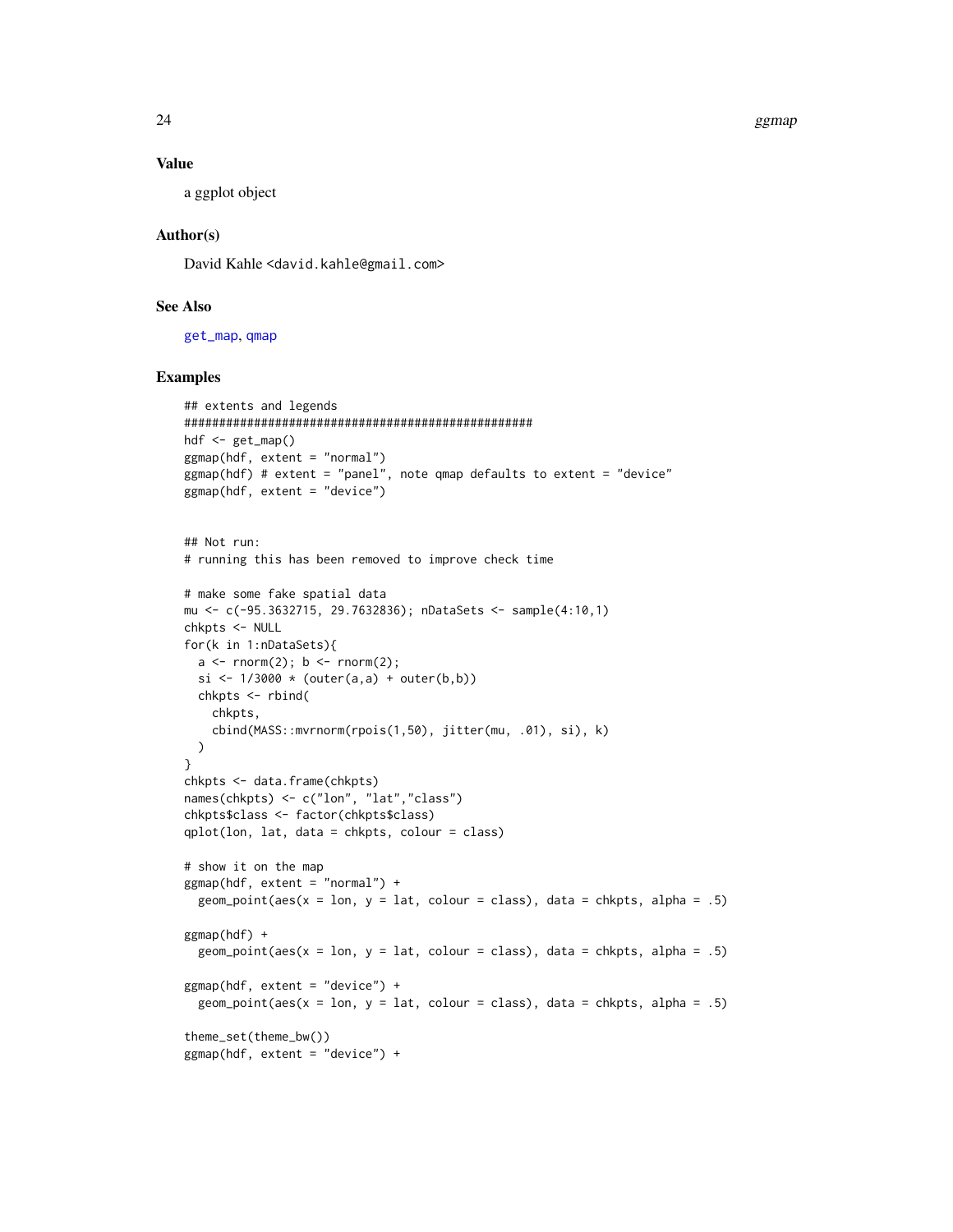```
geom_point(aes(x = 1on, y = 1at, colour = class), data = chkpts, alpha = .5)
ggmap(hdf, extent = "device", legend = "topleft") +
 geom\_point(aes(x = lon, y = lat, colour = class), data = chkpts, alpha = .5)# qmplot is great for this kind of thing...
qmplot(lon, lat, data = chkpts, color = class, darken = .6)
qmplot(lon, lat, data = chkpts, geom = "density2d", color = class, darken = .6)
## maprange
##################################################
hdf <- get_map()
mu <- c(-95.3632715, 29.7632836)
points <- data.frame(MASS::mvrnorm(1000, mu = mu, diag(c(.1, .1))))
names(points) <- c("lon", "lat")
points$class <- sample(c("a","b"), 1000, replace = TRUE)
ggmap(hdf) + geom_point(data = points) # maprange built into extent = panel, device
ggmap(hdf) + geom_point(aes(colour = class), data = points)
g\text{gmap}(hdf, \text{extent} = "normal") + geom-point(data = points)# note that the following is not the same as extent = panel
ggmap(hdf, extent = "normal", maprange = TRUE) + geom_point(data = points)
# and if you need your data to run off on a extent = device (legend included)
ggmap(hdf, extent = "normal", maprange = TRUE) +
 geom\_point(aes(colour = class), data = points) +theme_nothing(legend = TRUE) + theme(legend.position = "right")
# again, qmplot is probably more useful
qmplot(lon, lat, data = points, color = class, darken = .4, alpha = I(.6))
qmplot(lon, lat, data = points, color = class, darken = <math>0</math>,maptype = "toner-lite"
\lambda## cool examples
##################################################
# contour overlay
ggmap(get_map(maptype = "satellite"), extent = "device") +
 stat_density2d(aes(x = lon, y = lat, colour = class), data = chkpts, bins = 5)
# adding additional content
library(grid)
baylor <- get_map("baylor university", zoom = 15, maptype = "satellite")
ggmap(baylor)
# use gglocator to find lon/lat"s of interest
(clicks <- clicks <- gglocator(2) )
expand.grid(lon = clicks$lon, lat = clicks$lat)
```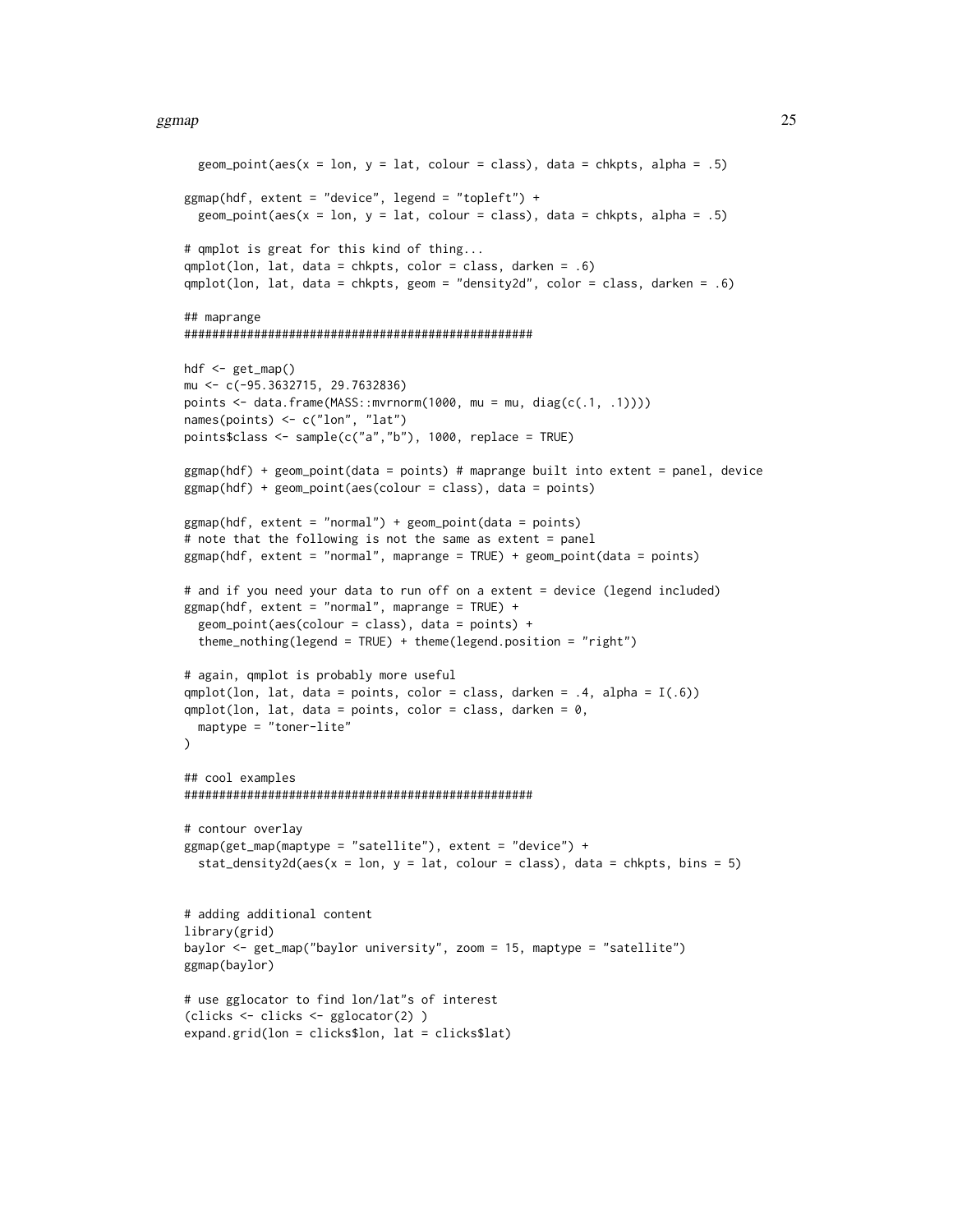```
ggmap(baylor) + theme_bw() +
 annotate("segment", x=-97.110, xend=-97.1188, y=31.5450, yend=31.5485,
   colour=I("red"), arrow = arrow(length=unit(0.3,"cm")), size = 1.5) +
 annotate("rect", xmin=-97.122, ymin=31.5439, xmax=-97.1050, ymax=31.5452,
   fill = I("white"), alpha = I(3/4)) +
 annotate("text", x=-97.113, y=31.5445, label = "Department of Statistical Science",
   colour = I("red"), size = 3.5) +labs(x = "Longitude", y = "Latitude") + ggitle("Baylor University")
```

```
baylor <- get_map("baylor university", zoom = 16, maptype = "satellite")
ggmap(baylor, extent = "panel") +
 annotate("segment", x=-97.1175, xend=-97.1188, y=31.5449, yend=31.5485,
    colour=I("red"), arrow = arrow(length=unit(0.4,"cm")), size = 1.5) +
 annotate("rect", xmin=-97.122, ymin=31.5441, xmax=-97.113, ymax=31.5449,
    fill = I("white"), alpha = I(3/4)) +
 annotate("text", x=-97.1175, y=31.5445, label = "Department of Statistical Science",
```

```
colour = I("red"), size = 4)
```

```
# a shapefile like layer
data(zips)
ggmap(get_map(maptype = "satellite", zoom = 8), extent = "device") +
 geom\_polygon(aes(x = lon, y = lat, group = plotOrder),data = zips, colour = NA, fill = "red", alpha = .2) +
 geom\_path(aes(x = lon, y = lat, group = plotOrder),data = zips, colour = "white", alpha = .4, size = .4)
library(plyr)
zipsLabels <- ddply(zips, .(zip), function(df){
 df[1,c("area", "perimeter", "zip", "lonCent", "latCent")]
})
ggmap(get_map(maptype = "satellite", zoom = 9),
    extent = "device", legend = "none", darken = .5) +
 geom\_text(aes(x = lonCent, y = latCent, label = zip, size = area),data = zipsLabels, colour = I("red")) +
 scale\_size(range = c(1.5, 6))qmplot(lonCent, latCent, data = zipsLabels, geom = "text",
 label = zip, size = area, maptype = "toner-like", color = I("red"))
## crime data example
##################################################
# only violent crimes
violent_crimes <- subset(crime,
 offense != "auto theft" &
 offense != "theft" &
```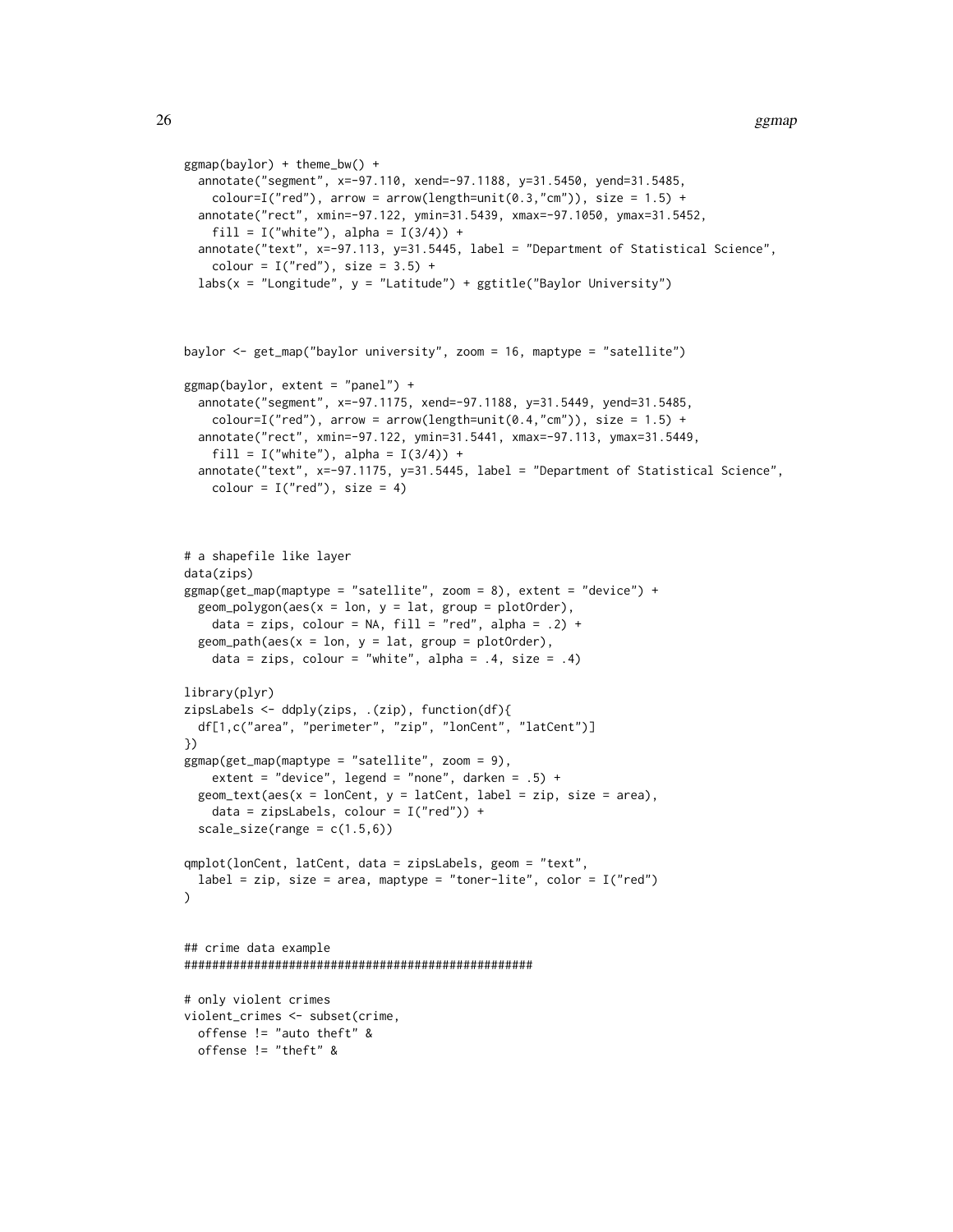```
offense != "burglary"
)
# rank violent crimes
violent_crimes$offense <-
 factor(violent_crimes$offense,
   levels = c("robbery", "aggravated assault",
      "rape", "murder")
 \lambda# restrict to downtown
violent_crimes <- subset(violent_crimes,
 -95.39681 \leq 1on & 1on \leq -95.34188 &
   29.73631 <= lat & lat <= 29.78400
)
# get map and bounding box
theme_set(theme_bw(16))
HoustonMap <- qmap("houston", zoom = 14, color = "bw",
 extent = "device", legend = "topleft")
# the bubble chart
library(grid)
HoustonMap +
  geom\_point(aes(x = lon, y = lat, colour = offense, size = offense), data = violent\_crimes) +scale_colour_discrete("Offense", labels = c("Robery","Aggravated Assault","Rape","Murder")) +
  scale_size_discrete("Offense", labels = c("Robery","Aggravated Assault","Rape","Murder"),
     range = c(1.75, 6) +
   guides(size = guide_legend(override.aes = list(size = 6))) +
   theme(
     legend.key.size = unit(1.8, "lines"),
     legend.title = element_text(size = 16, face = "bold"),
     legend.text = element_text(size = 14)
  \rightarrow +
  labs(colour = "Offense", size = "Offense")
# doing it with qmplot is even easier
qmplot(lon, lat, data = violent_crimes, maptype = "toner-lite",
 color = offense, size = offense, legend = "topleft"
) +
 scale_colour_discrete("Offense", labels = c("Robery","Aggravated Assault","Rape","Murder")) +
 scale_size_discrete("Offense", labels = c("Robery","Aggravated Assault","Rape","Murder"),
   range = c(1.75, 6) +
 guides(size = guide_legend(override.aes = list(size = 6))) +
 theme(
    legend.key.size = unit(1.8, "lines"),
    legend.title = element_text(size = 16, face = "bold"),
   legend.text = element_test(size = 14)\rightarrowlabs(colour = "Offense", size = "Offense")
```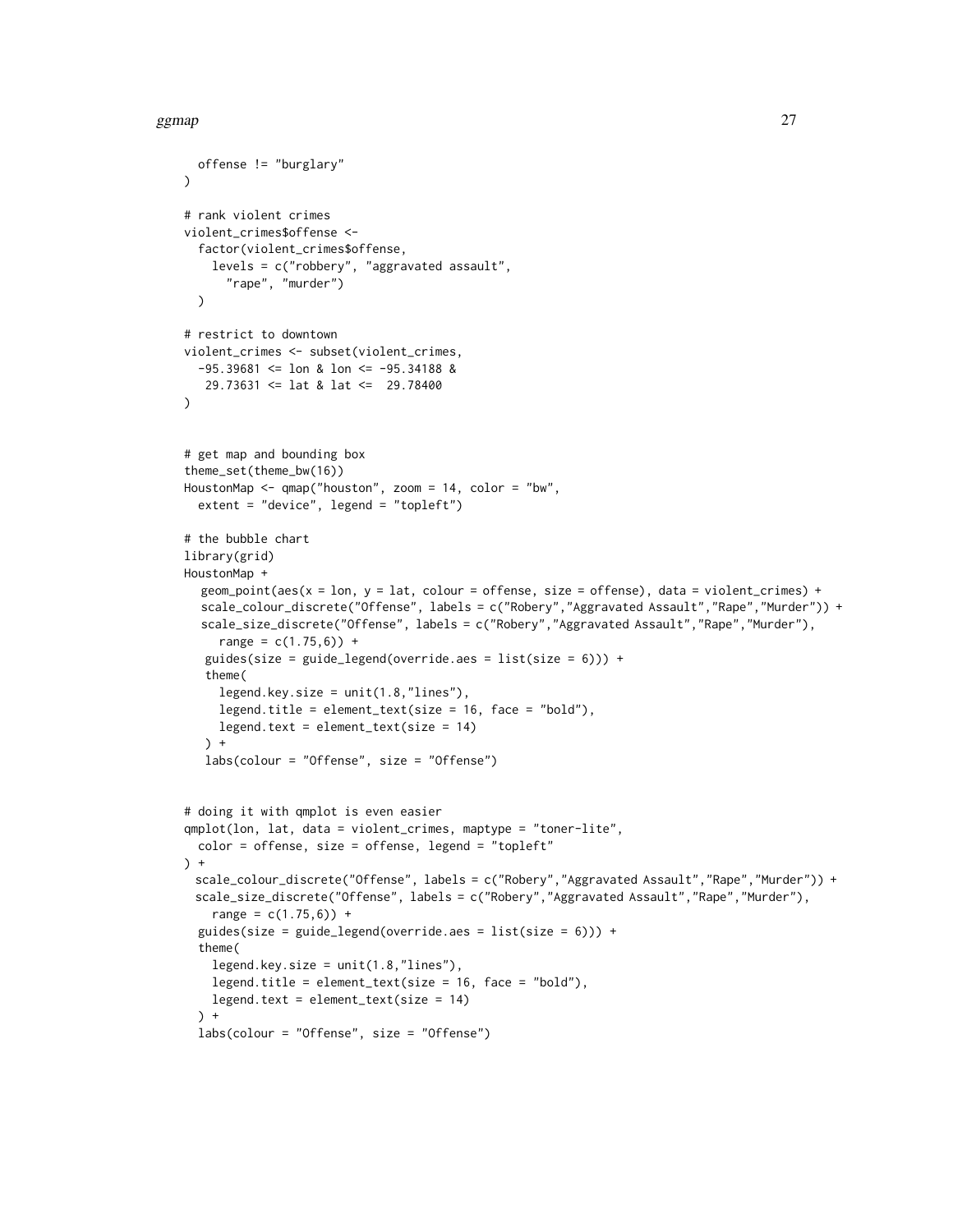```
# a contour plot
HoustonMap +
  stat_density2d(aes(x = \text{lon}, y = \text{lat}, \text{colour} = \text{offense}),
    size = 3, bins = 2, alpha = 3/4, data = violent_crimes) +
  scale_colour_discrete("Offense", labels = c("Robery","Aggravated Assault","Rape","Murder")) +
   theme(
     legend.text = element_text(size = 15, vjust = .5),
     legend.title = element_text(size = 15,face="bold"),
     legend.key.size = unit(1.8,"lines")
   )
# 2d histogram...
HoustonMap +
  stat\_bin2d(aes(x = lon, y = lat, colour = offense, fill = offense),size = .5, bins = 30, alpha = 2/4, data = violent_crimes) +
   scale_colour_discrete("Offense",
     labels = c("Robery","Aggravated Assault","Rape","Murder"),
     guide = FALSE) +
  scale_fill_discrete("Offense", labels = c("Robery","Aggravated Assault","Rape","Murder")) +
   theme(
     legend.text = element_text(size = 15, vjust = .5),
     legend.title = element_text(size = 15,face="bold"),
     legend.key.size = unit(1.8, "lines"))
# ... with hexagonal bins
HoustonMap +
  stat_binhex(aes(x = 1on, y = 1at, colour = offense, fill = offense),
    size = .5, binwidth = c(.00225,.00225), alpha = 2/4, data = violent_crimes) +
   scale_colour_discrete("Offense",
     labels = c("Robery","Aggravated Assault","Rape","Murder"),
     guide = FALSE) +
  scale_fill_discrete("Offense", labels = c("Robery","Aggravated Assault","Rape","Murder")) +
   theme(
     legend.text = element_text(size = 15, vjust = .5),
     legend.title = element_text(size = 15,face="bold"),
     legend. key.size = unit(1.8, "lines"))
# changing gears (get a color map)
houston <- get_map("houston", zoom = 14)
HoustonMap <- ggmap(houston, extent = "device", legend = "topleft")
# a filled contour plot...
HoustonMap +
```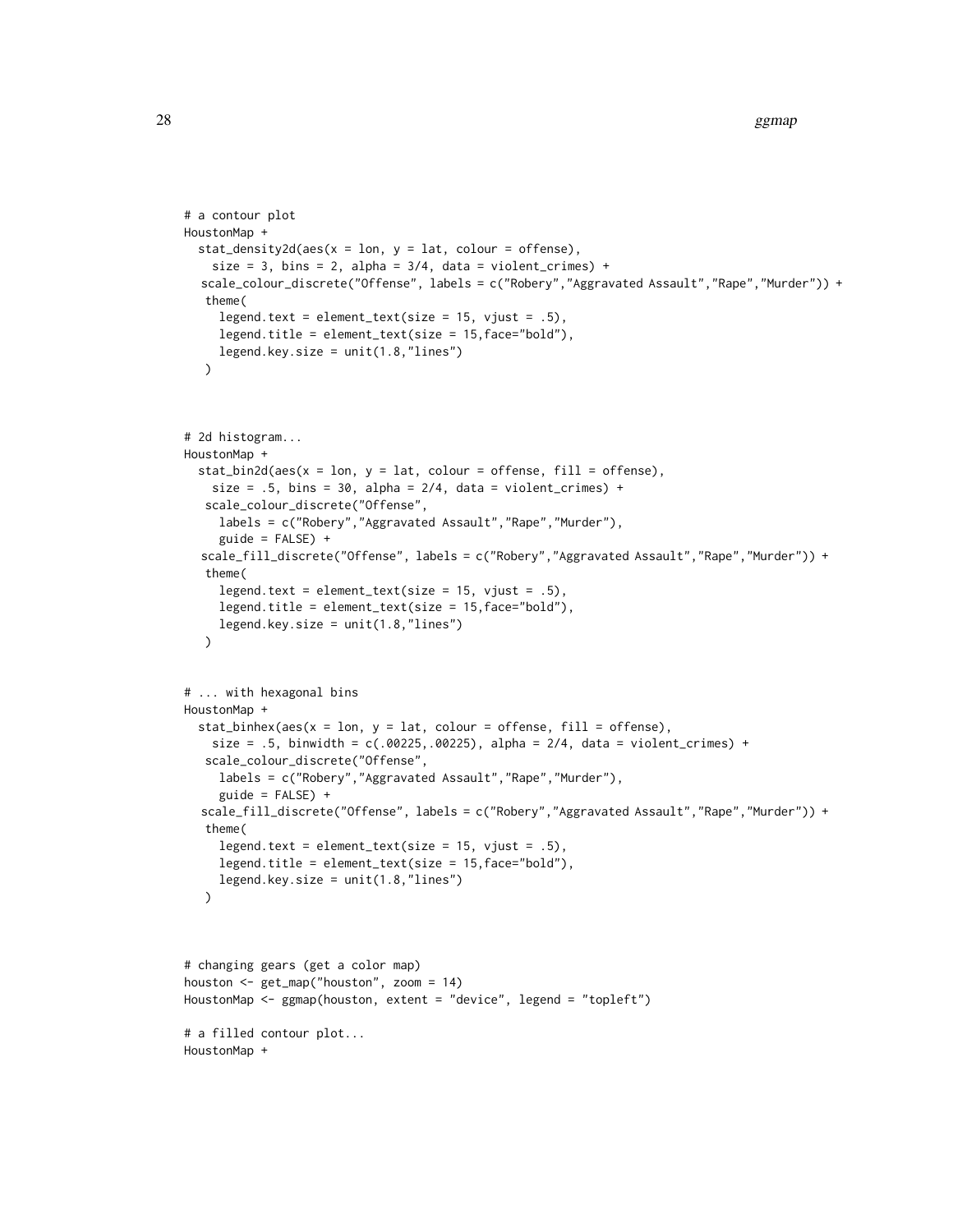```
stat\_density2d(aes(x = lon, y = lat, fill = ..level.., alpha = ..level..),size = 2, bins = 4, data = violent_crimes, geom = "polygon") +
 scale_fill_gradient("Violent\nCrime\nDensity") +
 scale_alpha(range = c(.4, .75), guide = FALSE) +
 guides(fill = guide_colorbar(barwidth = 1.5, barheight = 10))
# ... with an insert
overlay \le stat_density2d(aes(x = lon, y = lat, fill = ..level.., alpha = ..level..),
    bins = 4, geom = "polygon", data = violent_crimes)
HoustonMap +
 stat_density2d(aes(x = lon, y = lat, fill = ..level.., alpha = ..level..),
   bins = 4, geom = "polygon", data = violent_crimes) +
 scale_fill_gradient("Violent\nCrime\nDensity") +
 scale\_alpha(range = c(.4, .75), guide = FALSE) +guides(fill = guide_colorbar(barwidth = 1.5, barheight = 10)) +
 inset(
   grob = ggplotGrob(ggplot() + overlay +
     scale_fill_gradient("Violent\nCrime\nDensity") +
     scale_alpha(range = c(.4, .75), guide = FALSE) +
     theme_inset()
   ),
   xmin = attr(houston,"bb")$ll.lon +
     (7/10) * (attr(houston,"bb")$ur.lon - attr(houston,"bb")$ll.lon),
    xmax = Inf,
   ymin = -Inf,ymax = attr(houston,"bb")$ll.lat +
     (3/10) * (attr(houston,"bb")$ur.lat - attr(houston,"bb")$ll.lat)
 )
```

```
## more examples
##################################################
# you can layer anything on top of the maps (even meaningless stuff)
df <- data.frame(
 lon = rep(seq(-95.39, -95.35, length.out = 8), each = 20),lat = sapply(
   rep(seq(29.74, 29.78, length.out = 8), each = 20),
   function(x) rnorm(1, x, .002)
 \lambdaclass = rep(leftters[1:8], each = 20))
```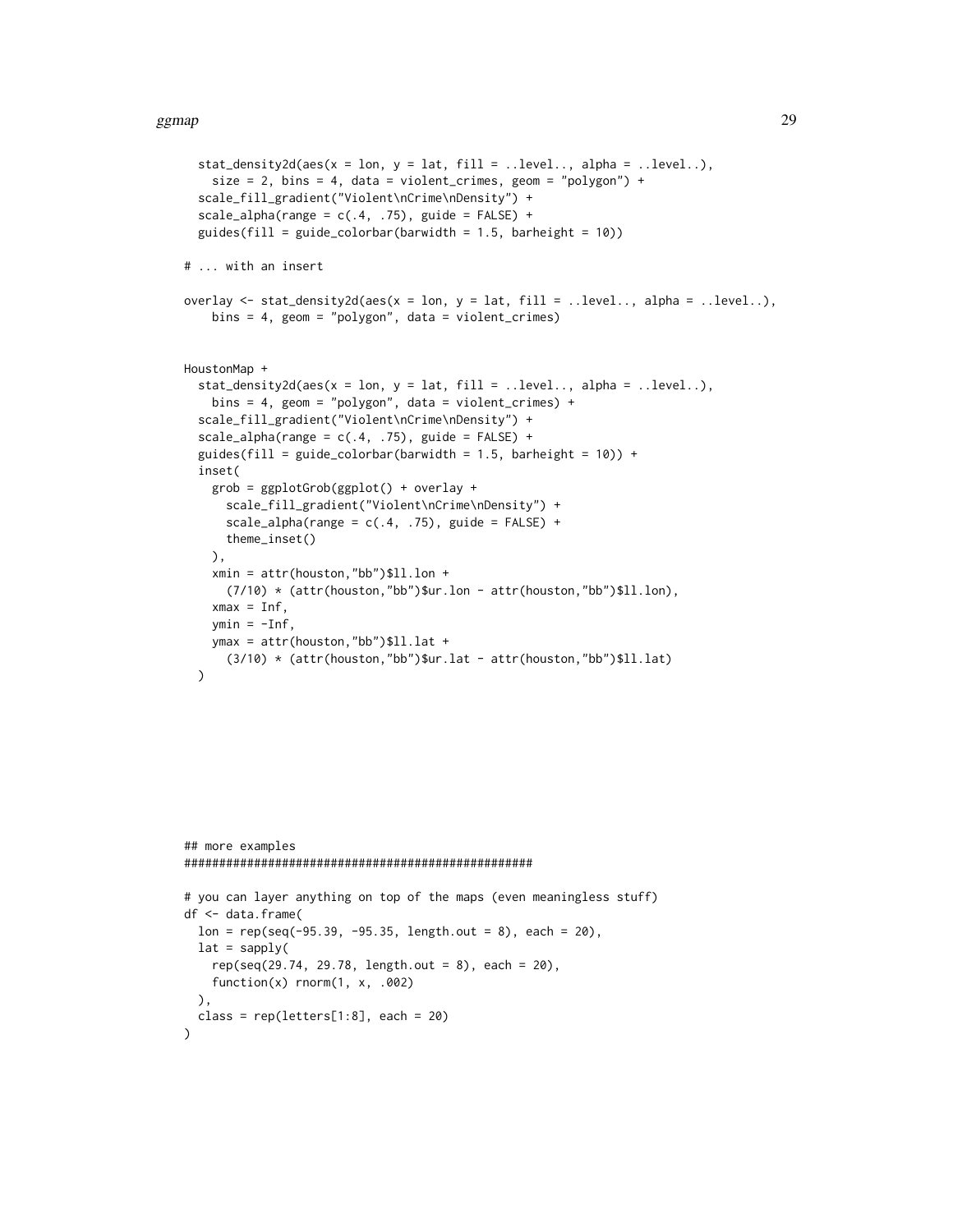```
qplot(lon, lat, data = df, geom = "boxplot", fill = class)
HoustonMap +
  geom_boxplot(aes(x = lon, y = lat, fill = class), data = df)## the base_layer argument - faceting
##################################################
df <- data.frame(
 x = \text{rnorm}(1000, -95.36258, .2)y = \text{rnorm}(1000, 29.76196, .2))
# no apparent change because ggmap sets maprange = TRUE with extent = "panel"
ggmap(get_map(), base_layer = gghot(aes(x = x, y = y), data = df)) +geom_point(colour = "red")
# ... but there is a difference
ggmap(get_map(), base_layer = ggplot(aes(x = x, y = y)), data = df), extent = "normal") +
  geom_point(colour = "red")
# maprange can fix it (so can extent = "panel")
ggmap(get_map(), maprange = TRUE, extent = "normal",
  base_layer = ggplot(aes(x = x, y = y), data = df)) +
  geom_point(colour = "red")
# base_layer makes faceting possible
df <- data.frame(
 x = rnorm(10*100, -95.36258, .075),
  y = rnorm(10*100, 29.76196, .075),
 year = rep(paste("year",format(1:10)), each = 100)
\lambdaggmap(get_map(), base_layer = gghot(aes(x = x, y = y), data = df)) +geom_point() + facet_wrap(~ year)
ggmap(get_map(), base_layer = ggbot(aes(x = x, y = y)), data = df), extent = "device") +
  geom_point() + facet_wrap(~ year)
qmplot(x, y, data = df)
qmplot(x, y, data = df, facets = ~ year)## neat faceting examples
##################################################
# simulated example
df <- data.frame(
  x = \text{rnorm}(10 \times 100, -95.36258, .05),
  y = rnorm(10*100, 29.76196, .05),
  year = rep(paste("year", format(1:10)), each = 100)
```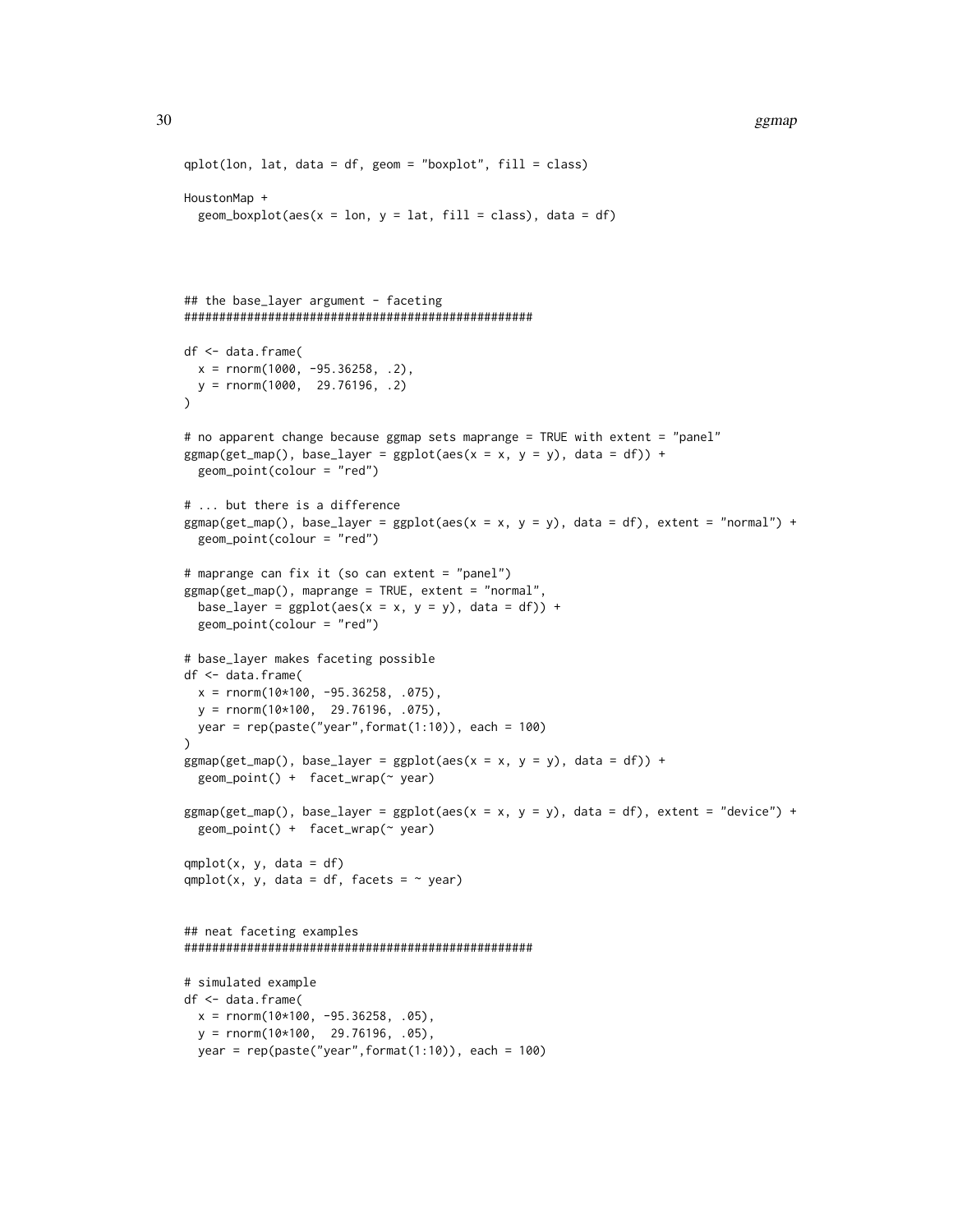```
\lambdafor(k in 0:9){
  df$x[1:100 + 100*k] <- df$x[1:100 + 100*k] + sqrt(.05)*cos(2*pi*k/10)
  df$y[1:100 + 100*k] <- df$y[1:100 + 100*k] + sqrt(.05)*sin(2*pi*k/10)
}
ggmap(get_map(),
  base_layer = ggplot(aes(x = x, y = y), data = df)) +stat_density2d(aes(fill = ..level.., alpha = ..level..),
   bins = 4, geom = "polygon") +
  scale_fill_gradient2(low = "white", mid = "orange", high = "red", midpoint = 10) +
  scale_alpha(range = c(.2, .75), guide = FALSE) +
  facet_wrap(~ year)
# crime example by month
levels(violent_crimes$month) <- paste(
  toupper(substr(levels(violent_crimes$month),1,1)),
  substr(levels(violent_crimes$month),2,20), sep = ""
)
houston <- get_map(location = "houston", zoom = 14, source = "osm", color = "bw")
HoustonMap <- ggmap(houston,
  base_layer = ggplot(aes(x = lon, y = lat), data = violent_crimes))
HoustonMap +
  stat_density2d(aes(x = lon, y = lat, fill = ..level.., alpha = ..level..),
    bins = I(5), geom = "polygon", data = violent_crimes) +
  scale_fill_gradient2("Violent\nCrime\nDensity",
   low = "white", mid = "orange", high = "red", midpoint = 500) +
  labs(x = "Longitude", y = "Latitude") + facet_wrap(~ month) +
  scale_alpha(range = c(.2, .55), guide = FALSE) +
  ggtitle("Violent Crime Contour Map of Downtown Houston by Month") +
  guides(fill = guide_colorbar(barwidth = 1.5, barheight = 10))
```

```
## darken argument
##################################################
ggmap(get_map())
ggmap(get_map(), darken = .5)
ggmap(get_map(), darken = c(.5,"white"))
ggmap(get_map(), darken = c(.5, "red")) # silly, but possible
```
## End(Not run)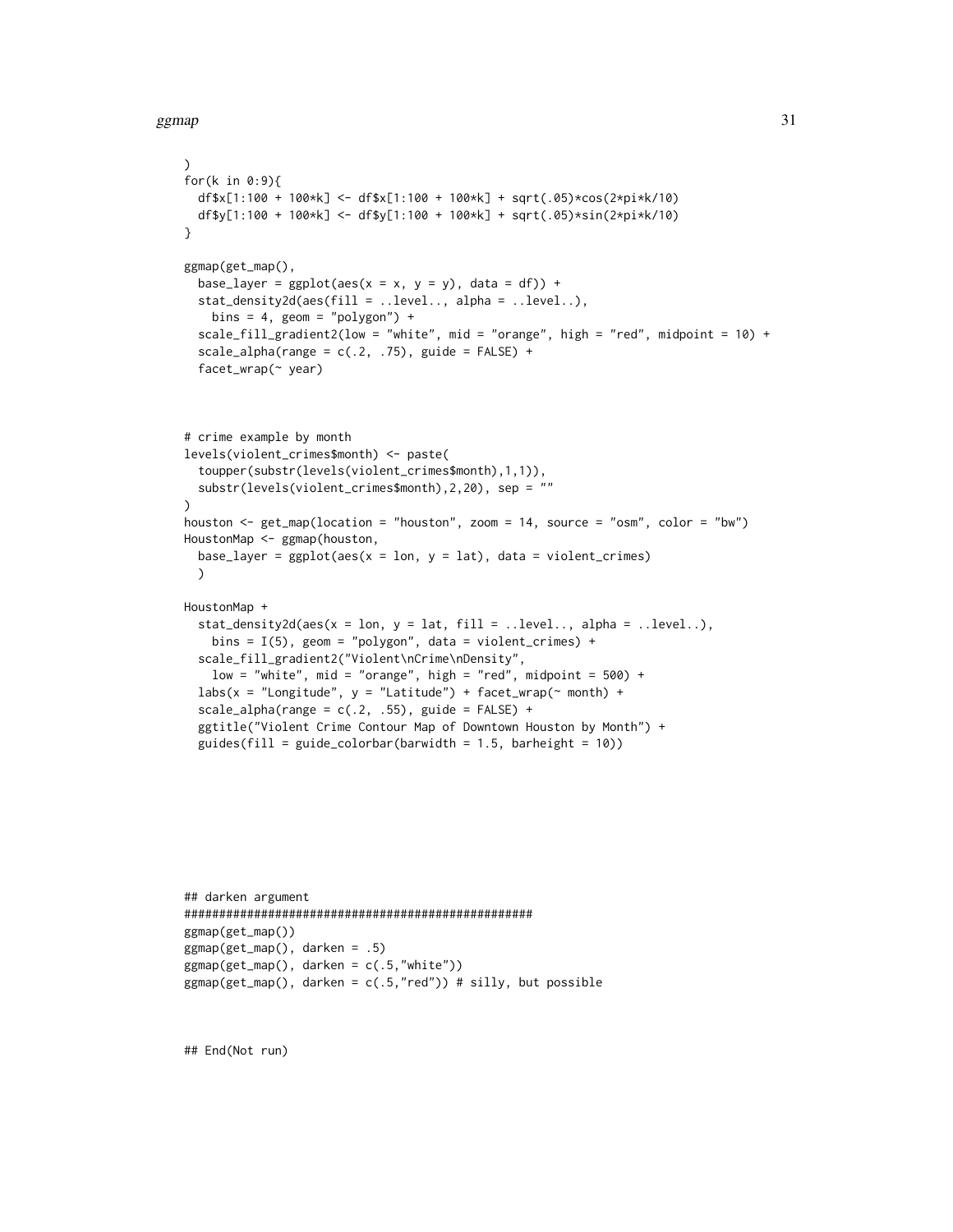<span id="page-31-0"></span>

ggmap plots the raster object produced by [get\\_map](#page-11-1).

### Usage

```
ggmapplot(ggmap, fullpage = FALSE, base_layer, maprange = FALSE,
 expand = FALSE, ...)
```
## Arguments

| ggmap      | an object of class ggmap (from function get_map)                                           |  |
|------------|--------------------------------------------------------------------------------------------|--|
| fullpage   | logical; should the map take up the entire viewport?                                       |  |
| base_layer | a ggplot $(aes(),)$ call; see examples                                                     |  |
| maprange   | logical for use with base_layer; should the map define the x and y limits?                 |  |
| expand     | should the map extend to the edge of the panel? used with base_layer and<br>maprange=TRUE. |  |
| $\cdots$   | $\cdots$                                                                                   |  |

#### Value

a ggplot object

#### Author(s)

David Kahle<br/><br/>d.kahle@gmail.com>

### See Also

[get\\_map](#page-11-1), [qmap](#page-41-1)

## Examples

## Not run: this is a deprecated function, use ggmap.

## End(Not run)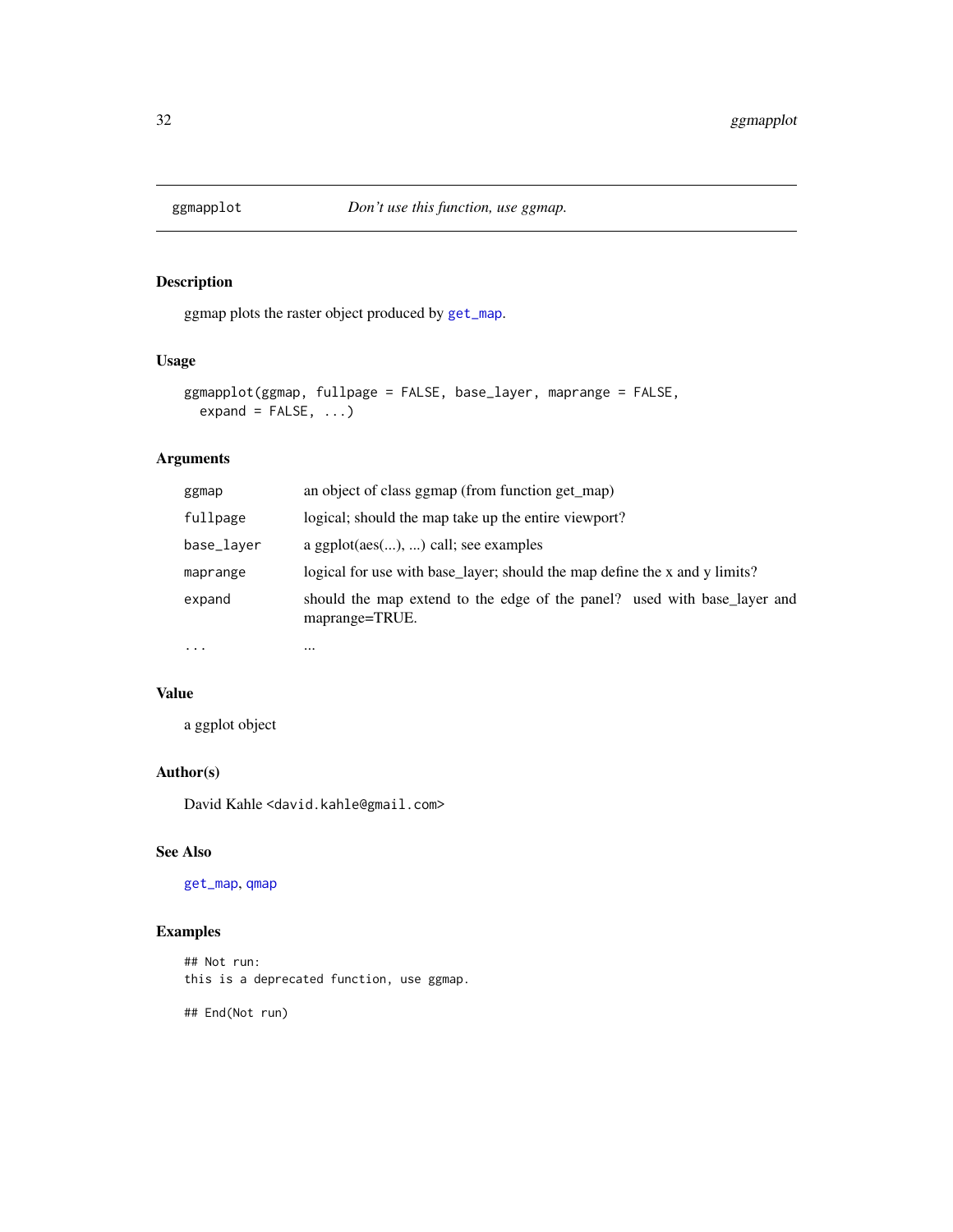<span id="page-32-0"></span>

Highly unofficial ggplot2 image

## Author(s)

Garrett Grolemund <grolemund@gmail.com>

inset *Add ggplot2 insets to a map*

#### Description

This is identical to ggplot2::annotation\_custom for use with ggmap

#### Usage

```
inset(grob, xmin = -Inf, xmax = Inf, ymin = -Inf, ymax = Inf)
```
## Arguments

| grob      | grob to display                                                       |
|-----------|-----------------------------------------------------------------------|
| xmin,xmax | x location (in data coordinates) giving horizontal location of raster |
| ymin,ymax | y location (in data coordinates) giving vertical location of raster   |

#### Details

Most useful for adding tables, inset plots, and other grid-based decorations

## Note

annotation\_custom expects the grob to fill the entire viewport defined by xmin, xmax, ymin, ymax. Grobs with a different (absolute) size will be center-justified in that region. Inf values can be used to fill the full plot panel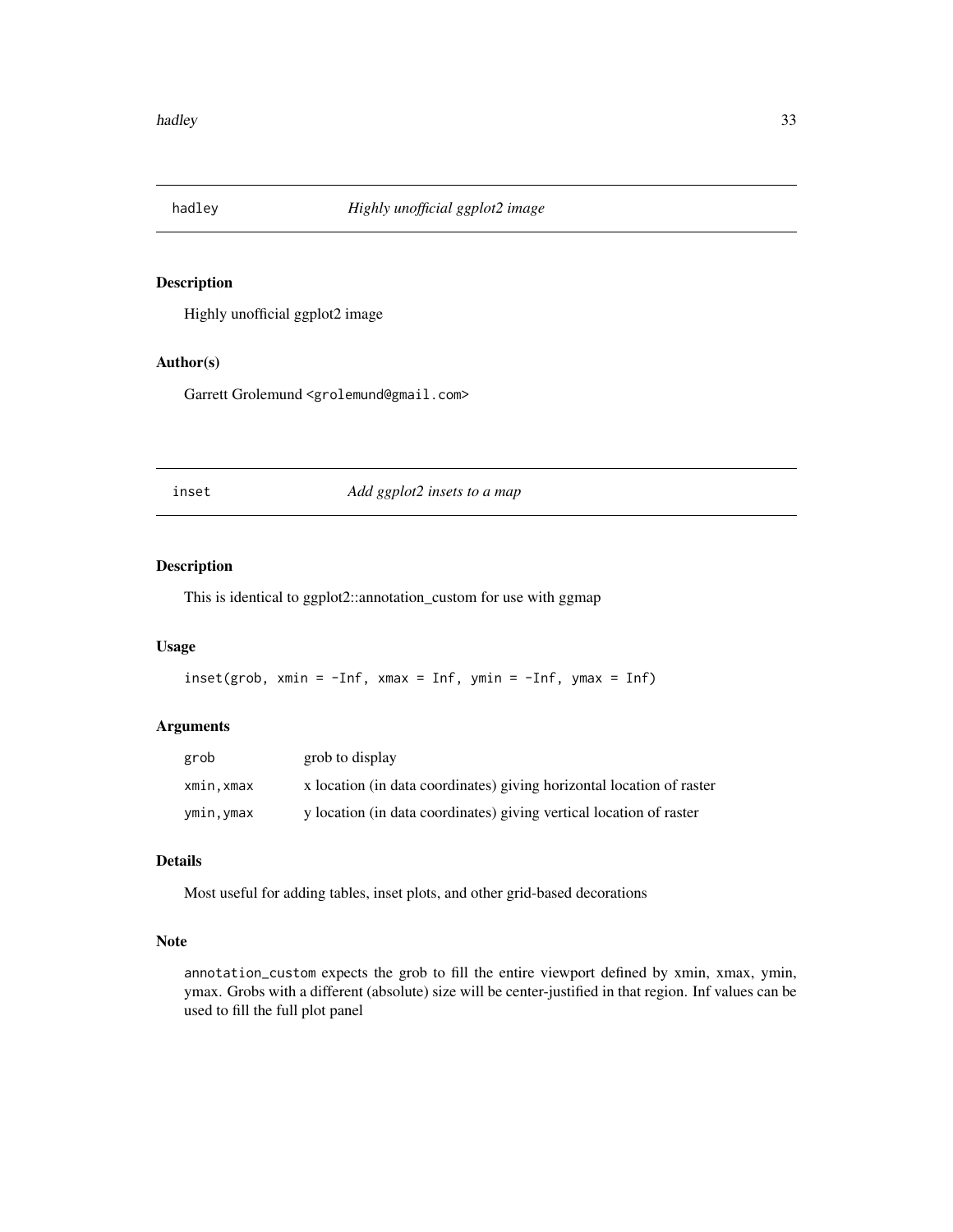<span id="page-33-0"></span>

This is a special version of ggplot2::annotation\_raster for use with ggmap

## Usage

inset\_raster(raster, xmin, xmax, ymin, ymax)

## Arguments

| raster     | raster object to display                                              |
|------------|-----------------------------------------------------------------------|
| xmin, xmax | x location (in data coordinates) giving horizontal location of raster |
| ymin, ymax | y location (in data coordinates) giving vertical location of raster   |

## Details

Most useful for adding bitmap images

<span id="page-33-1"></span>

| legs2route | Convert a leg-structured route to a route-structured route |
|------------|------------------------------------------------------------|
|            |                                                            |

## Description

Convert a leg-structured route to a route-structured route

## Usage

```
legs2route(legsdf)
```
## Arguments

legsdf a legs-structured route, see [route](#page-48-1)

## See Also

geom\_path in ggplot2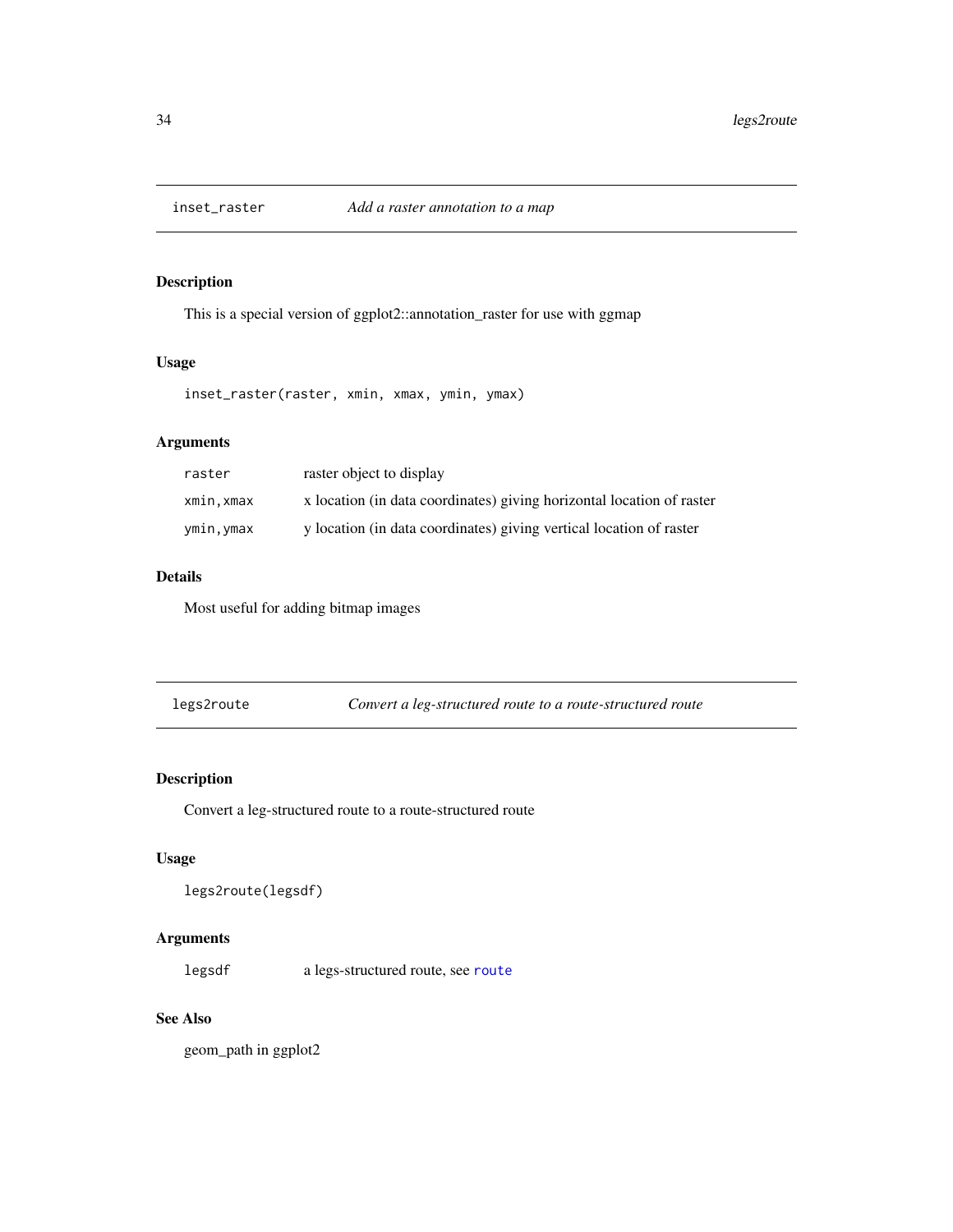#### <span id="page-34-0"></span>LonLat2XY 35

#### Examples

```
## Not run:
(legs_df <- route("houston","galveston"))
legs2route(legs_df)
(legs_df <- route(
  "marrs mclean science, baylor university",
  "220 south 3rd street, waco, tx 76701", # ninfa"s
  alternatives = TRUE))
legs2route(legs_df)
from <- "houson, texas"
to <- "waco, texas"
legs_df <- route(from, to)
qmap("college station, texas", zoom = 8) +
  geom_segment(
   aes(x = startLon, y = startLat, xend = endLon, yend = endLat),
   colour = "red", size = 1.5, data = legs_df\lambda# notice boxy ends
qmap("college station, texas", zoom = 8) +
  geom_leg(
   aes(x = startLon, y = startLat, xend = endLon, yend = endLat),
   colour = "red", size = 1.5, data = legs_df\lambda# notice overshooting ends
route_df <- legs2route(legs_df)
qmap("college station, texas", zoom = 8) +
 geom_path(
   aes(x = lon, y = lat),
   colour = "red", size = 1.5, data = route_df, lineend = "round"
  \lambda
```
## End(Not run)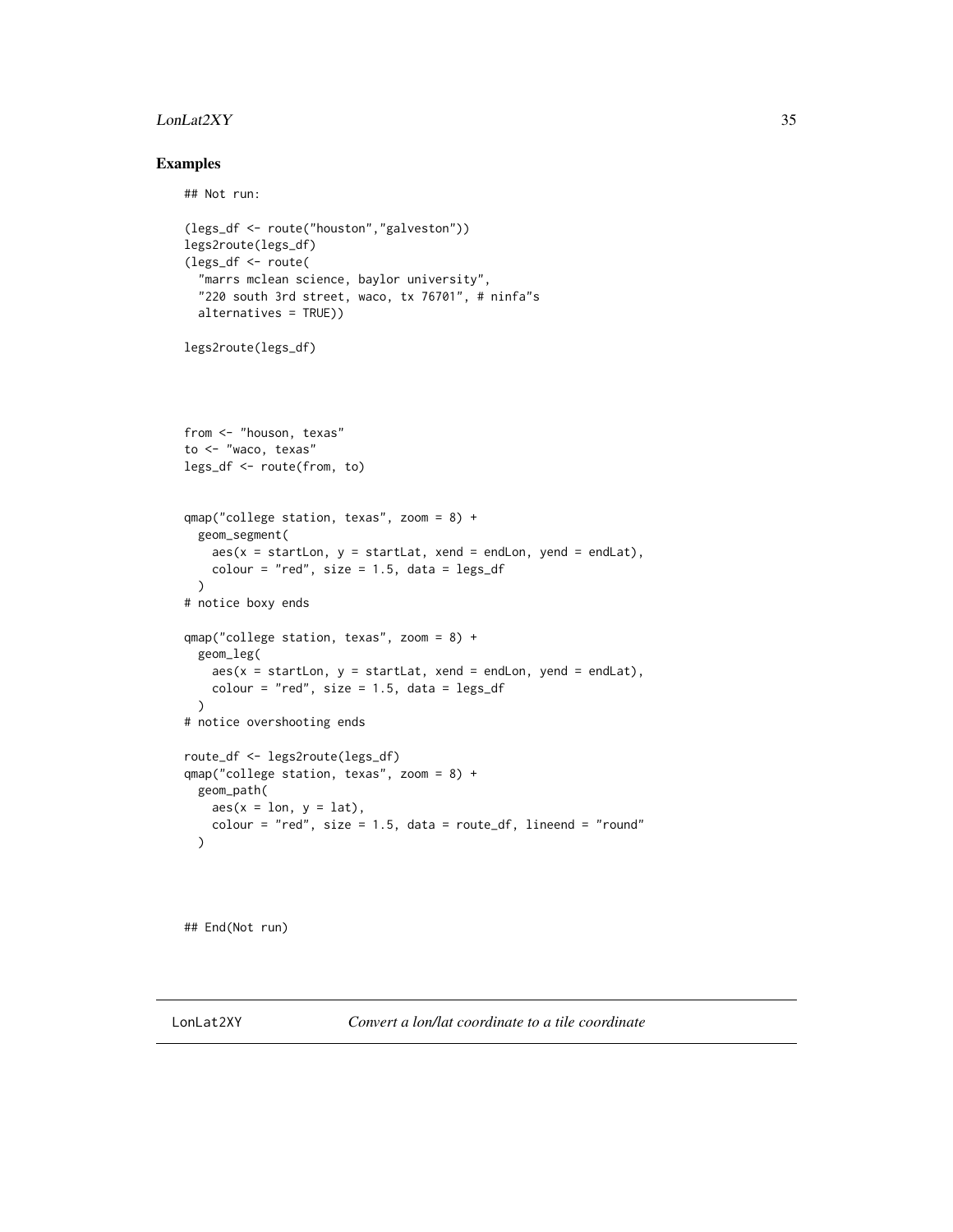Convert a lon/lat coordinate to a tile coordinate for a given zoom. Decimal tile coordinates (x, y) are reported.

## Usage

LonLat2XY(lon\_deg, lat\_deg, zoom, xpix = 256, ypix = 256)

#### Arguments

| lon_deg | longitude in degrees     |
|---------|--------------------------|
| lat_deg | latitude in degrees      |
| zoom    | zoom                     |
| xpix    | width of tile in pixels  |
| ypix    | length of tile in pixels |

#### Value

a data frame with columns X, Y, x, y

#### Author(s)

David Kahle <david.kahle@gmail.com>, based on function LatLon2XY by Markus Loecher, Sense Networks <markus@sensenetworks.com> in package RgoogleMaps

## See Also

[http://wiki.openstreetmap.org/wiki/Slippy\\_map\\_tilenames](http://wiki.openstreetmap.org/wiki/Slippy_map_tilenames)

## Examples

```
## Not run:
gc <- geocode('baylor university')
LonLat2XY(gc$lon, gc$lat, 10)
```
## End(Not run)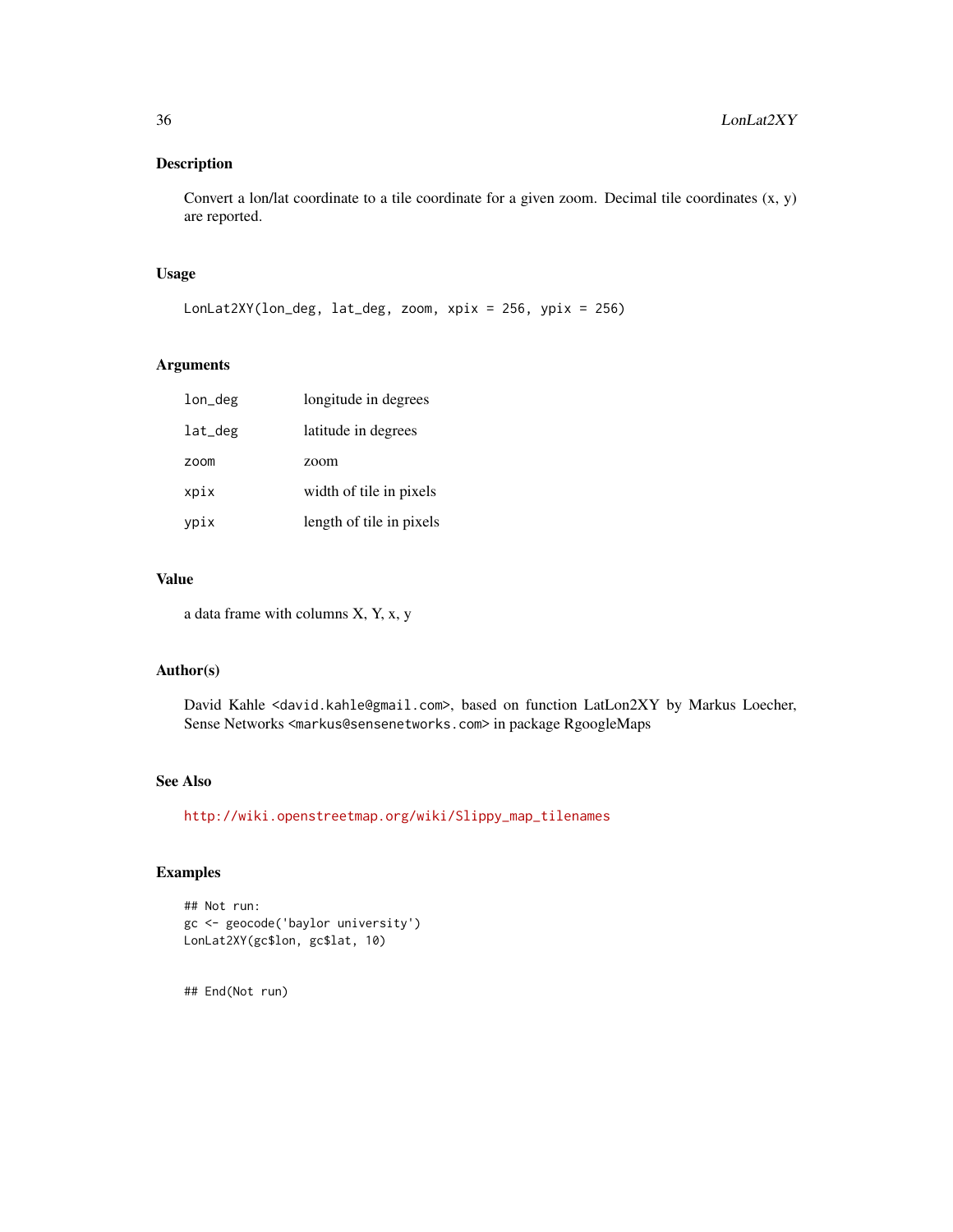<span id="page-36-1"></span><span id="page-36-0"></span>

Compute a bounding box for a given longitude / latitude collection.

## Usage

make\_bbox(lon, lat, data,  $f = 0.05$ )

#### Arguments

| lon          | longitude                                                            |
|--------------|----------------------------------------------------------------------|
| lat          | latitude                                                             |
| data         | (optional) a data frame containing lon and lat as variables          |
| $\mathbf{f}$ | number specifying the fraction by which the range should be extended |

## Examples

```
make_bbox(lon, lat, data = crime)
(lon <- sample(crime$lon, 10))
(lat <- sample(crime$lat, 10))
make_bbox(lon, lat)
make_bbox(lon, lat, f = .10) # bigger box
```
## Description

Compute map distances using Google Maps. Note that in most cases by using this function you are agreeing to the Google Maps API Terms of Service at https://developers.google.com/maps/terms.

## Usage

```
mapdist(from, to, mode = c("driving", "walking", "bicycling"),
 output = c("simple", "all"), messaging = FALSE, sensor = FALSE,
 language = "en-EN", override_limit = FALSE)
```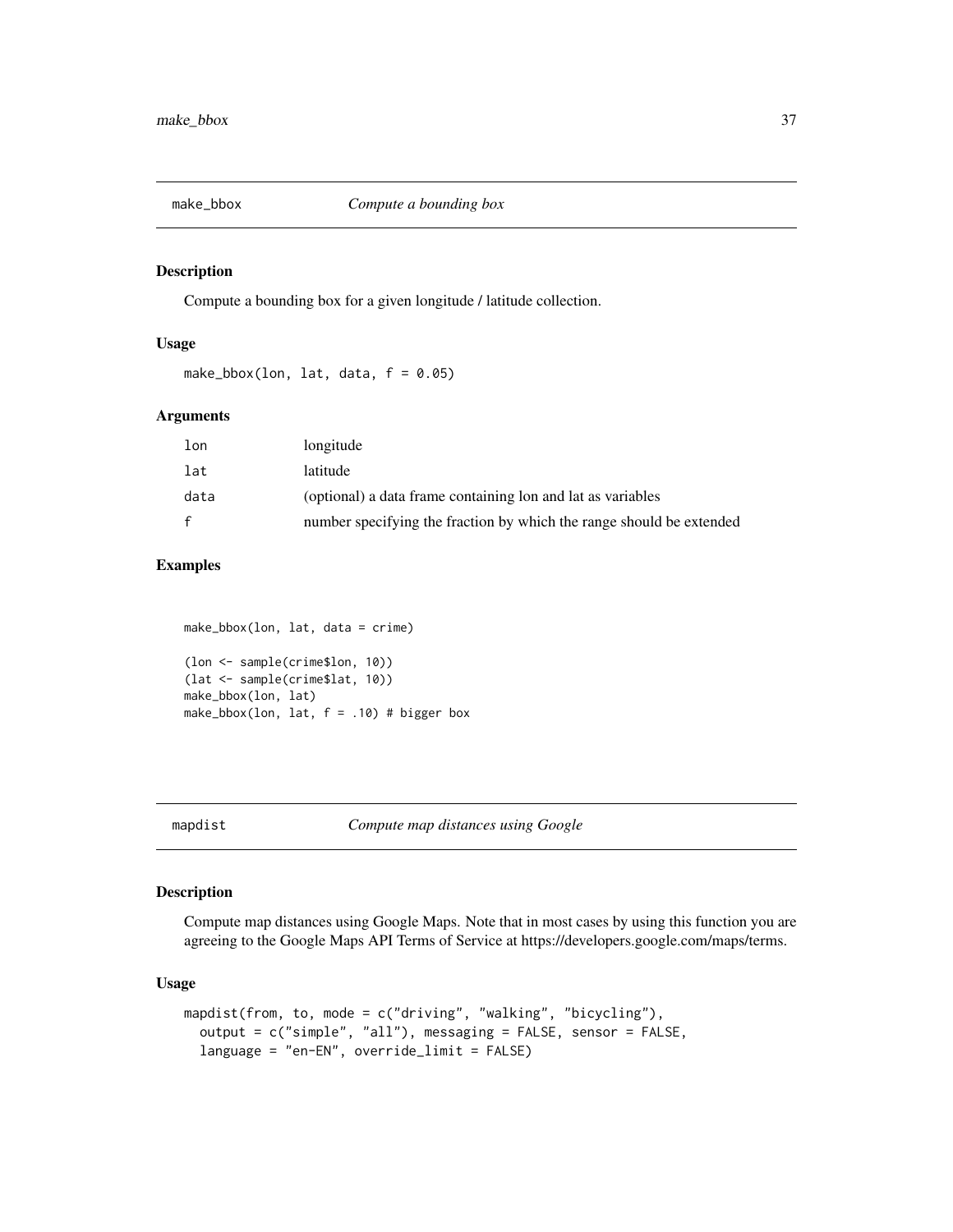38 mapdist number of the contract of the contract of the contract of the contract of the contract of the contract of the contract of the contract of the contract of the contract of the contract of the contract of the contr

#### **Arguments**

| from      | name of origin addresses in a data frame (vector accepted)                      |
|-----------|---------------------------------------------------------------------------------|
| to        | name of destination addresses in a data frame (vector accepted)                 |
| mode      | driving, bicycling, or walking                                                  |
| output    | amount of output                                                                |
| messaging | turn messaging on/off                                                           |
| sensor    | whether or not the geocoding request comes from a device with a location sensor |
| language  | language                                                                        |
|           | override_limit override the current query count (.GoogleDistQueryCount)         |

## Details

if parameters from and to are specified as geographic coordinates, they are reverse geocoded with revgeocode. note that the google maps api limits to 2500 element queries a day.

#### Value

a data frame (output="simple") or all of the geocoded information (output="all")

#### Author(s)

David Kahle<br/><br/>d.kahle@gmail.com>

#### See Also

<http://code.google.com/apis/maps/documentation/distancematrix/>

```
mapdist("waco, texas", "houston, texas")
from <- c("houston, texas", "dallas")
to <- "waco, texas"
mapdist(from, to)
mapdist(from, to, mode = "bicycling")
mapdist(from, to, mode = "walking")
from <- c("houston", "houston", "dallas")
to <- c("waco, texas", "san antonio", "houston")
mapdist(from, to)
mapdist("the white house", "washington monument", mode = "walking")
# geographic coordinates are accepted as well
(wh <- as.numeric(geocode("the white house", source = "google")))
(wm <- as.numeric(geocode("washington monument", source = "google")))
mapdist(wh, wm, mode = "walking")mapdist("the white house", wm, mode = "walking")
distQueryCheck()
```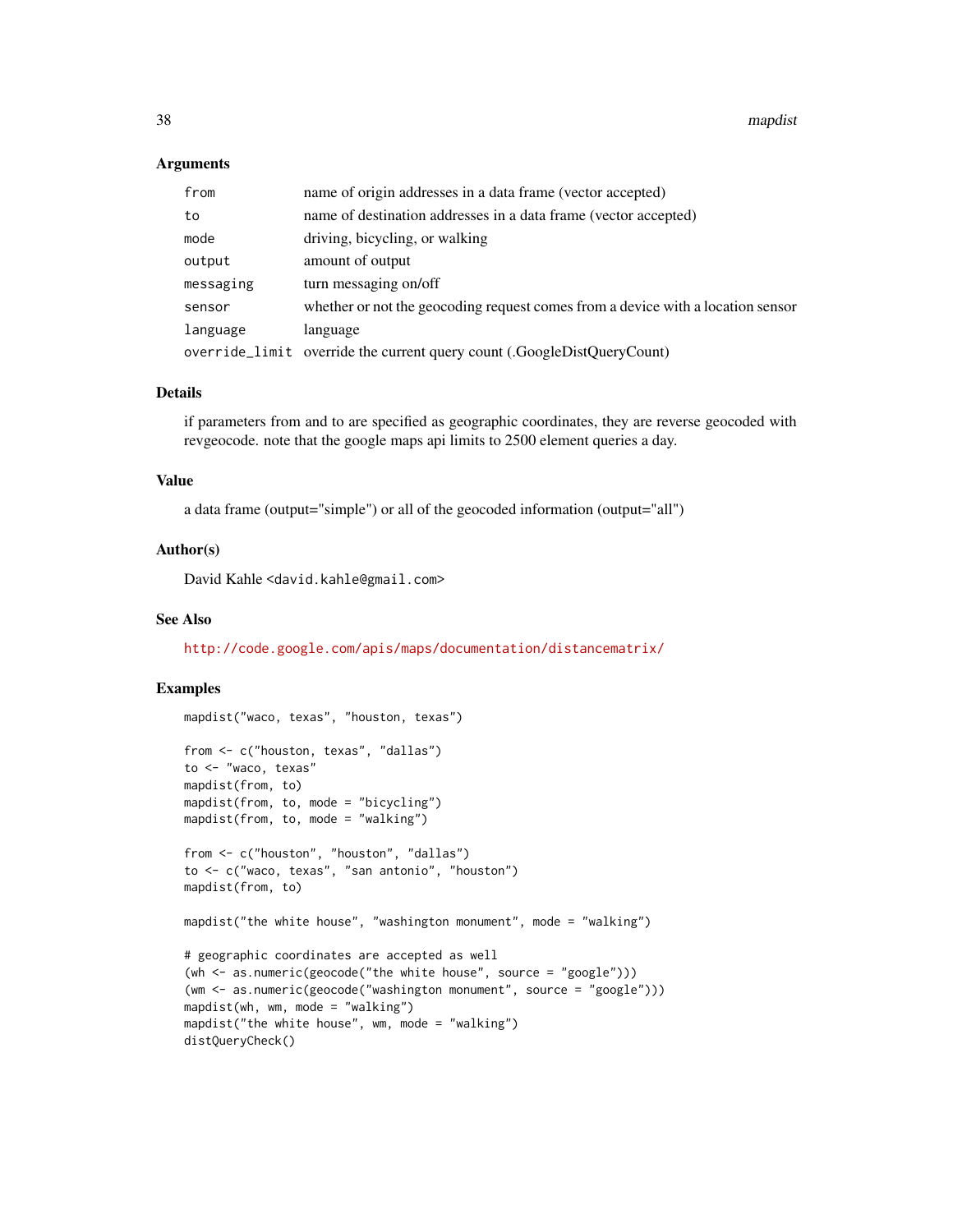<span id="page-38-1"></span><span id="page-38-0"></span>mutate\_geocode geocodes a data frame and appends the new information to the data frame provided.

#### Usage

```
mutate_geocode(data, location, ...)
```
## Arguments

| data     | a data frame                                                                    |
|----------|---------------------------------------------------------------------------------|
| location | a character string specifying a location of interest (e.g. "Baylor University") |
| $\cdots$ | arguments to pass to geocode                                                    |

## Value

data with geocoded information appended as columns

### Author(s)

David Kahle <david.kahle@gmail.com>

#### See Also

[geocode](#page-4-1)

## Examples

```
df <- data.frame(
  address = c("1600 Pennsylvania Avenue, Washington DC", "", "houston texas"),
  stringsAsFactors = FALSE
\lambda
```

```
## Not run: # Server response can be slow; this cuts down check time.
mutate_geocode(df, address)
```

```
library(dplyr)
df %>% mutate_geocode(address)
```
## End(Not run)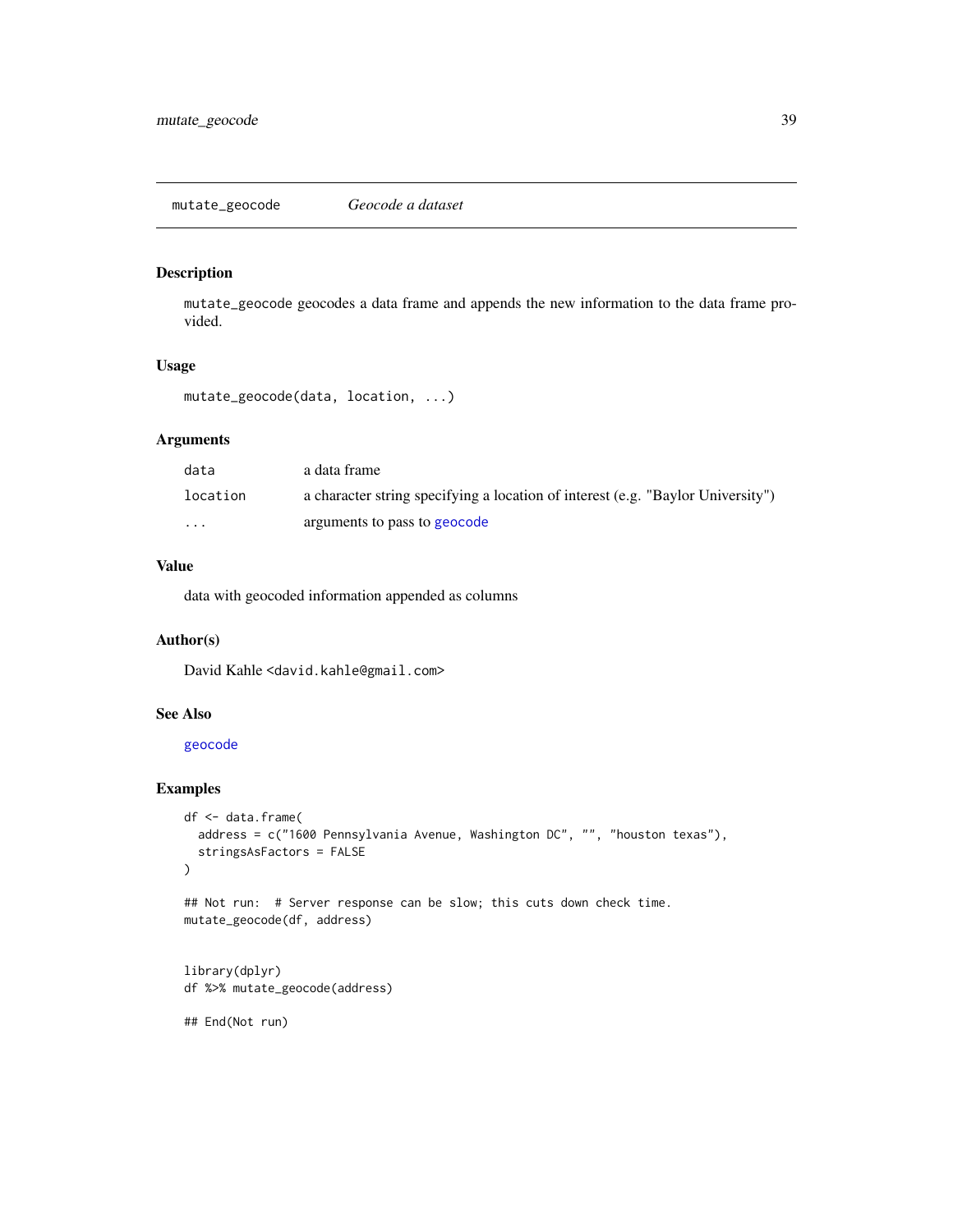<span id="page-39-1"></span><span id="page-39-0"></span>

Look up OpenStreetMap scale for a given zoom level.

#### Usage

```
OSM_scale_lookup(zoom = 10)
```
#### Arguments

zoom google zoom

#### Details

The calculation of an appropriate OSM scale value for a given zoom level is a complicated task. For details, see <http://wiki.openstreetmap.org/wiki/FAQ> or [http://almien.co.uk/OSM/](http://almien.co.uk/OSM/Tools/Scale/) [Tools/Scale/](http://almien.co.uk/OSM/Tools/Scale/).

## Value

scale

#### Author(s)

David Kahle <david.kahle@gmail.com>

```
OSM_scale_lookup(zoom = 3)
OSM_scale_lookup(zoom = 10)
## Not run:
# these can take a long time or are prone to crashing
# if the osm server load is too high
# these maps are were the ones used to tailor fit the scale
# the zooms were fixed
ggmap(get_map(zoom = 3, source = 'osm', scale = 47500000), extent = "device")
ggmap(get_map(zoom = 4, source = 'osm', scale = 32500000), extent = "device")
ggmap(get_map(zoom = 5, source = 'osm', scale = 15000000), extent = "device")
ggmap(get_map(zoom = 6, source = 'osm', scale = 10000000), extent = "device")
ggmap(get_map(zoom = 7, source = 'osm', scale = 5000000), extent = "device")
ggmap(get_map(zoom = 8, source = 'osm', scale = 2800000), extent = "device")
ggmap(get_map(zoom = 9, source = 'osm', scale = 1200000), extent = "device")
ggmap(get_map(zoom = 10, source = 'osm', scale = 575000), extent = "device")
ggmap(get_map(zoom = 11, source = 'osm', scale = 220000), extent = "device")
```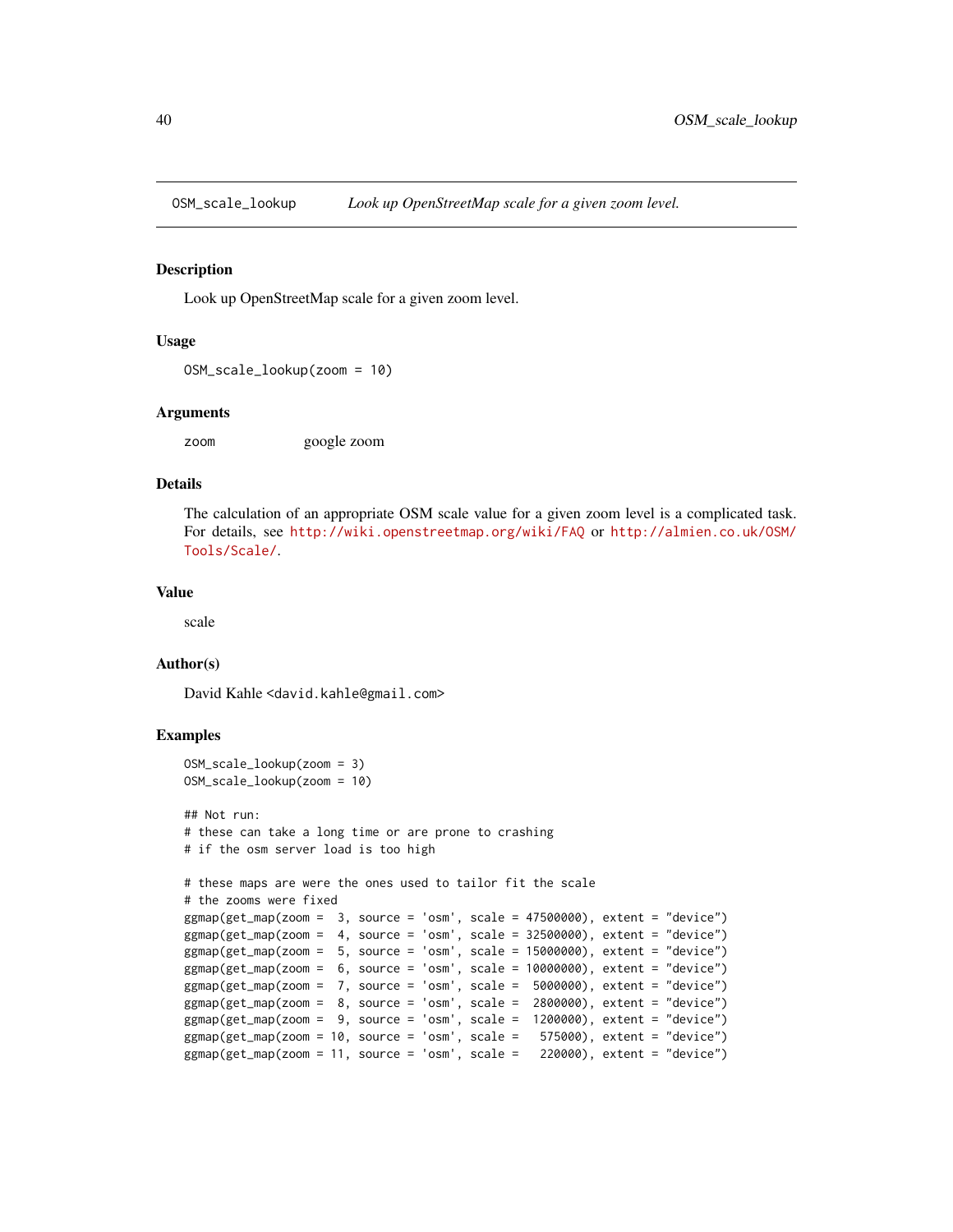## <span id="page-40-0"></span>print.ggmap 41

```
ggmap(get_map(zoom = 12, source = 'osm', scale = 110000), extent = "device")
ggmap(get_map(zoom = 13, source = 'osm', scale = 70000), extent = "device")
ggmap(get_map(zoom = 14, source = 'osm', scale = 31000), extent = "device")
ggmap(get_map(zoom = 15, source = 'osm', scale = 15000), extent = "device")
ggmap(get_map(zoom = 16, source = 'osm', scale = 7500), extent = "device")
ggmap(get_map(zoom = 17, source = 'osm', scale = 4000), extent = "device")ggmap(get_map(zoom = 18, source = 'osm', scale = 2500), extent = "device")
ggmap(get_map(zoom = 19, source = 'osm', scale = 1750), extent = "device")
ggmap(get_map(zoom = 20, source = 'osm', scale = 1000), extent = "device")
# the USA
lonR <- c(1.01,.99)*c(-124.73,-66.95)
latR <- c(.99,1.01)*c(24.52, 49.38)
qmap(lonR = lonR, latR = latR, source = 'osm', scale = 325E5)
```
## End(Not run)

print.ggmap *Print a map*

#### Description

Print a console description of a map

#### Usage

## S3 method for class 'ggmap'  $print(x, \ldots)$ 

#### Arguments

| x       | an object of class elicit |  |
|---------|---------------------------|--|
| $\cdot$ | additional parameters     |  |

#### Value

Invisible string of the printed object.

```
get_map()
ggmap(get_map())
```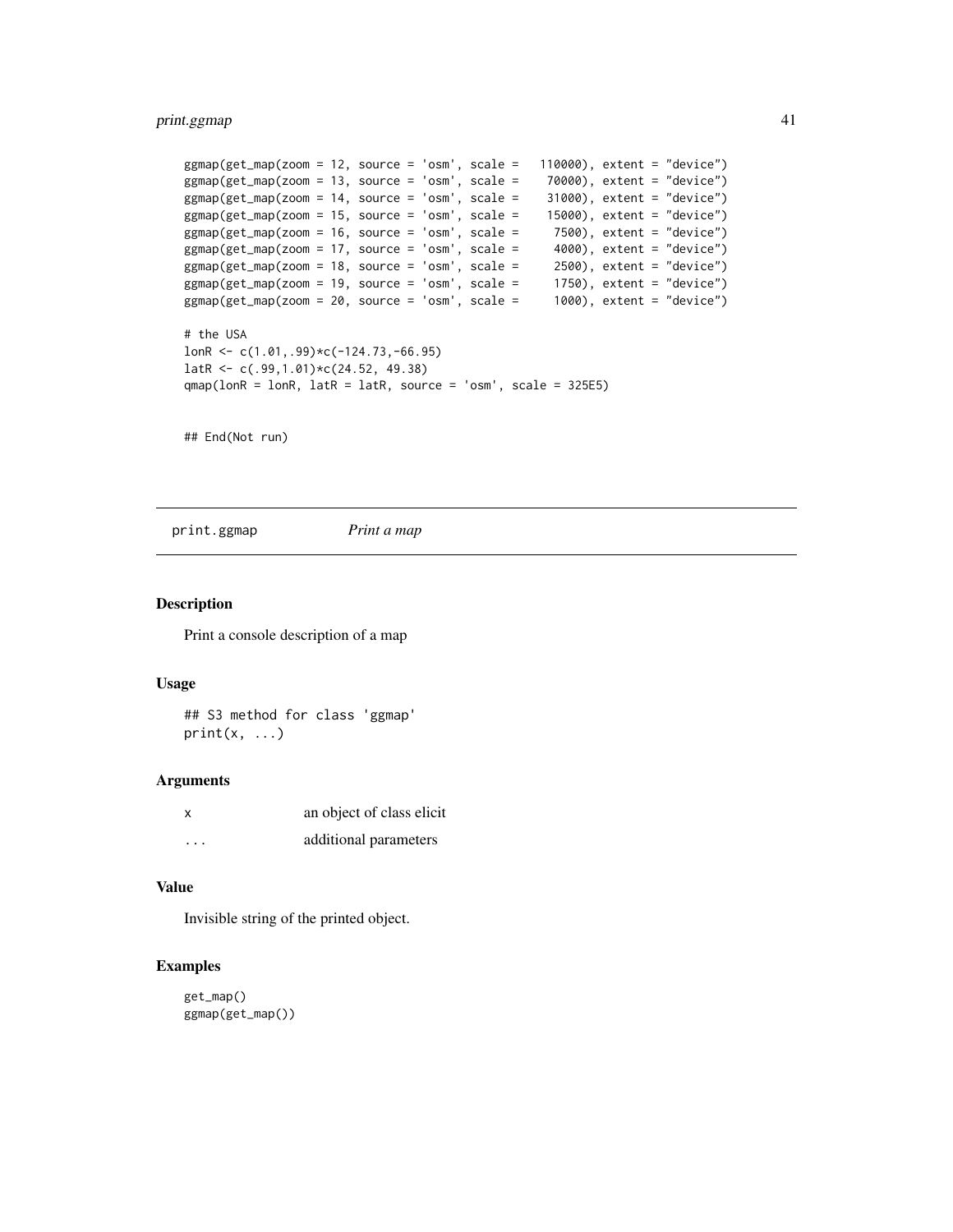<span id="page-41-1"></span><span id="page-41-0"></span>qmap *Quick map plot*

#### Description

qmap is a wrapper for [ggmap](#page-22-1) and [get\\_map](#page-11-1).

#### Usage

```
qmap(location = "houston", ...)
```
#### Arguments

| location | character; location of interest     |  |  |
|----------|-------------------------------------|--|--|
| $\cdots$ | stuff to pass to ggmap and get_map. |  |  |

## Value

a ggplot object

#### Author(s)

David Kahle<br/><br/>d.kahle@gmail.com>

#### See Also

[ggmap](#page-22-1) and [get\\_map](#page-11-1).

```
## Not run:
# these examples have been excluded for checking efficiency
qmap(location = "baylor university")
qmap(location = "baylor university", zoom = 14)
qmap(location = "baylor university", zoom = 14, source = "osm")
qmap(location = "baylor university", zoom = 14, source = "osm", scale = 20000)
qmap(location = "baylor university", zoom = 14, maptype = "satellite")
qmap(location = "baylor university", zoom = 14, maptype = "hybrid")
qmap(location = "baylor university", zoom = 14, maptype = "toner", source = "stamen")
qmap(location = "baylor university", zoom = 14, maptype = "watercolor", source = "stamen")
qmap(location = "baylor university", zoom = 14, maptype = "terrain-background", source = "stamen")
qmap(location = "baylor university", zoom = 14, maptype = "toner-lite", source = "stamen")
api_key <- "<your api key here>"
qmap(location = "baylor university", zoom = 14, maptype = 15434,source = "cloudmade", api_key = api_key)
wh <- geocode("the white house")
```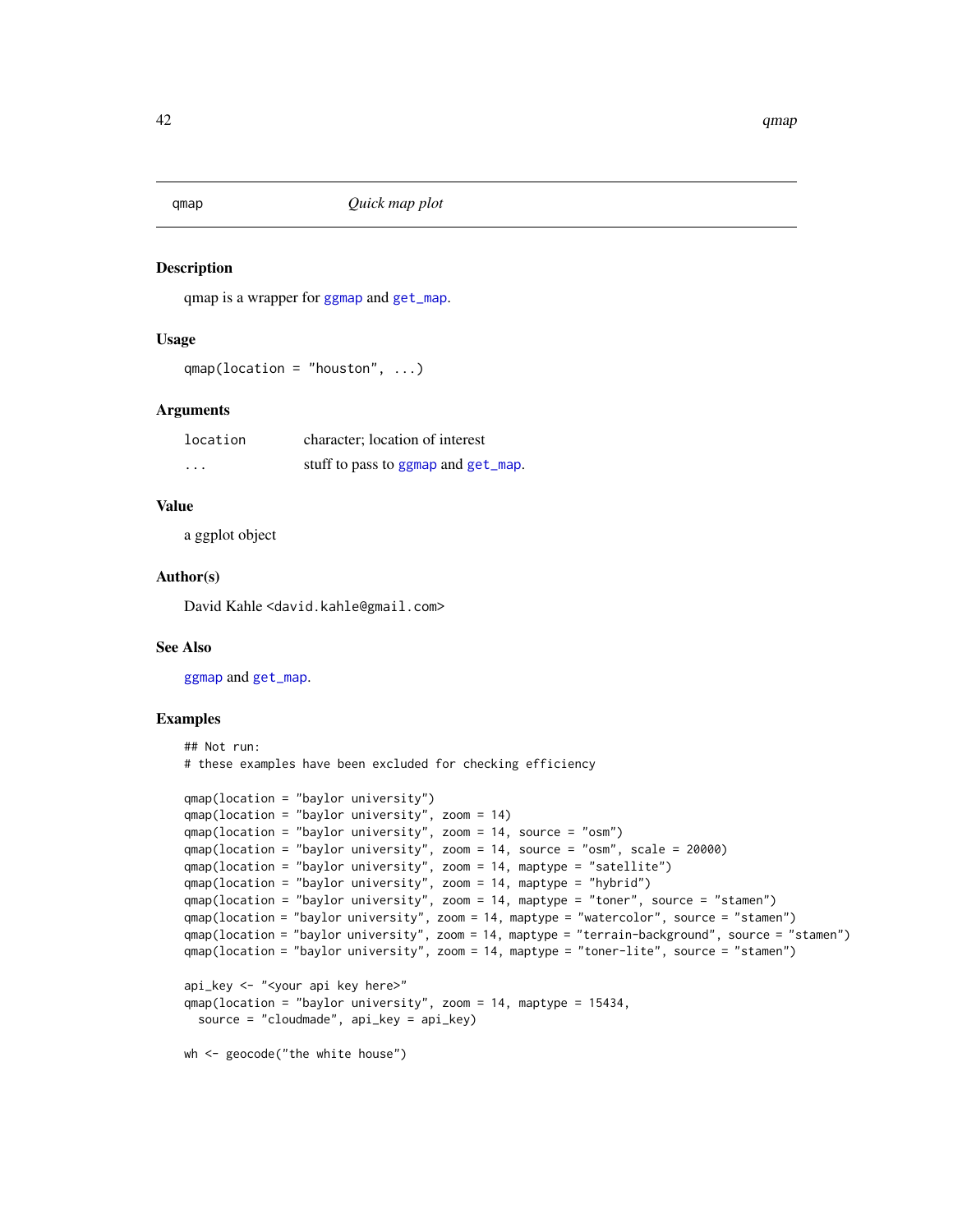#### <span id="page-42-0"></span>qmplot that a state of the contract of the contract of the contract of the contract of the contract of the contract of the contract of the contract of the contract of the contract of the contract of the contract of the con

```
qmap("the white house", maprange = TRUE,
  base_layer = ggplot(aes(x=lon, y=lat), data = wh)) +geom_point()
## End(Not run)
```
qmplot *Quick map plot*

## Description

qmplot is the ggmap equivalent to the ggplot2 function qplot and allows for the quick plotting of maps with data/models/etc.

#### Usage

```
qmplot(x, y, ..., data, zoom, source = "stamen", maptype = "toner-like",extent = "device", legend = "right", padding = 0.02, force = FALSE,
  darken = c(\emptyset, "black"), mapcolor = "color", facets = NULL,margins = FALSE, geom = "auto", stat = list(NULL),
 position = list(NULL), xlim = c(NA, NA), ylim = c(NA, NA),
 main = NULL, f = 0.05, xlab = deparse(substitute(x)),
  ylab = deparse(substitute(y)))
```
## Arguments

| X        | longitude values                                                                                                                          |
|----------|-------------------------------------------------------------------------------------------------------------------------------------------|
| y        | latitude values                                                                                                                           |
| $\cdots$ | other aesthetics passed for each layer                                                                                                    |
| data     | data frame to use (optional). If not specified, will create one, extracting vectors<br>from the current environment.                      |
| zoom     | map zoom, see get_map                                                                                                                     |
| source   | map source, see get_map                                                                                                                   |
| maptype  | map type, see get_map                                                                                                                     |
| extent   | how much of the plot should the map take up? "normal", "panel", or "device"<br>(default)                                                  |
| legend   | "left", "right" (default), "bottom", "top", "bottomleft", "bottomright", "topleft",<br>"topright", "none" (used with extent $=$ "device") |
| padding  | distance from legend to corner of the plot (used with extent $=$ "device")                                                                |
| force    | force new map (don't use archived version)                                                                                                |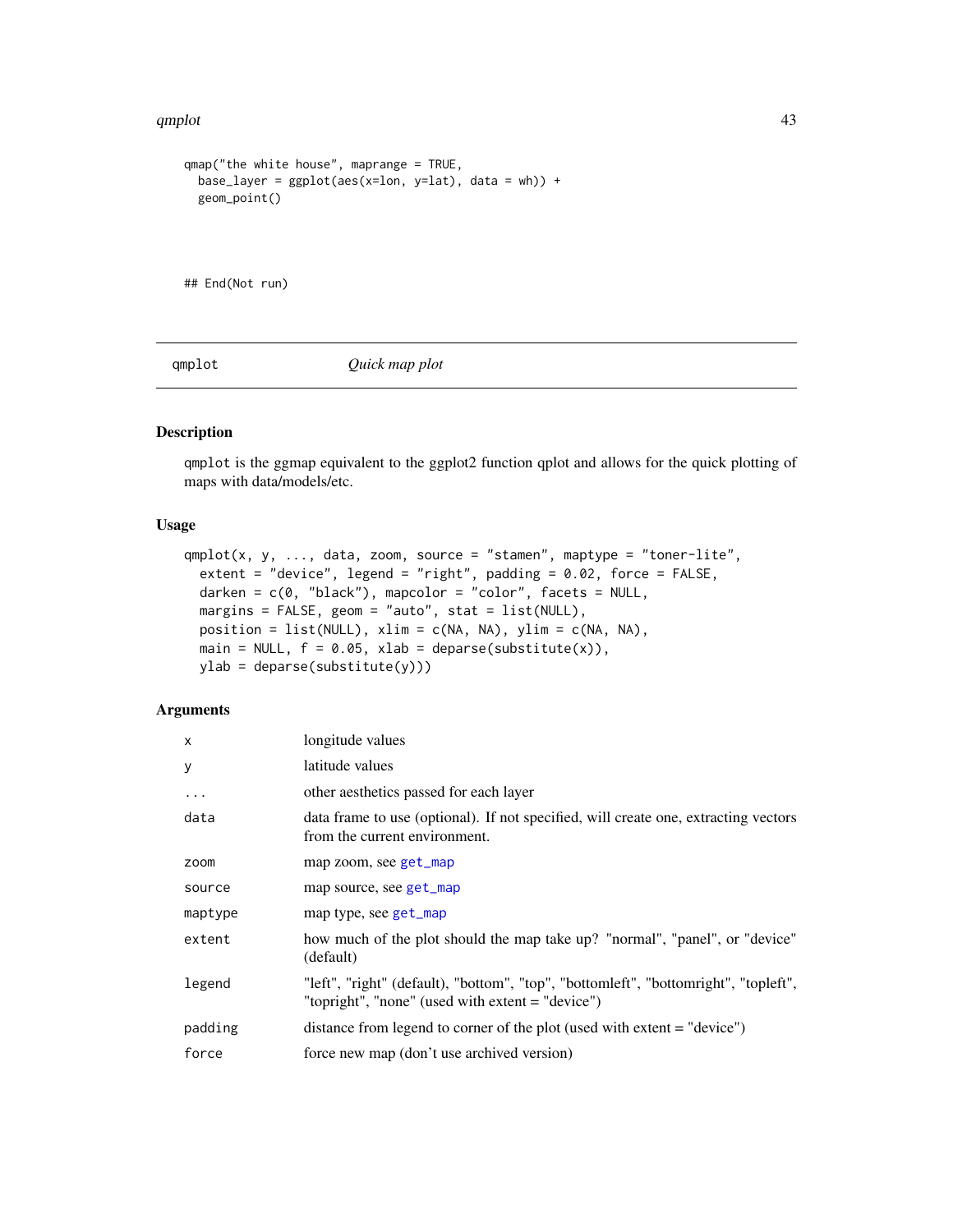<span id="page-43-0"></span>

| darken       | vector of the form c(number, color), where number is in $[0, 1]$ and color is a<br>character string indicating the color of the darken. 0 indicates no darkening, 1<br>indicates a black-out. |
|--------------|-----------------------------------------------------------------------------------------------------------------------------------------------------------------------------------------------|
| mapcolor     | color ("color") or black-and-white ("bw")                                                                                                                                                     |
| facets       | faceting formula to use. Picks facet_wrap or facet_grid depending on whether<br>the formula is one sided or two-sided                                                                         |
| margins      | whether or not margins will be displayed                                                                                                                                                      |
| geom         | character vector specifying geom to use, defaults to "point"                                                                                                                                  |
| stat         | character vector specifying statistics to use                                                                                                                                                 |
| position     | character vector giving position adjustment to use                                                                                                                                            |
| xlim         | limits for x axis                                                                                                                                                                             |
| ylim         | limits for y axis                                                                                                                                                                             |
| main         | character vector or expression for plot title                                                                                                                                                 |
| $\mathsf{f}$ | number specifying the fraction by which the range should be extended                                                                                                                          |
| xlab         | character vector or expression for x axis label                                                                                                                                               |
| ylab         | character vector or expression for y axis label                                                                                                                                               |
|              |                                                                                                                                                                                               |

## Examples

## Not run: # these are skipped to conserve R check time

qmplot(lon, lat, data = crime)

```
# only violent crimes
violent_crimes <- subset(crime,
  offense != "auto theft" &
 offense != "theft" &
 offense != "burglary"
\mathcal{L}# rank violent crimes
violent_crimes$offense <- factor(
 violent_crimes$offense,
 levels = c("robbery", "aggravated assault", "rape", "murder")
)
# restrict to downtown
violent_crimes <- subset(violent_crimes,
  -95.39681 \leq 1on & 1on \leq -95.34188 &
  29.73631 <= lat & lat <= 29.78400
\mathcal{L}theme_set(theme_bw())
qmplot(lon, lat, data = violent_crimes, colour = offense,
 size = I(3.5), alpha = I(.6), legend = "topleft")
```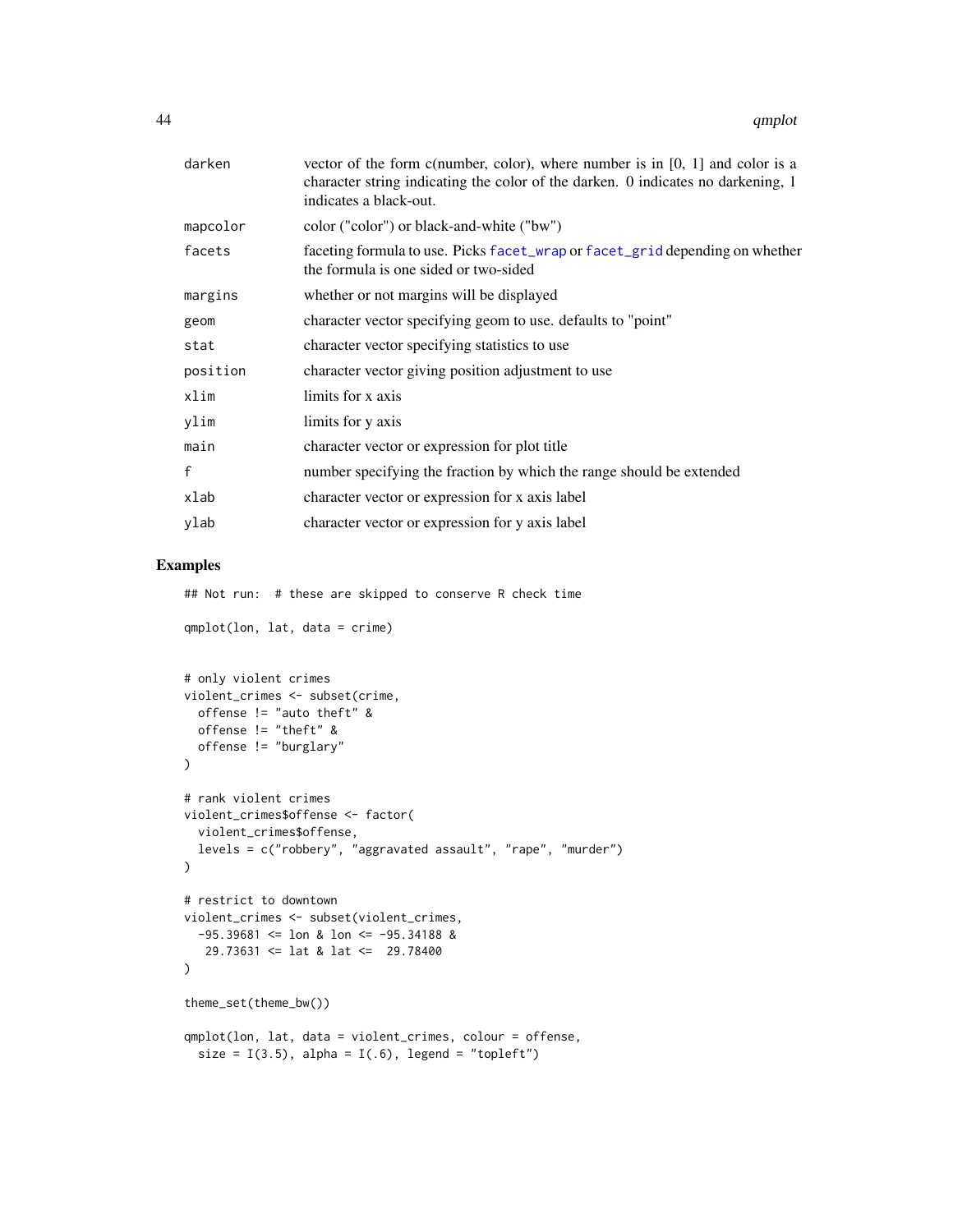```
qmplot(lon, lat, data = violent_crimes, geom = c("point","density2d"))
qmplot(lon, lat, data = violent_crimes) + facet_wrap(~ offense)
qmplot(lon, lat, data = violent_crimes, extent = "panel") + facet_wrap(~ offense)
qmplot(lon, lat, data = violent_crimes, extent = "panel", colour = offense, darken = .4) +
 facet_wrap(~ month)
qmplot(long, lat, xend = long + delta_long,
 color = I("red"), yend = lat + delta_lat, data = seals,
 geom = "segment", zoom = 5)qmplot(long, lat, xend = long + delta_long, maptype = "watercolor",
 yend = lat + delta_lat, data = seals,
 geom = "segment", zoom = 6)
library(scales)
library(grid)
qmplot(lon, lat, data = wind, size = I(.5), alpha = I(.5)) +
 ggtitle("NOAA Wind Report Sites")
# thin down data set...
s <- seq(1, 227, 8)
thinwind <- subset(wind,
 lon %in% unique(wind$lon)[s] &
 lat %in% unique(wind$lat)[s]
\lambda# for some reason adding arrows to the following plot bugs
theme_set(theme_bw(18))
qmplot(lon, lat, data = thinwind, geom = "tile", fill = spd, alpha = spd,
    legend = "bottomleft") +
 geom_leg(aes(xend = lon + delta_lon, yend = lat + delta_lat)) +
 scale_fill_gradient2("Wind Speed\nand\nDirection",
    low = "green", mid = muted("green"), high = "red") +
  scale_alpha("Wind Speed\nand\nDirection", range = c(.1, .75)) +
 guides(fill = guide_legend(), alpha = guide_legend())
## kriging
```
############################################################

```
# the below examples show kriging based on undeclared packages
# to better comply with CRAN's standards, we remove it from
# executing, but leave the code as a kind of case-study
```

```
# they also require the rgdal library
```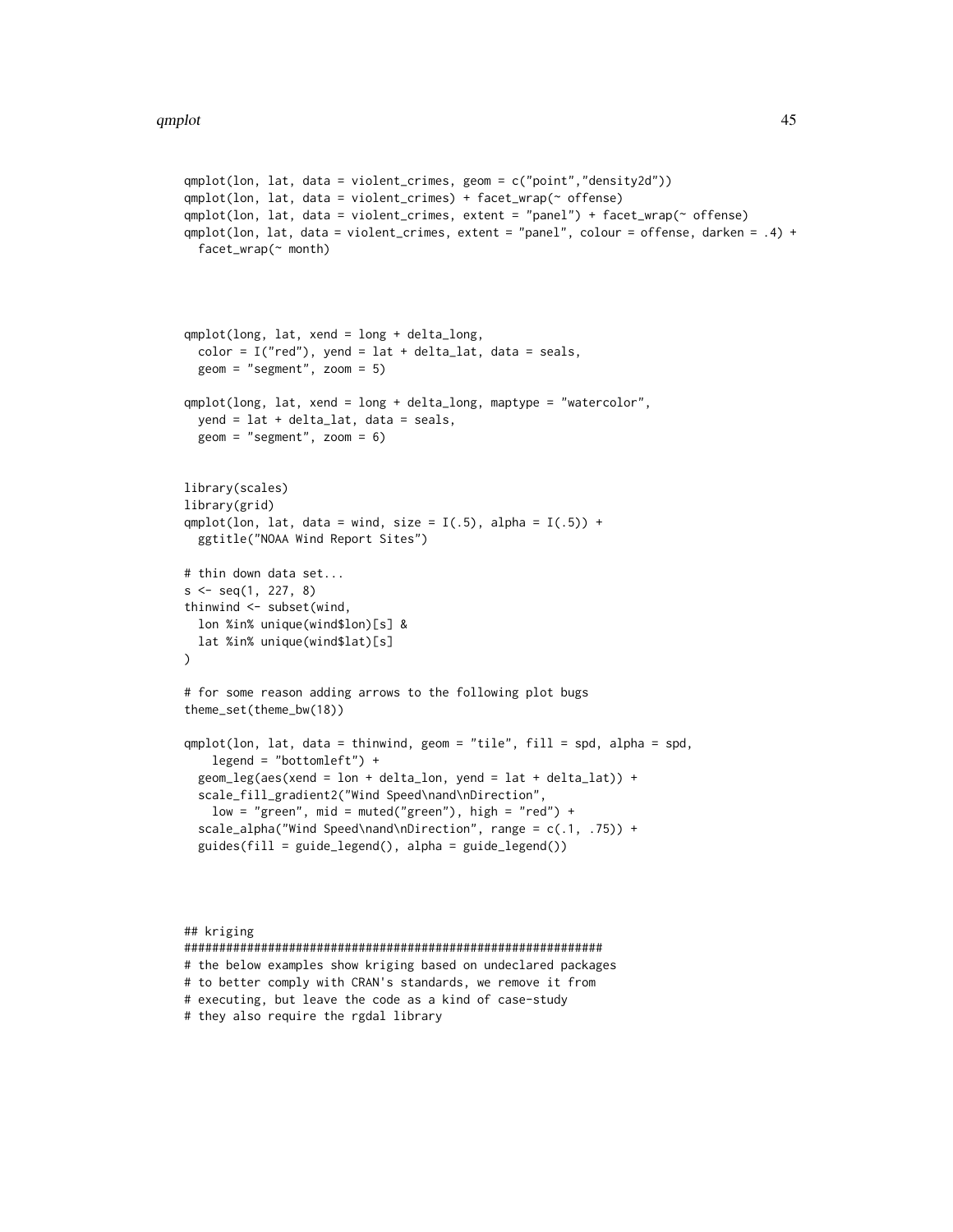#### 46 and the contract of the contract of the contract of the contract of the contract of the contract of the contract of the contract of the contract of the contract of the contract of the contract of the contract of the con

```
library(lattice)
library(sp)
library(rgdal)
# load in and format the meuse dataset (see bivand, pebesma, and gomez-rubio)
data(meuse)
coordinates(meuse) <- c("x", "y")
proj4string(meuse) <- CRS("+init=epsg:28992")
meuse <- spTransform(meuse, CRS("+proj=longlat +datum=WGS84"))
# plot
plot(meuse)
m <- data.frame(slot(meuse, "coords"), slot(meuse, "data"))
names(m)[1:2] <- c("lon", "lat")
qmplot(lon, lat, data = m)
qmplot(lon, lat, data = m, zoom = 14)
qmplot(lon, lat, data = m, size = zinc,
  zoom = 14, source = "google", maptype = "satellite",
  alpha = I(.75), color = I("green"),legend = "topleft", darken = .2
) + scale_size("Zinc (ppm)")
# load in the meuse.grid dataset (looking toward kriging)
library(gstat)
data(meuse.grid)
coordinates(meuse.grid) <- c("x", "y")
proj4string(meuse.grid) <- CRS("+init=epsg:28992")
meuse.grid <- spTransform(meuse.grid, CRS("+proj=longlat +datum=WGS84"))
# plot it
plot(meuse.grid)
```

```
mg <- data.frame(slot(meuse.grid, "coords"), slot(meuse.grid, "data"))
names(mg)[1:2] <- c("lon", "lat")
```

```
qmplot(lon, lat, data = mg, shape = I(15), zoom = 14, legend = "topleft") +
 geom\_point(aes(size = zinc), data = m, color = "green") +scale_size("Zinc (ppm)")
```
# interpolate at unobserved locations (i.e. at meuse.grid points)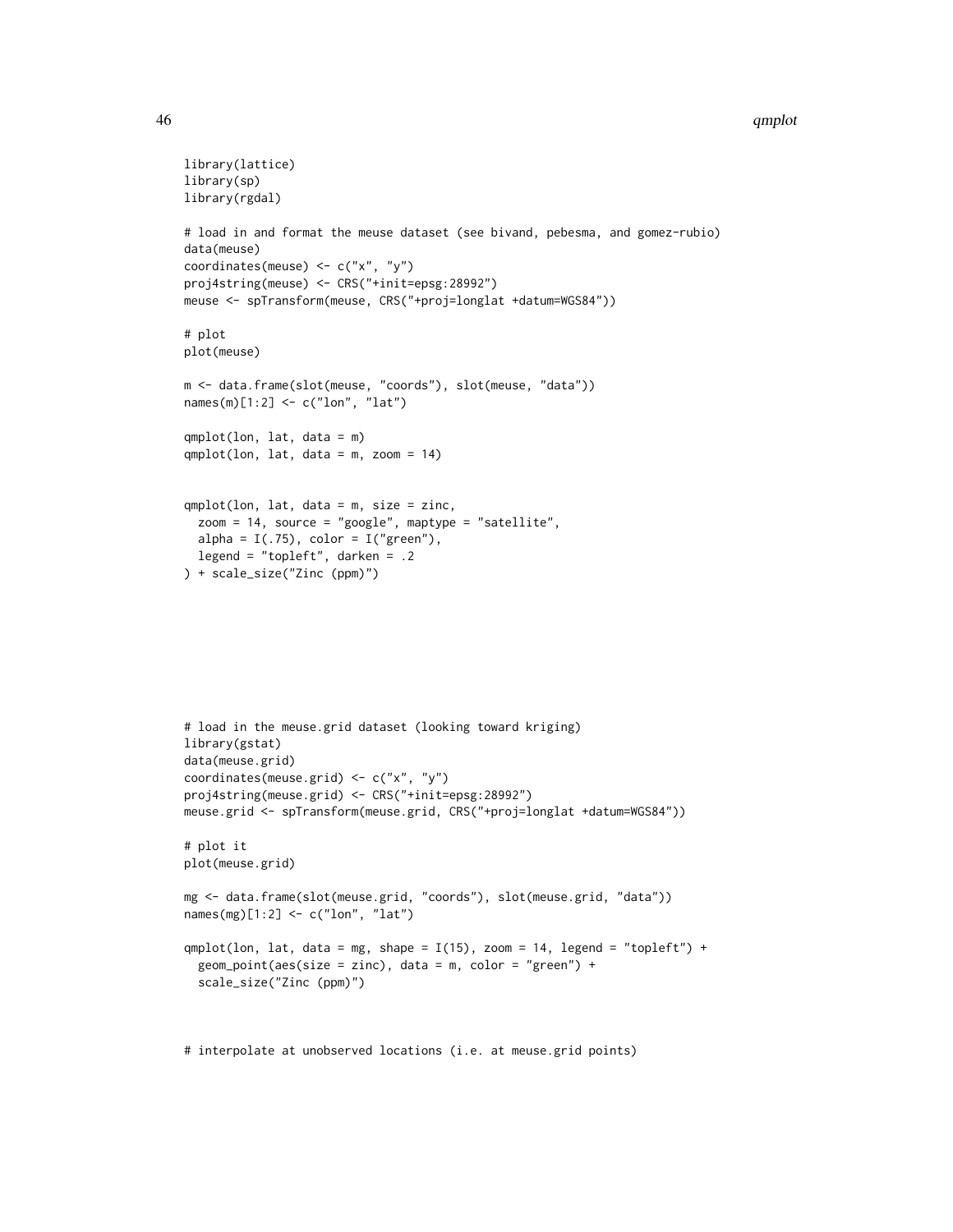```
# pre-define scale for consistency
scale <- scale_color_gradient("Predicted\nZinc (ppm)",
 low = "green", high = "red", \lim = c(100, 1850)\lambda# inverse distance weighting
idw \le idw(log(zinc) \sim 1, meuse, meuse.grid, idp = 2.5)
mg$idw <- exp(slot(idw, "data")$var1.pred)
qmplot(lon, lat, data = mg, shape = I(15), color = idw,zoom = 14, legend = "topleft", alpha = I(.75), darken = .4
) + scale
# linear regression
lin \le krige(log(zinc) \sim 1, meuse, meuse.grid, degree = 1)
mg$lin <- exp(slot(idw, "lin")$var1.pred)
qmplot(lon, lat, data = mg, shape = I(15), color = lin,zoom = 14, legend = "topleft", alpha = I(.75), darken = .4
) + scale
# trend surface analysis
tsa <- krige(log(zinc) ~ 1, meuse, meuse.grid, degree = 2)
mg$tsa <- exp(slot(tsa, "data")$var1.pred)
qmplot(lon, lat, data = mg, shape = I(15), color = tsa,
 zoom = 14, legend = "topleft", alpha = I(.75), darken = .4
) + scale
# ordinary kriging
vgram \le variogram(log(zinc) \sim 1, meuse) # plot(vgram)
vgramFit <- fit.variogram(vgram, vgm(1, "Exp", .2, .1))
ordKrige <- krige(log(zinc) ~ 1, meuse, meuse.grid, vgramFit)
mg$ordKrige <- exp(slot(ordKrige, "data")$var1.pred)
qmplot(lon, lat, data = mg, shape = I(15), color = ordKrige,zoom = 14, legend = "topleft", alpha = I(.75), darken = .4
) + scale
# universal kriging
vgram <- variogram(log(zinc) ~ 1, meuse) # plot(vgram)
vgramFit <- fit.variogram(vgram, vgm(1, "Exp", .2, .1))
univKrige <- krige(log(zinc) ~ sqrt(dist), meuse, meuse.grid, vgramFit)
```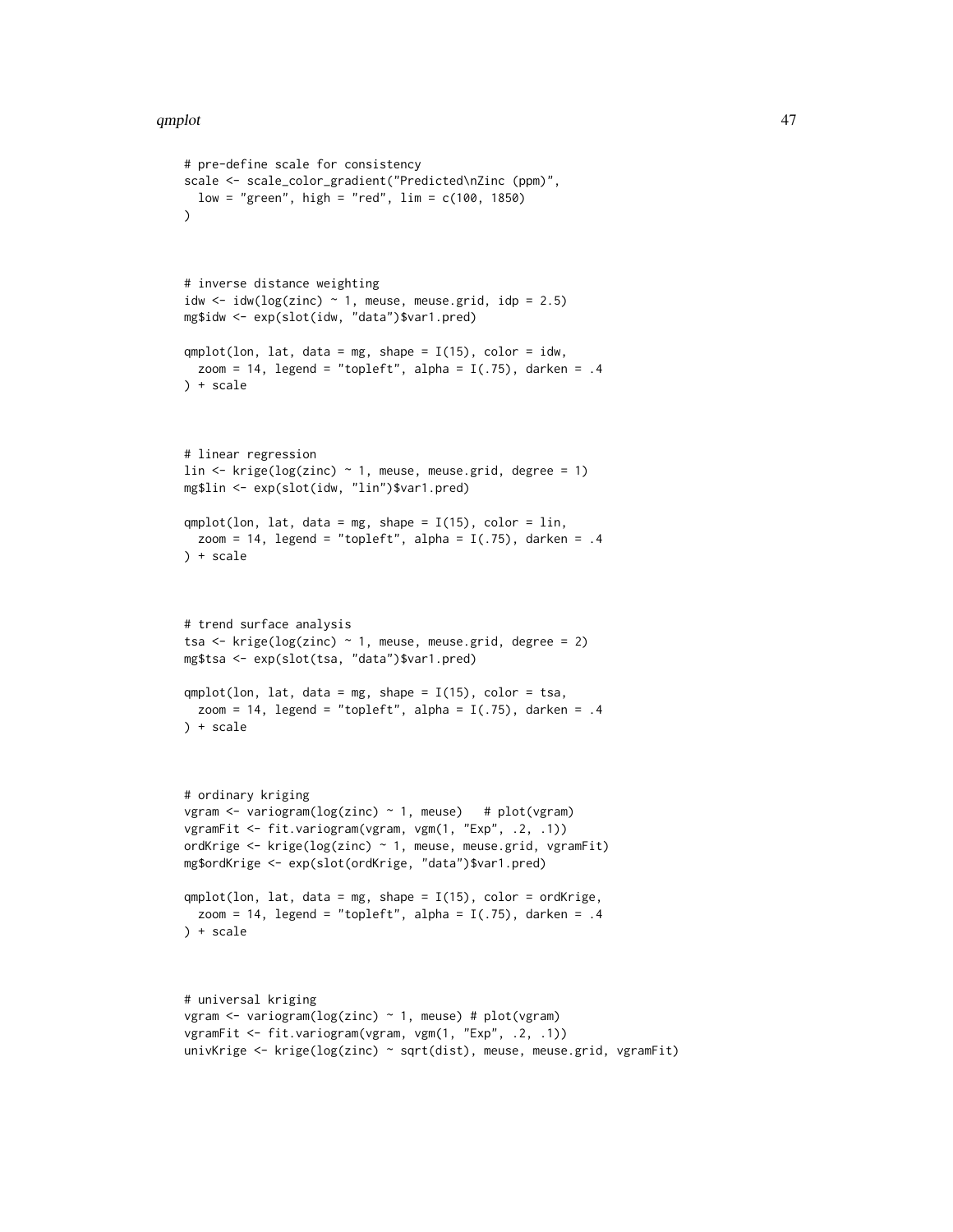```
mg$univKrige <- exp(slot(univKrige, "data")$var1.pred)
qmplot(lon, lat, data = mg, shape = I(15), color = univKrige,
 zoom = 14, legend = "topleft", alpha = I(.75), darken = .4
) + scale
# adding observed data layer
qmplot(lon, lat, data = mg, shape = I(15), color = univKrige,zoom = 14, legend = "topleft", alpha = I(.75), darken = .4
) +geom_point(
   aes(x = lon, y = lat, size = zinc),data = m, shape = 1, color = "black"
  ) +
  scale +
  scale_size("Observed\nLog Zinc")
```
## End(Not run) # end dontrun

| revgeocode | Reverse geocode |  |
|------------|-----------------|--|
|------------|-----------------|--|

## Description

reverse geocodes a longitude/latitude location using Google Maps. Note that in most cases by using this function you are agreeing to the Google Maps API Terms of Service at https://developers.google.com/maps/terms.

#### Usage

```
revgeocode(location, output = c("address", "more", "all"),
 messaging = FALSE, sensor = FALSE, override_limit = FALSE,
 client = ", signature = ")
```
#### Arguments

| location  | a location in longitude/latitude format                                         |
|-----------|---------------------------------------------------------------------------------|
| output    | amount of output                                                                |
| messaging | turn messaging on/off                                                           |
| sensor    | whether or not the geocoding request comes from a device with a location sensor |
|           | override_limit override the current query count (.GoogleGeocodeQueryCount)      |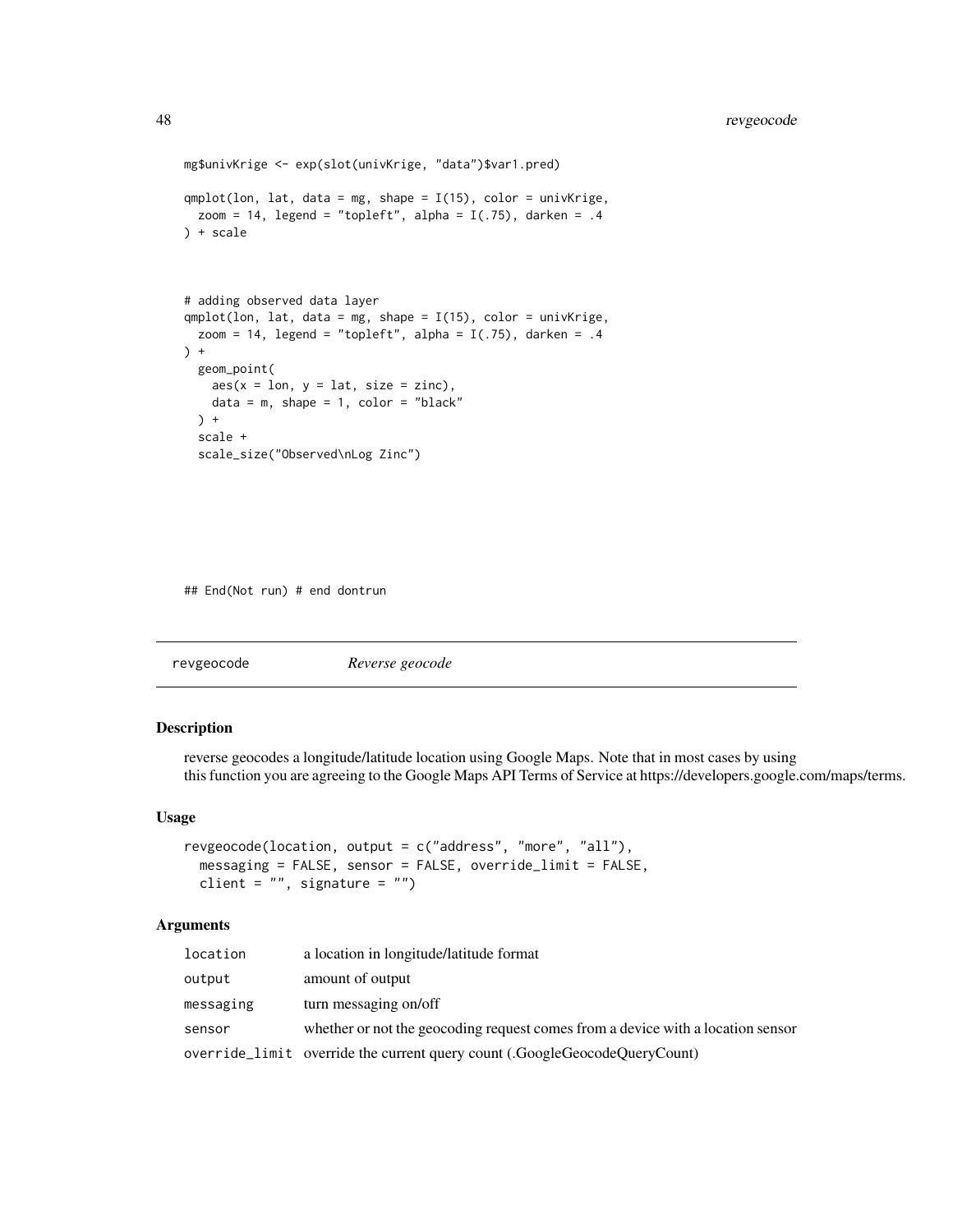#### <span id="page-48-0"></span>route and the state of the state of the state of the state of the state of the state of the state of the state of the state of the state of the state of the state of the state of the state of the state of the state of the

| client    | client ID for business users, see https://developers.google.com/maps/documentation/business/webservices |
|-----------|---------------------------------------------------------------------------------------------------------|
| signature | signature for business users, see https://developers.google.com/maps/documentation/business/webservice  |

#### Details

note that the google maps api limits to 2500 queries a day.

## Value

depends (at least an address)

#### Author(s)

David Kahle<br/><br/>d.kahle@gmail.com>

#### See Also

<http://code.google.com/apis/maps/documentation/geocoding/>

#### Examples

## Not run: # Server response can be slow; this cuts down check time.

```
( gc <- as.numeric(geocode('Baylor University')) )
revgeocode(gc)
revgeocode(gc, output = 'more')
revgeocode(gc, output = 'all')
geocodeQueryCheck()
```

```
## End(Not run)
```
<span id="page-48-1"></span>route *Grab a route from Google*

## Description

Grab a route from Google. Note that in most cases by using this function you are agreeing to the Google Maps API Terms of Service at https://developers.google.com/maps/terms.

## Usage

```
route(from, to, mode = c("driving", "walking", "bicycling", "transit"),
  structure = c("legs", "route"), output = <math>c("simple", "all"),alternatives = FALSE, messaging = FALSE, sensor = FALSE,
  override_limit = FALSE)
```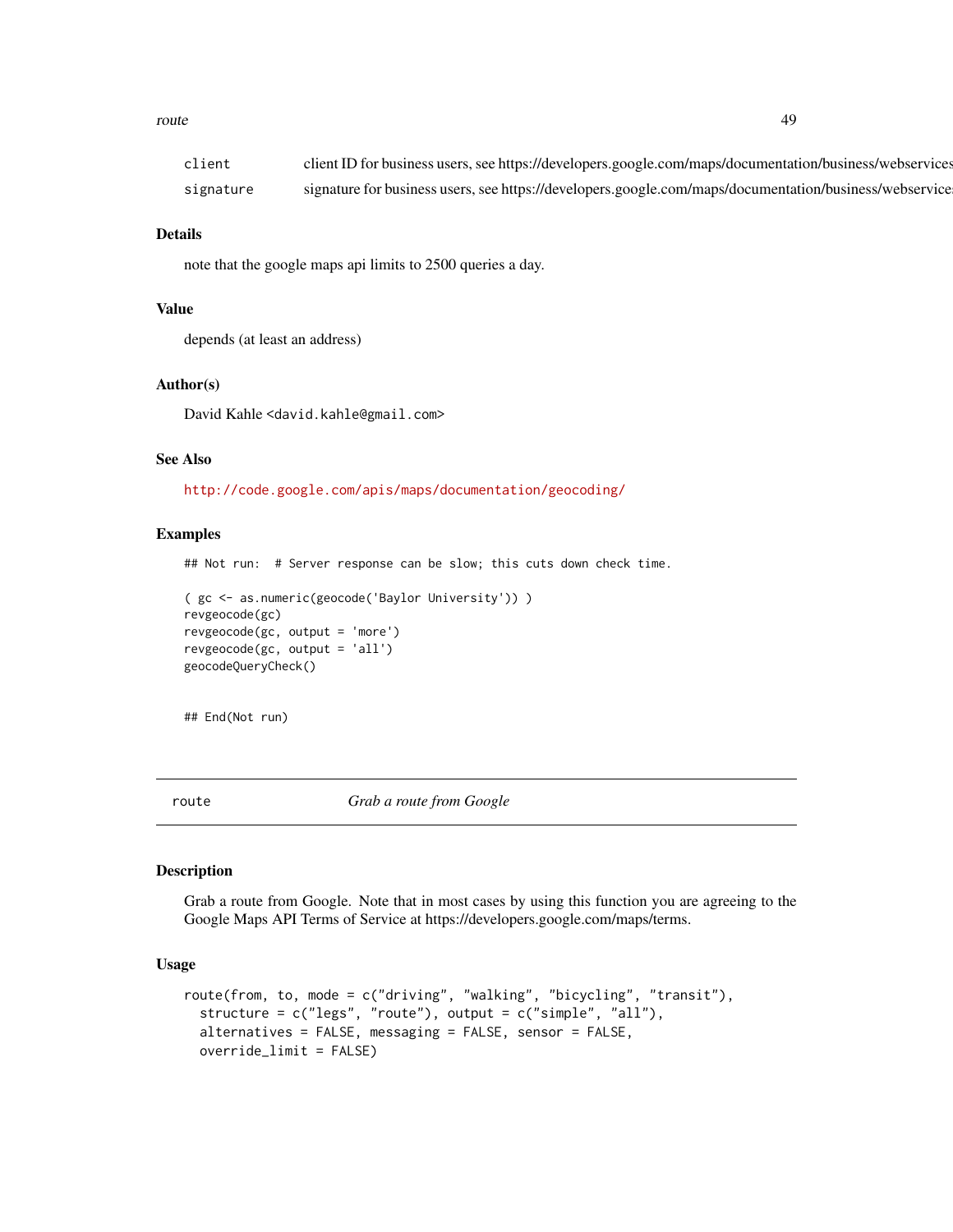#### <span id="page-49-0"></span>Arguments

| from         | name of origin addresses in a data frame (vector accepted)                      |
|--------------|---------------------------------------------------------------------------------|
| to           | name of destination addresses in a data frame (vector accepted)                 |
| mode         | driving, bicycling, walking, or transit                                         |
| structure    | structure of output, see examples                                               |
| output       | amount of output                                                                |
| alternatives | should more than one route be provided?                                         |
| messaging    | turn messaging on/off                                                           |
| sensor       | whether or not the geocoding request comes from a device with a location sensor |
|              | override_limit override the current query count (.GoogleRouteQueryCount)        |

## Value

a data frame (output="simple") or all of the geocoded information (output="all")

## Author(s)

David Kahle <david.kahle@gmail.com>

## See Also

<https://developers.google.com/maps/documentation/directions/>, [legs2route](#page-33-1), [routeQueryCheck](#page-50-1), [geom\\_leg](#page-6-1)

## Examples

## Not run: # to cut down on check time

```
from <- "houson, texas"
to <- "waco, texas"
route_df <- route(from, to, structure = "route")
qmap("college station, texas", zoom = 8) +
 geom_path(
   aes(x = lon, y = lat), colour = "red", size = 1.5,data = route_df, lineend = "round"
  )
qmap("college station, texas", zoom = 6) +
  geom_path(
   aes(x = lon, y = lat), colour = "red", size = 1.5,data = route_df, lineend = "round"
  \lambdarouteQueryCheck()
```
(legs\_df <- route(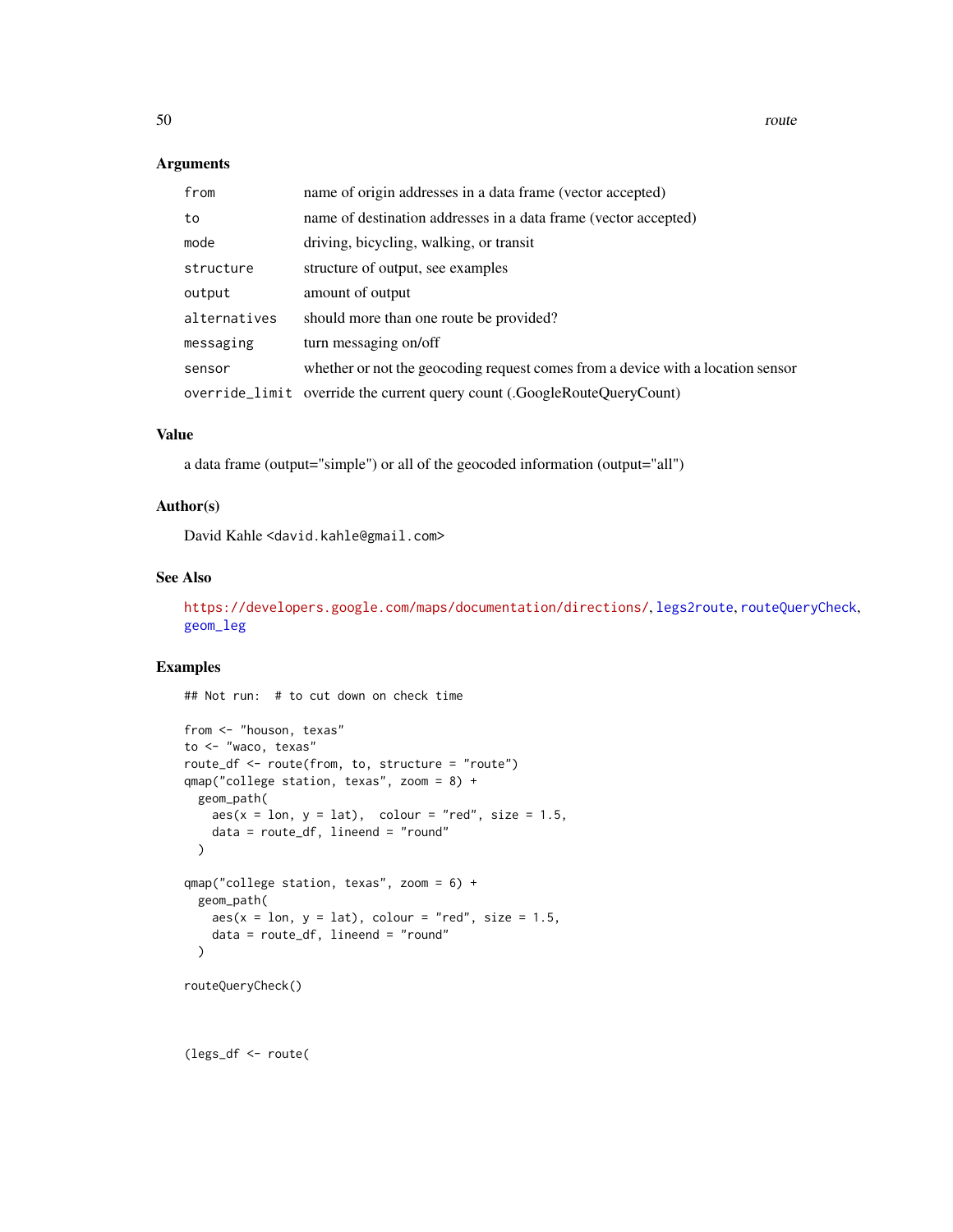## <span id="page-50-0"></span>routeQueryCheck 51

```
"marrs mclean science, baylor university",
 "220 south 3rd street, waco, tx 76701", # ninfa"s
 alternatives = TRUE))
qmap("424 clay avenue, waco, tx", zoom = 15, maprange = TRUE, maptype = "hybrid",
   base_layer = ggplot(aes(x = startLon, y = startLat), data = legs_df) +
 geom_leg(
   aes(x = startLon, y = startLat, xend = endLon, yend = endLat, colour = route),alpha = 3/4, size = 2, data = legs_d) +
 scale_x_{continuous}(breaks = pretty(c(-97.1325, -97.119), 4), lim = c(-97.1325, -97.119)) +facet_wrap(~ route) + theme_bw() +
 labs(x = "Longitude", y = "Latitude", colour = "Routers")
```

```
## End(Not run)
```
<span id="page-50-1"></span>routeQueryCheck *Check Google Maps Directions API query limit*

#### Description

Check Google Maps Directions API query limit

#### Usage

```
routeQueryCheck()
```
## Value

a data frame

### Author(s)

David Kahle<br/><br/>d.kahle@gmail.com>

## See Also

<https://developers.google.com/maps/documentation/directions/>

## Examples

```
## Not run:
routeQueryCheck()
```
## End(Not run)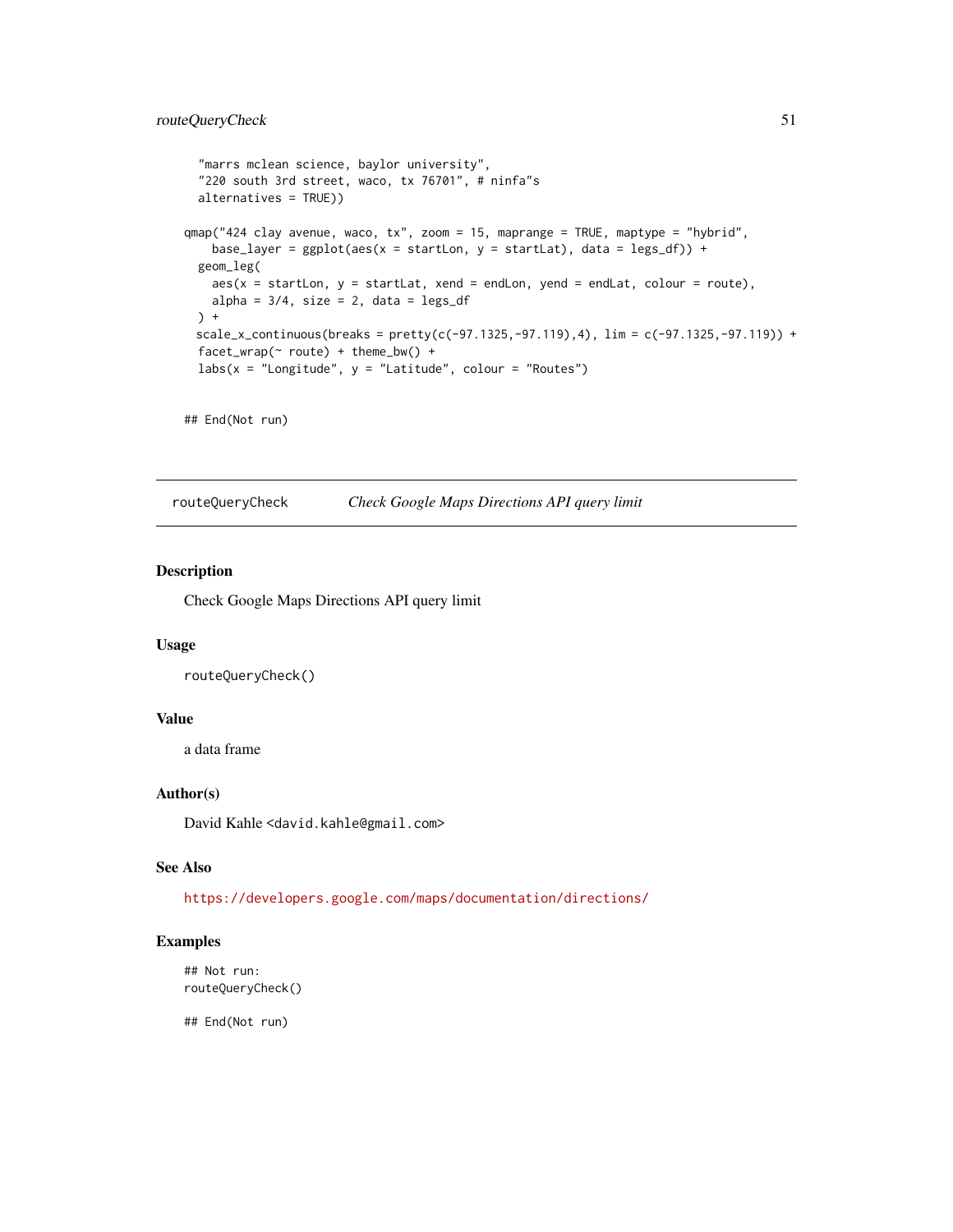<span id="page-51-0"></span>

theme\_inset is a ggplot2 theme geared towards making inset plots.

#### Usage

```
theme_inset(base_size = 12)
```
#### Arguments

base\_size base size, not used.

#### Value

a ggplot2 theme (i.e., a list of class options).

## Author(s)

David Kahle<br/><br/>d.kahle@gmail.com>

```
library(ggplot2)
## Not run:
n < -50df <- expand.grid(x = 1:n,y = 1:n)[sample(n^2,.5*n^2),]
qplot(x, y, data = df, geom = 'tile')qplot(x, y, data = df, geom = 'tile') + them (x, y)qplot(1:10, 1:10) +
  annotation_custom(
   grob = ggplotGrob(qplot(1:10,1:10)),8, Inf, -Inf, 2
  \mathcal{L}qplot(1:10, 1:10) +
  annotation_custom(
   grob = ggplotGrob(qplot(1:10,1:10) + theme_nothing()),
   8, Inf, -Inf, 2
  )
qplot(1:10, 1:10) +
  annotation_custom(
   grob = ggplotGrob(qplot(1:10,1:10) + theme_inset()),
   8, Inf, -Inf, 2
```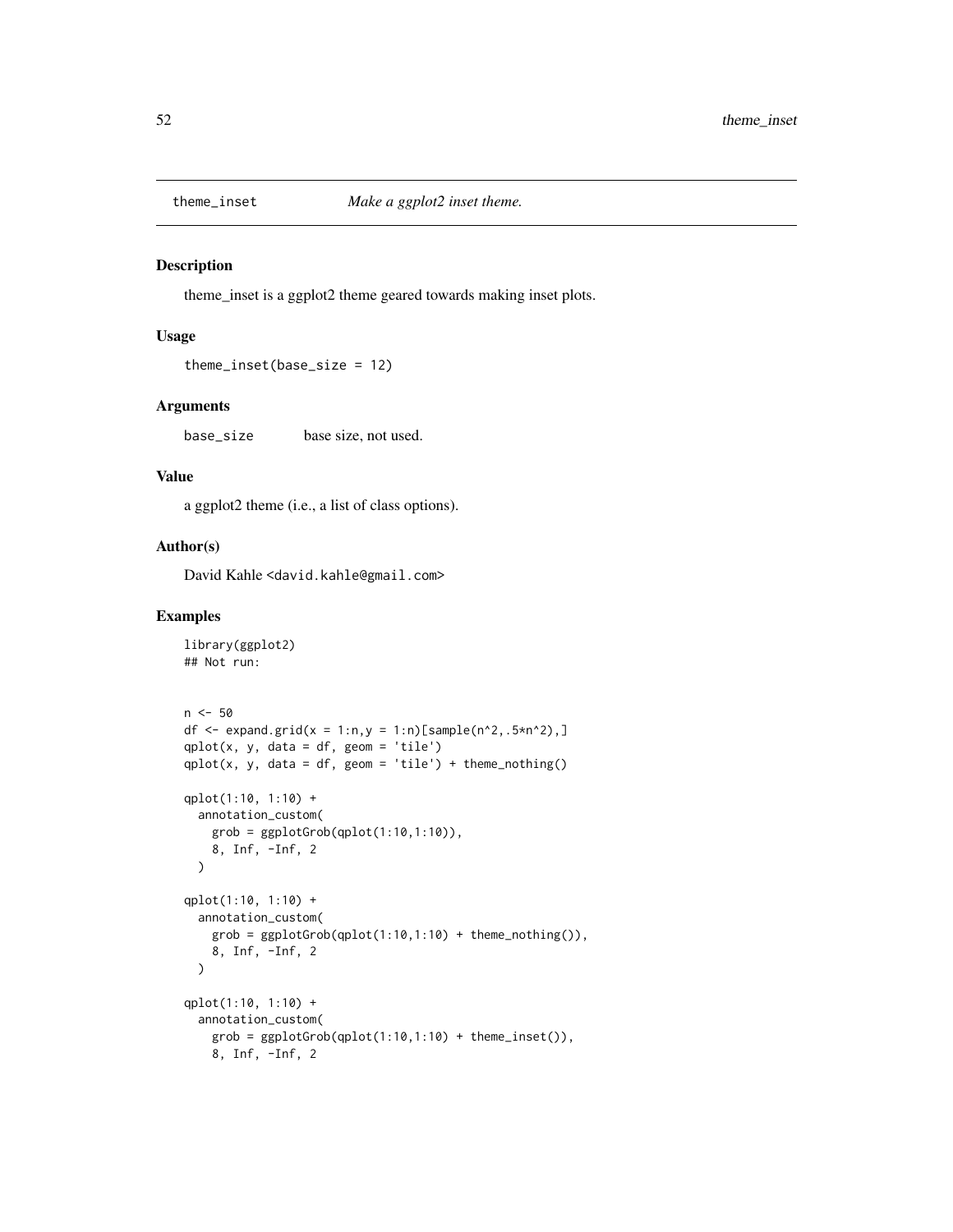## <span id="page-52-0"></span>theme\_nothing 53

)

```
## End(Not run)
```
theme\_nothing *Make a blank ggplot2 theme.*

## Description

theme\_nothing simply strips all thematic element in ggplot2.

## Usage

theme\_nothing(base\_size = 12, legend = FALSE)

## Arguments

| base size | base size, not used.           |
|-----------|--------------------------------|
| legend    | should the legend be included? |

## Value

a ggplot2 theme (i.e., a list of class options).

#### Author(s)

David Kahle <david.kahle@gmail.com>

```
library(ggplot2)
## Not run:
n <- 50
df <- expand.grid(x = 1:n,y = 1:n)[sample(n^2,.5*n^2),]
p \leftarrow qplot(x, y, data = df, geom = 'tile')p
p + theme_nothing()
p + theme_nothing(legend = TRUE) # no difference
p +
  scale_x_{continuous}(expand = c(\emptyset, \emptyset)) +
  scale_y_{continuous(expand = c(0, 0)) +theme_nothing()
qplot(1:10,1:10) +
  theme_nothing() +
  theme(panel.background = element_rect(fill = "black"))
```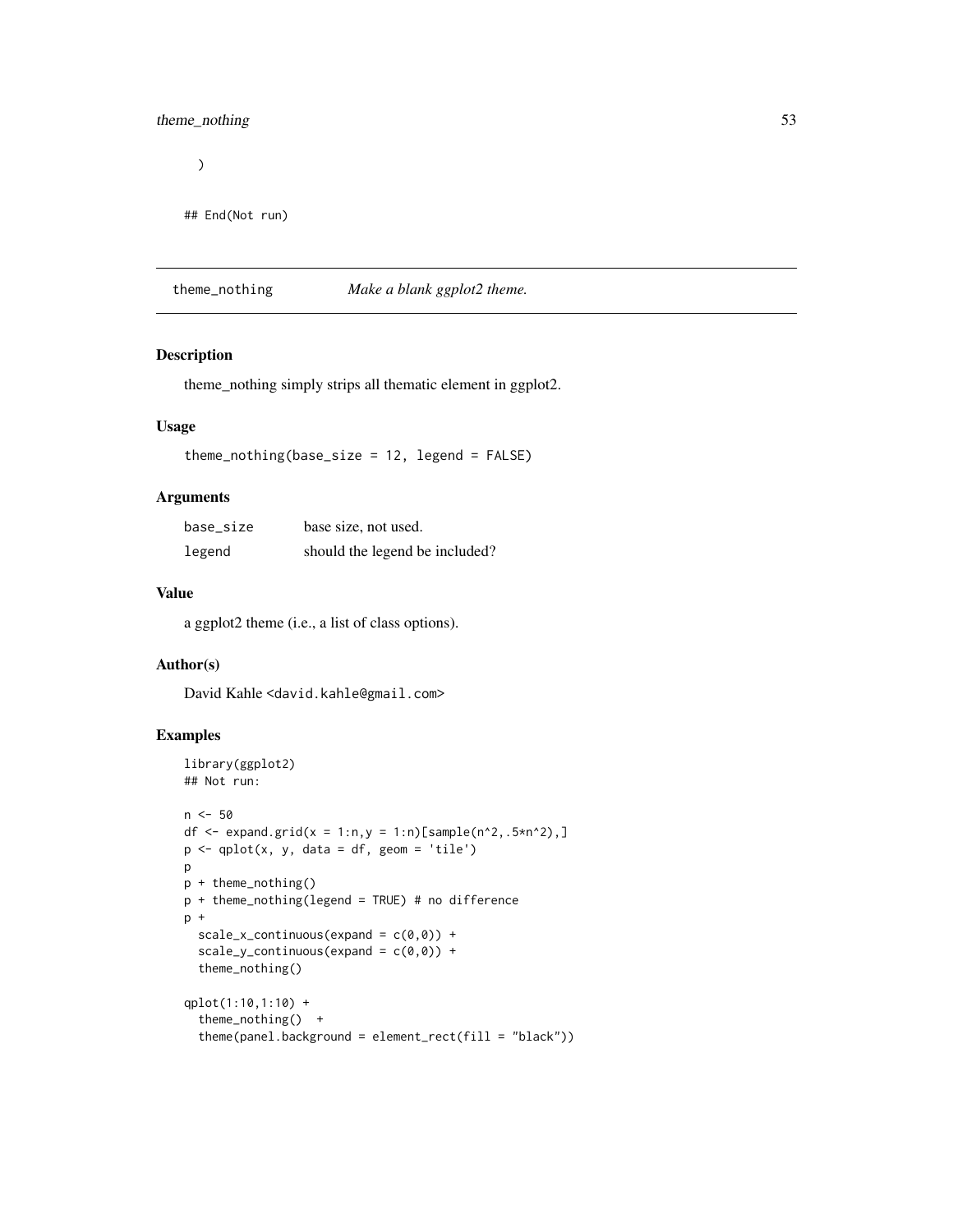```
df$class <- factor(sample(0:1, .5*n^2, replace = TRUE))
p \leftarrow qplot(x, y, data = df, geom = "tile", fill = class)\mathbf{D}p + theme_nothing()
p + theme_nothing(legend = TRUE)
p \le -p +scale_x_{continuous}(expand = c(\emptyset, \emptyset)) +
  scale_y_{continuous}(expand = c(\emptyset, \emptyset))
p
p + theme_nothing()
p + theme_nothing(legend = TRUE)
```
## End(Not run)

wind *Wind data from Hurricane Ike*

## Description

Wind data from Hurricane Ike

#### Details

Powell, M. D., S. H. Houston, L. R. Amat, and N Morisseau-Leroy, 1998: The HRD real-time hurricane wind analysis system. J. Wind Engineer. and Indust. Aerodyn. 77&78, 53-64

#### Author(s)

Atlantic Oceanographic and Meteorological Laboratory (AOML), a division of the National Oceanic and Atmospheric Administration (NOAA)

#### References

[http://www.aoml.noaa.gov/hrd/Storm\\_pages/ike2008/wind.html](http://www.aoml.noaa.gov/hrd/Storm_pages/ike2008/wind.html)

XY2LonLat *Convert a tile coordinate to a lon/lat coordinate*

## Description

Convert a tile coordinate to a lon/lat coordinate for a given zoom. Decimal tile coordinates are accepted.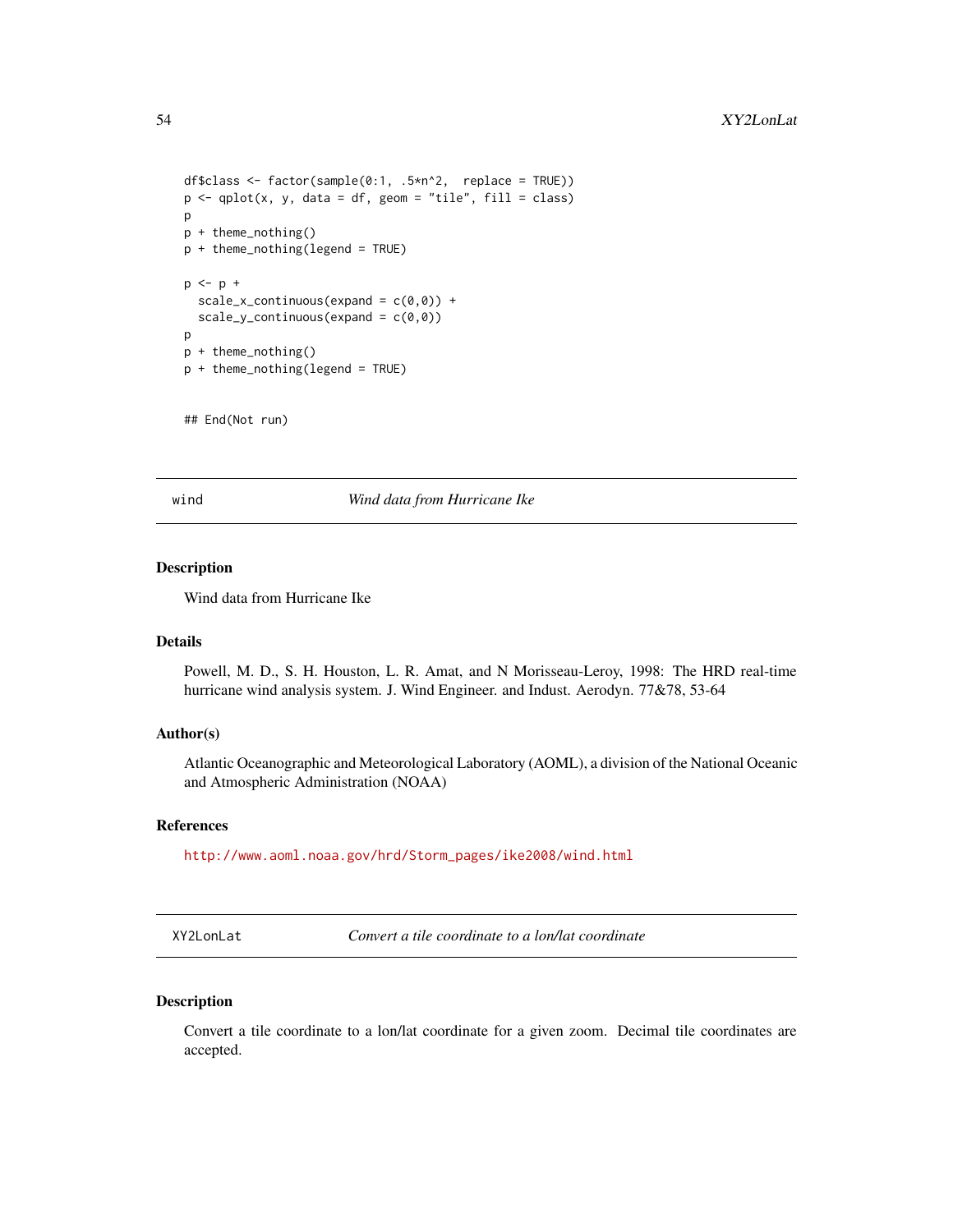<span id="page-54-0"></span>zips 55

## Usage

 $XYZLonLat(X, Y, zoom, x = 0, y = 0, xpix = 256, ypix = 256)$ 

## Arguments

| X            | horizontal map-tile coordinate (0 is map-left) |
|--------------|------------------------------------------------|
| Υ            | vertical map-tile coordinate (0 is map-top)    |
| zoom         | zoom                                           |
| $\mathsf{x}$ | within tile $x(0)$ is tile-left)               |
| <b>V</b>     | within tile $y(0)$ it tile-top)                |
| xpix         | width of tile in pixels                        |
| ypix         | length of tile in pixels                       |

### Value

a data frame with columns lon and lat (in degrees)

## Author(s)

David Kahle <david.kahle@gmail.com>, based on function XY2LatLon by Markus Loecher, Sense Networks <markus@sensenetworks.com> in package RgoogleMaps

## See Also

[http://wiki.openstreetmap.org/wiki/Slippy\\_map\\_tilenames](http://wiki.openstreetmap.org/wiki/Slippy_map_tilenames)

## Examples

```
## Not run:
XY2LonLat(480, 845, zoom = 11)
```
## End(Not run)

zips *Zip code data for the Greater Houston Metropolitan Area from the 2000 census*

## Description

Zip code data for the Greater Houston Metropolitan Area from the 2000 census

#### Author(s)

U.S. Census Bureau, Geography Division, Cartographic Products Management Branch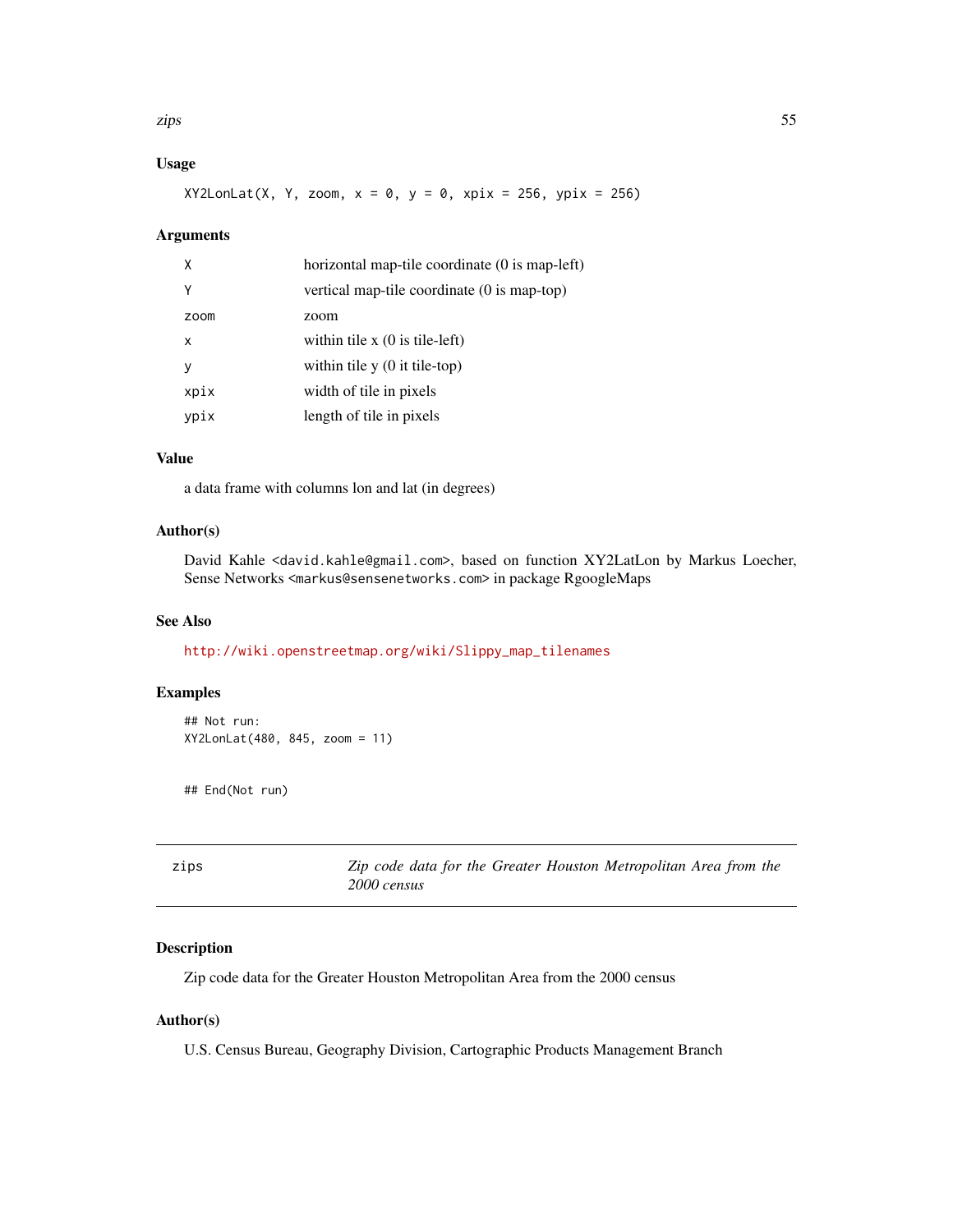## References

Downloaded from http://www.census.gov/geo/www/cob/z52000.html (now defunct).